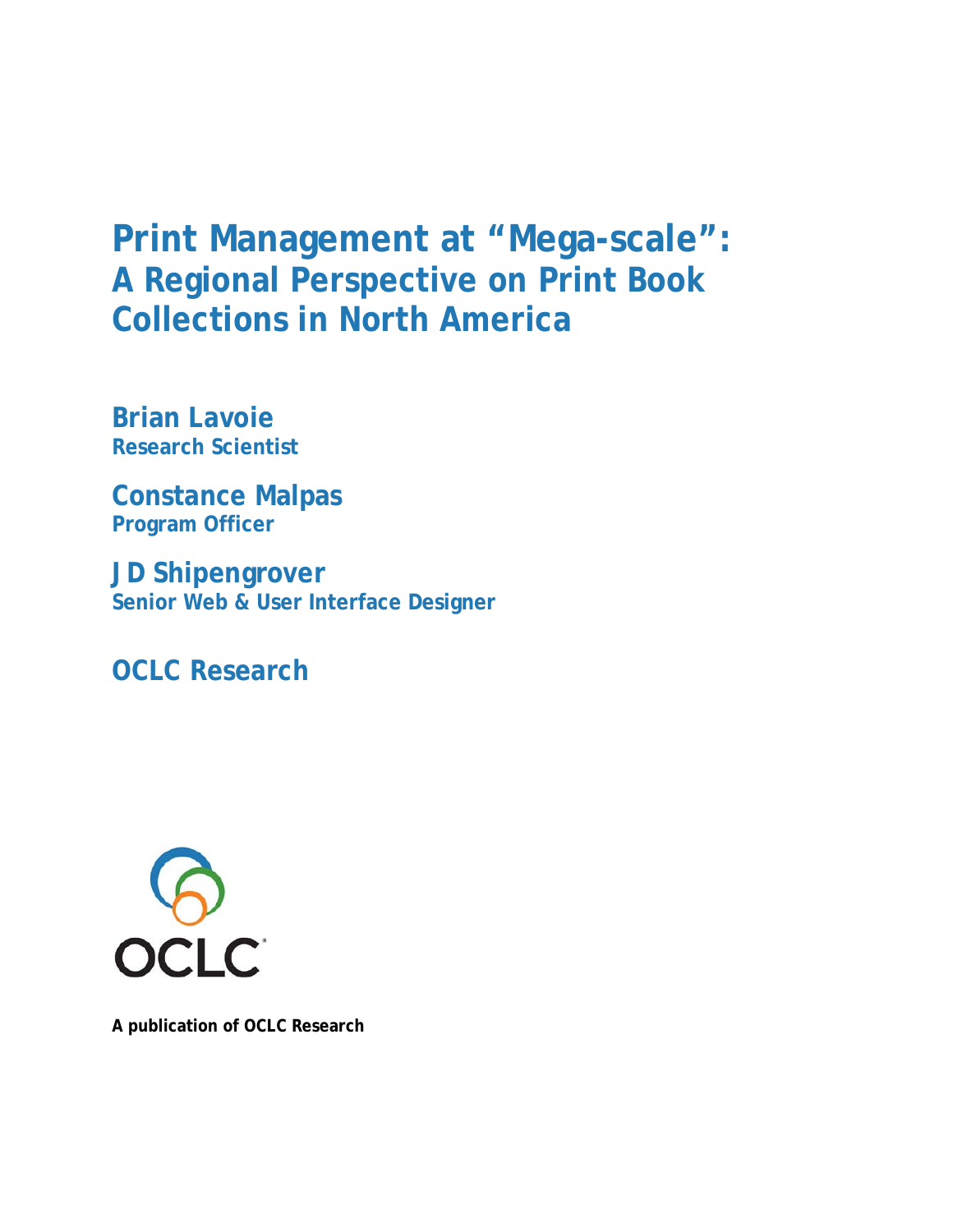Print Management at "Mega-scale": A Regional Perspective on Print Book Collections in North America

Brian Lavoie, Constance Malpas, and JD Shipengrover, for OCLC Research

© 2012 OCLC Online Computer Library Center, Inc. Reuse of this document is permitted as long as it is consistent with the terms of the Creative Commons Attribution-Noncommercial-Share Alike 3.0 (USA) license (CC-BY-NC-SA): [http://creativecommons.org/licenses/by-nc-sa/3.0/.](http://creativecommons.org/licenses/by-nc-sa/3.0/) July 2012

OCLC Research Dublin, Ohio 43017 USA [www.oclc.org](http://www.oclc.org/)

ISBN: 1-55653-450-7 (13-digit) 978-1-55653-450-8 OCLC (WorldCat): 799083301

Please direct correspondence to: Brian Lavoie Research Scientist [lavoie@oclc.org](mailto:lavoie@oclc.org)

Suggested citation:

Lavoie, Brian, Constance Malpas and JD Shipengrover. 2012. *Print Management at "Megascale": A Regional Perspective on Print Book Collections in North America*. Dublin, Ohio: OCLC Research. [http://www.oclc.org/research/publications/library/2012/2012-05.pdf.](http://www.oclc.org/research/publications/library/2012/2012-05.pdf)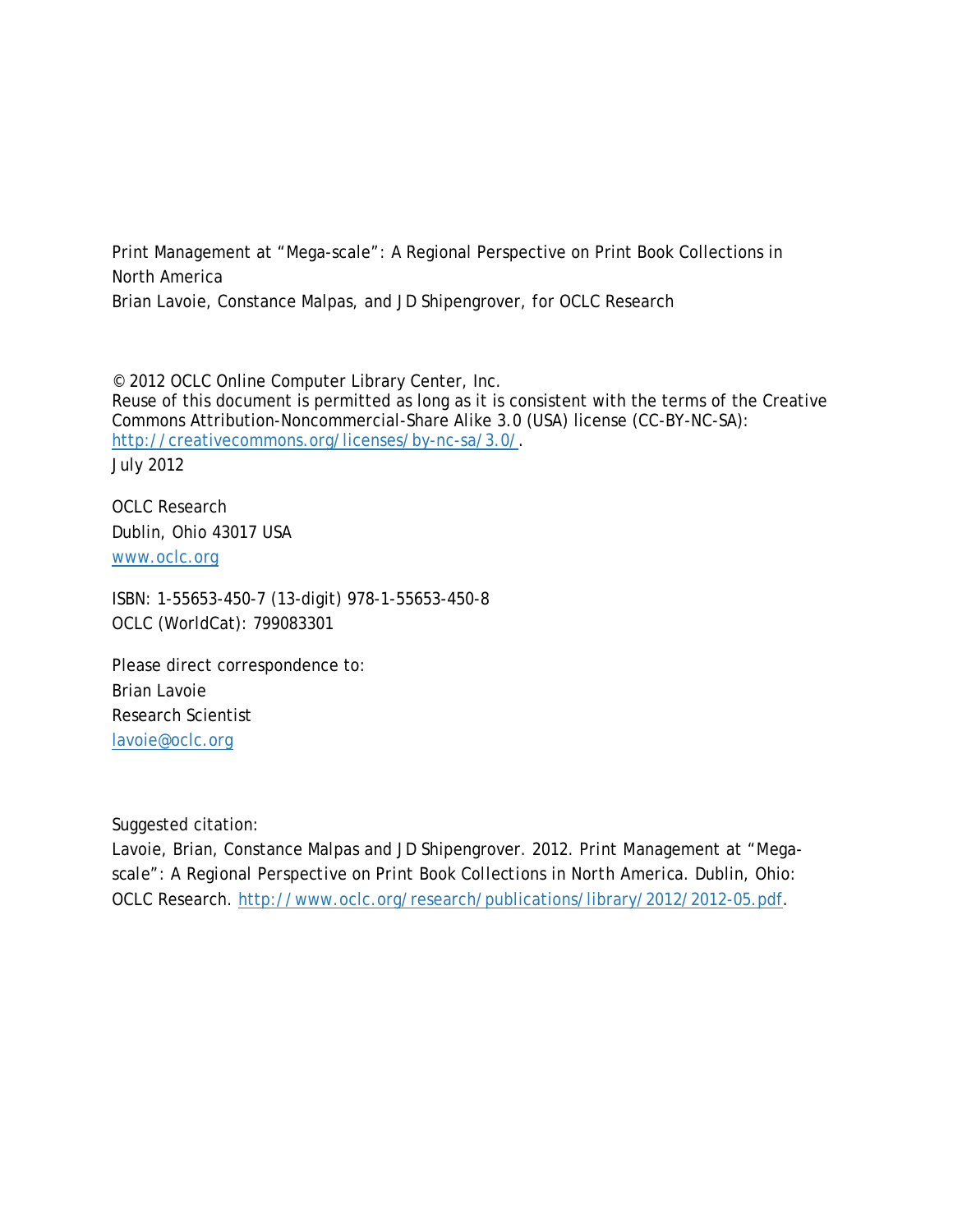# **Contents**

| $Introduction \dots 7$ |  |
|------------------------|--|
|                        |  |
|                        |  |
|                        |  |
|                        |  |
|                        |  |
|                        |  |
|                        |  |
|                        |  |
|                        |  |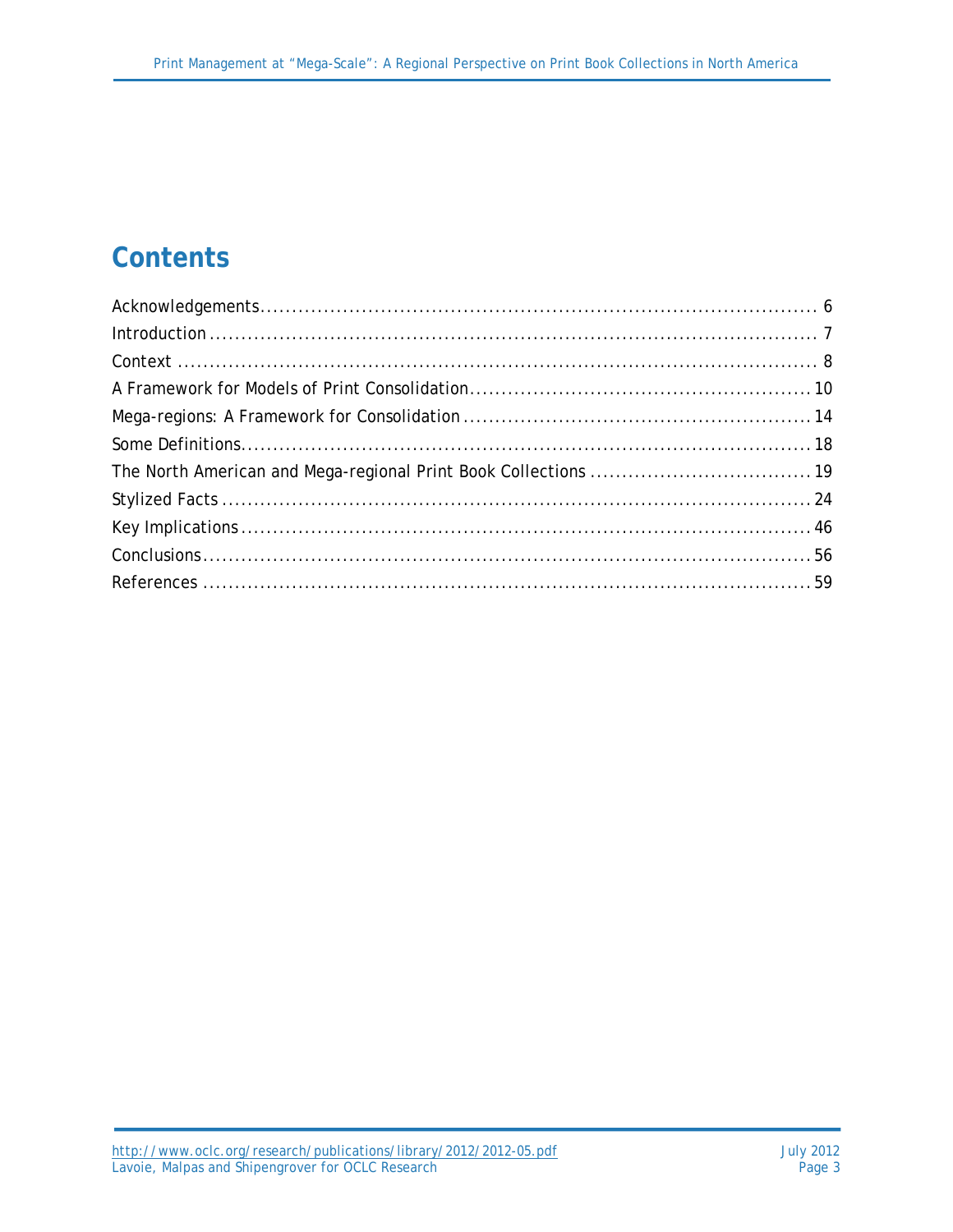# **Tables**

| Table 3. Regional coverage of the North American print book collection  23              |  |
|-----------------------------------------------------------------------------------------|--|
| Table 4. Regional overlap of top 250 most frequently occurring topical subject headings |  |
| Table 5. Cumulative coverage of the North American print book collection  40            |  |
| Table 6. HathiTrust coverage of regional print book collections 41                      |  |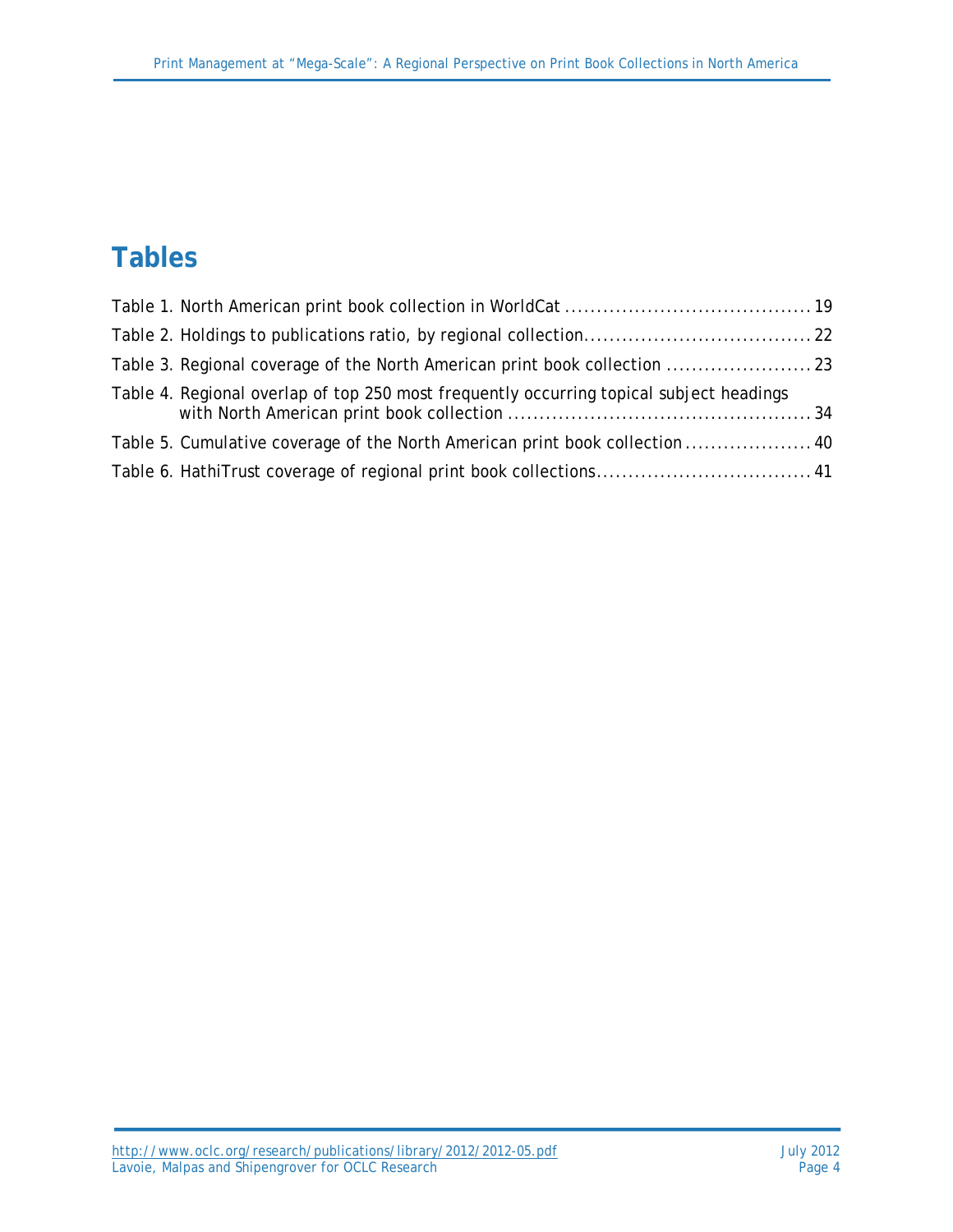# **Figures**

| Figure 3. Two distinct publications of the same work by Stephen Foster 18                                                                                                             |
|---------------------------------------------------------------------------------------------------------------------------------------------------------------------------------------|
| Figure 4. Sizes of the North American mega-regional print book collections. (Circles are scaled<br>to reflect the number of print book publications in each regional collection.)  21 |
| Figure 5. Print books as percent of total holdings, by mega-region  26                                                                                                                |
| Figure 6. Share of regional print book holdings, by institution type 27                                                                                                               |
| Figure 7. Share of ARLs in academic print book holdings, by region 28                                                                                                                 |
| Figure 8. "Rareness" at the intra-region and inter-region levels  31                                                                                                                  |
|                                                                                                                                                                                       |
| Figure 10: Uniqueness and global diversity as percentages of regional collections 36                                                                                                  |
|                                                                                                                                                                                       |
| Figure 12. PHOENIX, DENVER, and SO-FLO overlap with other regional collections 39                                                                                                     |
| Figure 13. Top five concentrations of print book holdings outside the mega-regions, US                                                                                                |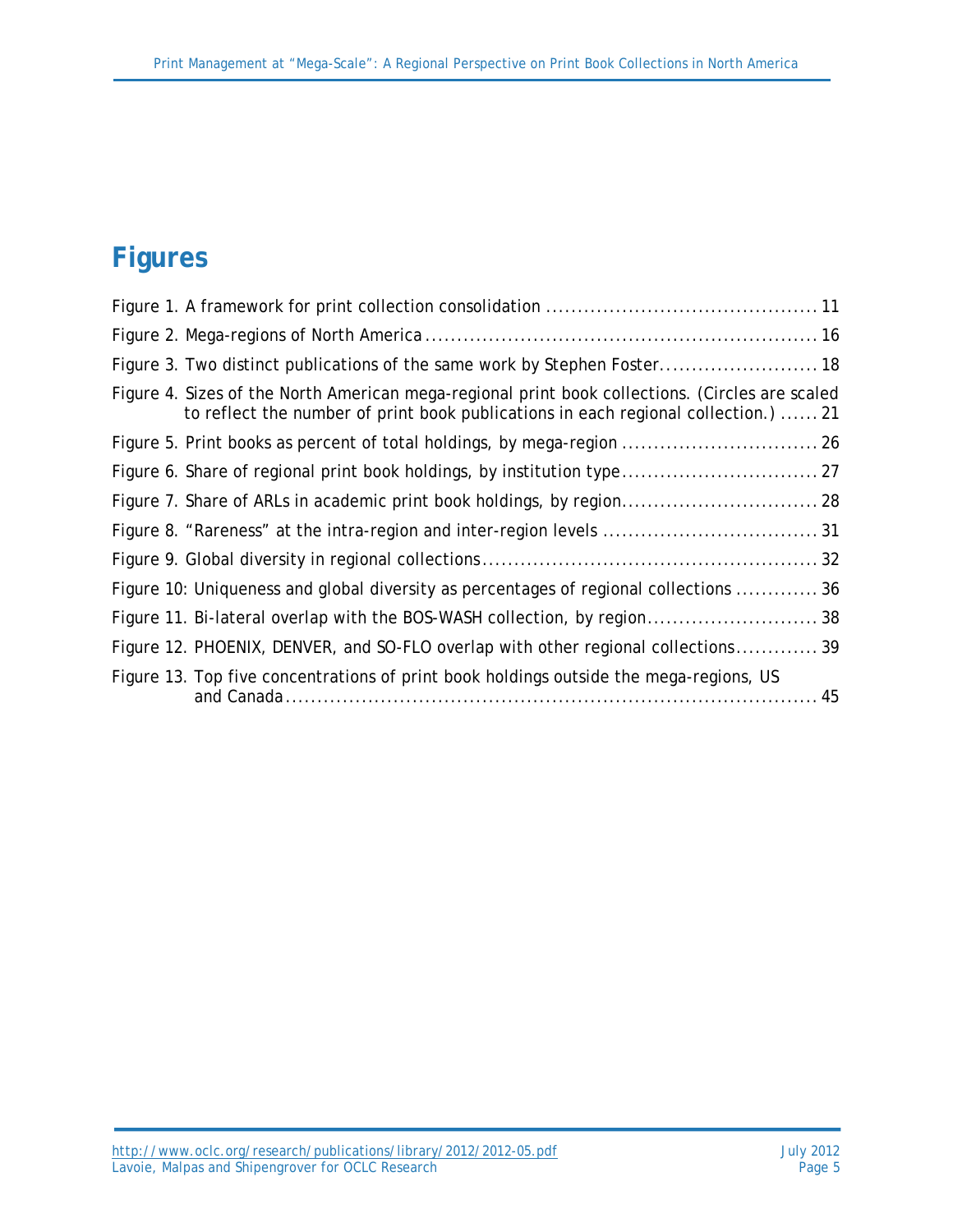# **Acknowledgements**

We wish to thank Michelle Alexopoulos, Ivy Anderson, James Bunnelle, Lorcan Dempsey, David Lewis, Rick Lugg, Lars Meyer, Roger Schonfeld, Emily Stambaugh, and Thomas Teper for their thoughtful comments on a draft version of this report; their feedback was immensely helpful in improving the final version. We also thank Michelle Alexopoulos for her aid in obtaining the ZIP/postal code data used to construct the mega-regional collections analyzed in the report. We owe debts of gratitude to several OCLC colleagues: Bruce Washburn, for his assistance in producing the HathiTrust overlap findings; and Lorcan Dempsey, to whom the credit belongs for perceiving the mega-regions framework as a valuable context for exploring library data, and who encouraged us to find application for the framework in our work.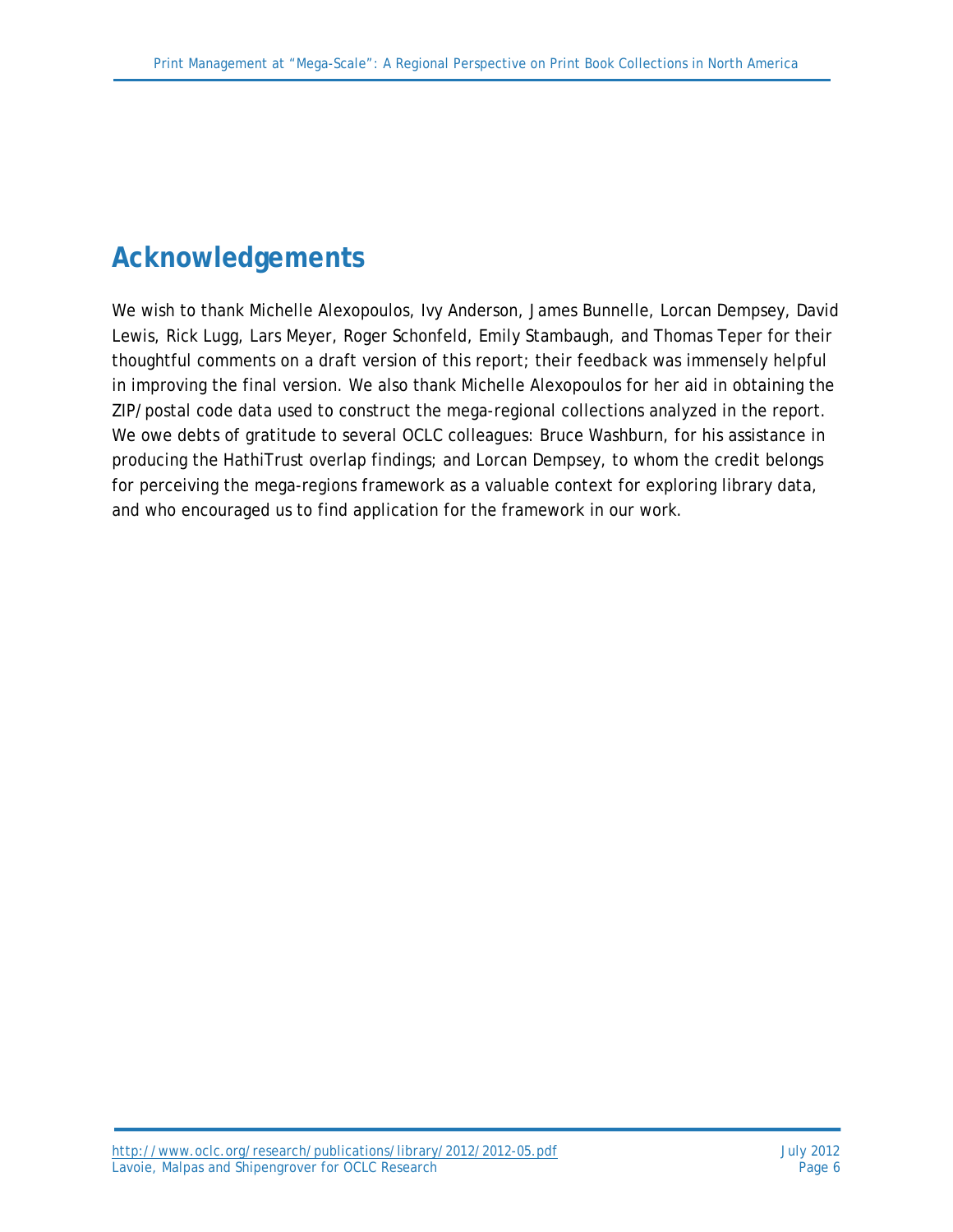# **Introduction**

The future of print book collections has received much attention, as libraries consider strategies to manage down print while transitioning to digital alternatives. The opportunity for collaboration is a recurring theme in these discussions. The OCLC Research report *Cloudsourcing Research Collections: Managing Print in the Mass-digitized Library Environment* (Malpas 2011) considers the prospects for shifting the locus of print book management models from local collections to regionally-consolidated shared collections, and concludes that while the necessary policy and technical infrastructures have yet to be developed, a "system-wide reorganization of collections and services that maximize the business value of print as a cooperative resource is both feasible and capable of producing great benefit to the academic library community" (p. 64).

As the *Cloud-sourcing* report acknowledges, much work remains to be done before a system of consolidated regional print collections becomes a reality. Nevertheless, it is interesting to speculate on an imagined future where such a system has materialized. A key question is the nature of the consolidated regional collections themselves—what would they look like? How similar or dissimilar would they be? Taken together, would the regional collections constitute a system of similar print book aggregations duplicated in different geographical regions, or would each collection represent a relatively unique component of the broader, system-wide print book corpus? These and other questions are relevant to a variety of broader issues, including mass digitization, resource sharing, and preservation.

The answers depend on how the collections are consolidated, or in other words, how the regions are defined. Several regional models for shared print book storage facilities are in evidence today. For example, the Five College Library Depository is shared by Amherst, Hampshire, Mount Holyoke, and Smith Colleges, and the University of Massachusetts Amherst. All of these institutions are clustered in the Connecticut River Valley in western Massachusetts. On a larger scale, the Northern and Southern Regional Library Facilities provide book storage capacity for the northern and southern campuses, respectively, of the University of California system. And on an even larger scale, the Western Regional Storage Trust (WEST) project proposes a distributed print repository service serving research libraries in the western United States.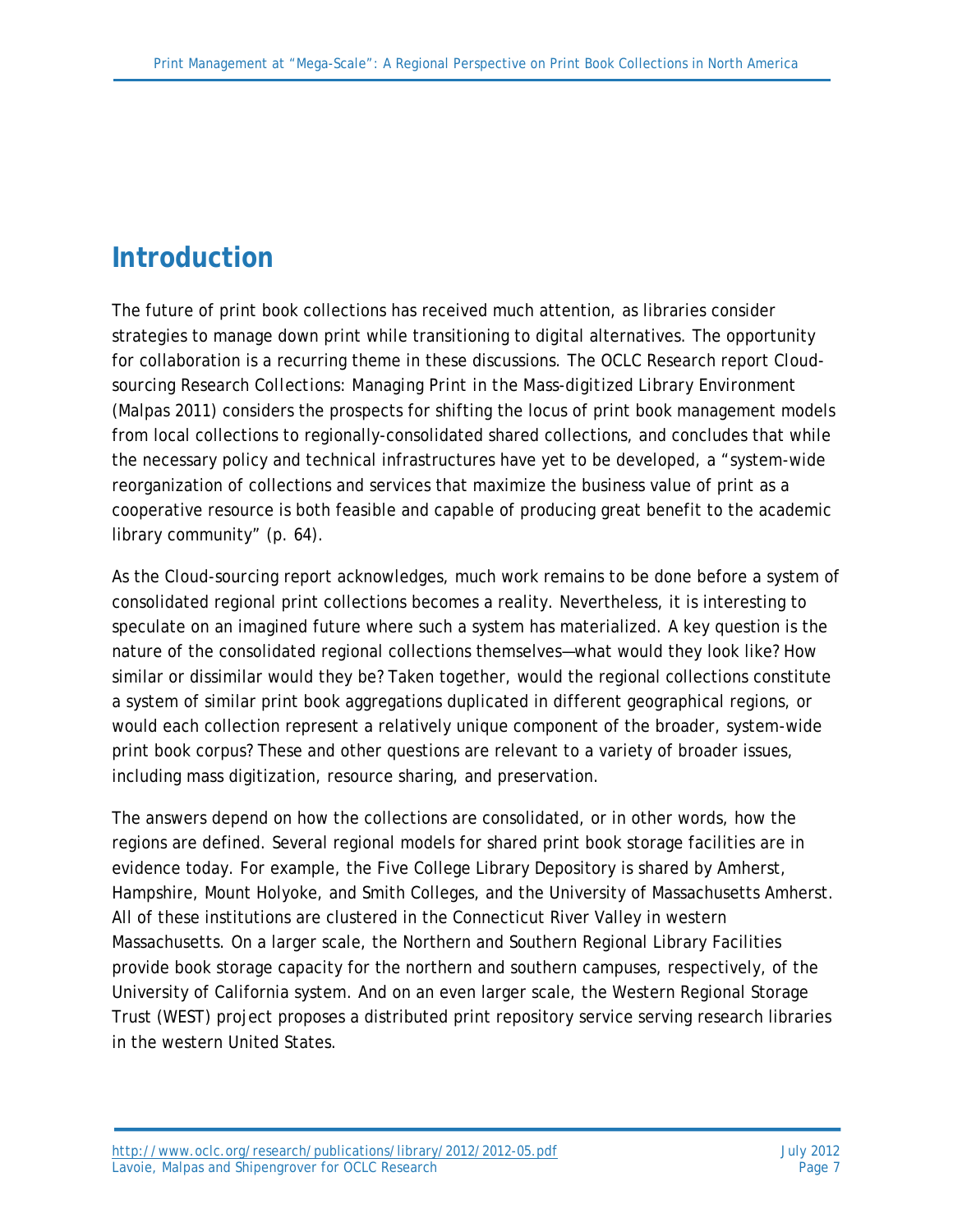Investigating the characteristics of a system of regionally-consolidated shared print book collections requires two elements: a model of regional consolidation, and data to support analysis of collections within that framework. This paper employs the mega-regions framework for the first and the WorldCat bibliographic database for the second. Mega-regions are geographical regions defined on the basis of economic integration and other forms of interdependence. The mega-regions framework has the benefit of basing consolidation on a substantive underpinning of shared traditions, mutual interests, and the needs of an overlapping constituency.

This report explores a counterfactual scenario where local US and Canadian print book collections are consolidated into regional shared collections based on the mega-regions framework. We begin by briefly reviewing the conclusions from the *Cloud-sourcing* report, and then present a simple framework that organizes the landscape of print book collection consolidation models and distinguishes the basic assumptions underpinning the *Cloud-sourcing* report and the present report. We then introduce the mega-regions framework, and use WorldCat data to construct twelve mega-regional consolidated print book collections. Analysis of the regional collections is synthesized into a set of stylized facts describing their salient characteristics, as well as key cross-regional relationships among the collections. The stylized facts motivate a number of key implications regarding access, management, preservation, and other topics considered in the context of a network of regionally consolidated print book collections.

## **Context**

The analysis in this paper builds upon findings from the *Cloud-sourcing* report, which was motivated by a growing concern within the academic library community about the perceived decline in use (measured by circulation) of print collections, as well as the anticipated shift toward use of, not to say preference for, digital surrogates produced through massdigitization programs. The report addressed these issues by investigating the overlap across print book collections in US academic libraries and the growing corpus of digitized books. Given that few (if any) library directors would withdraw a local print book collection in favor of digital surrogates without a guarantee of continued access to print originals, and in view of the cost-efficiencies of shared library storage, the report also measured the level of duplication between digitized books and physical inventory in existing shared repositories.

Several key findings emerged from this investigation. First, a significant share of the print book collections in Association of Research Libraries (ARL) institutions is duplicated in the HathiTrust Digital Library digitized book corpus; moreover, the rate of duplication showed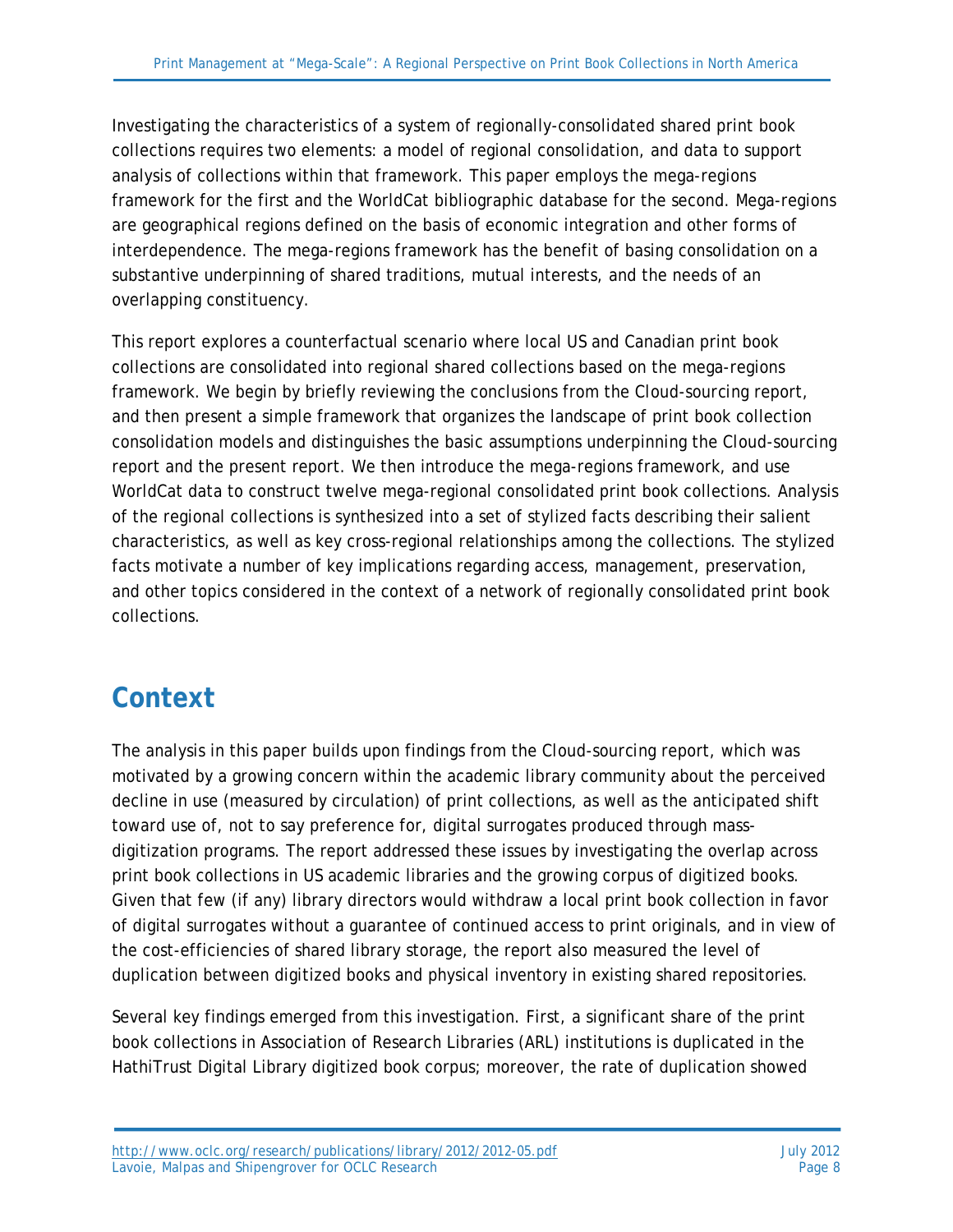a steady growth over a twelve-month period. The median level of duplication<sup>[1](#page-8-0)</sup> was about 19 percent in June 2009, and exceeded 30 percent a year later. Estimates projected the median overlap with HathiTrust to reach 36 percent by June [2](#page-8-1)011.<sup>2</sup> While this analysis does not take into account issues concerning the substitutability of digital surrogates for print originals, it does demonstrate that the content in HathiTrust substantially duplicates—by as much as a third or more—the print content managed at much greater expense in local ARL print collections.

Another finding was that the locally-held print content duplicated in the HathiTrust library is typically held by many libraries. In other words, much of this content is neither obviously "at risk" from a preservation point of view, nor in short supply from a fulfillment perspective. Consequently, the operational concerns associated with shifting print management and access operations to a trusted partner are relatively modest. Once an acceptable digital access and use platform emerges, many academic institutions will likely seek to externalize or "outsource" their traditional print repository functions to other providers. A risk inherent in a large-scale transformation of the system-wide print book collection is that a disorderly transition from local to group management may exacerbate disparities in access and even jeopardize the preservation of distinctive print resources. A prime motivation for the present study was a concern that a reconfiguration of print books held by a relatively small number of institutions could have a dramatic effect on the library system as a whole.

The *Cloud-sourcing* report found a high level of overlap (about 75 percent) between the holdings of HathiTrust and a sample of holdings from the aggregate inventory of several largescale shared print storage repositories. However, the overlap between an individual ARL university library, the sample print storage inventory, and the HathiTrust collection was surprisingly low, suggesting that bi-lateral agreements between individual institutions and storage repositories were unlikely to generate the kind of space and cost savings that library directors (or university administrators) are likely to seek in an outsourcing arrangement. The report considered two potential solutions to this problem. First, a cooperative agreement among existing large-scale library storage facilities might prove to be more effective in terms of collective preservation and on-demand fulfillment. Alternatively, individual storage facilities might choose to adopt a collection development policy that would be optimized for a shared print service, by deliberately accessioning resources that would be of value to many institutions in the region.

<span id="page-8-0"></span> $\overline{a}$ 1. Comparing discrete publications in HathiTrust against print book holdings in individual ARL libraries.

<span id="page-8-1"></span><sup>2.</sup> Subsequent analysis confirmed this projection. The slowed growth in overlap between 2010 and 2011 is partly explained by the evolving composition of the HathiTrust partnership and collection. The overlap will continue to fluctuate as a result of changing content contribution patterns (which affect the composition of the aggregated corpus), and changes in library acquisition trends (which alter the baseline against which overlap is calculated).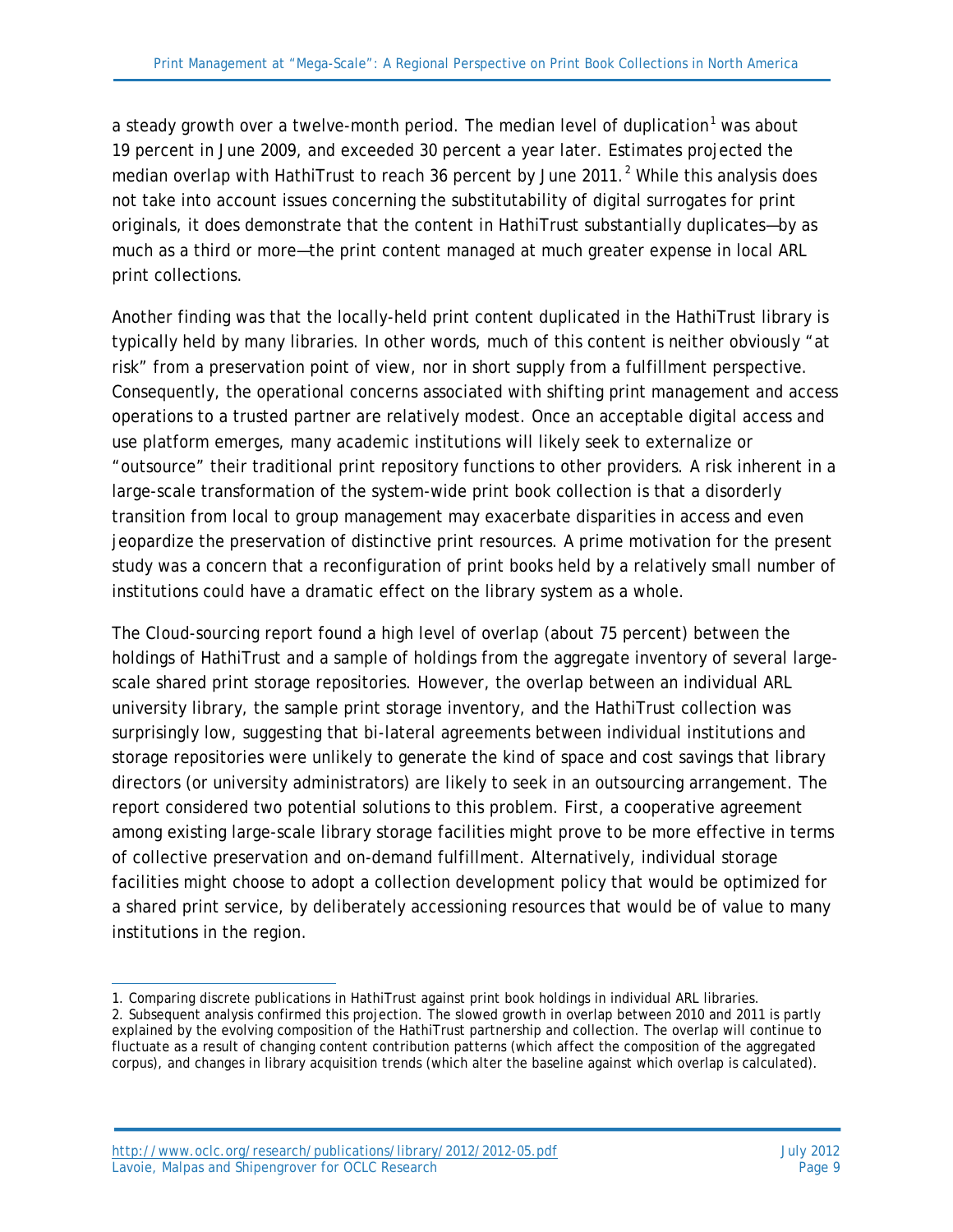The solutions explored in the *Cloud-sourcing* report focus on print collections held in academic research libraries and assume physical consolidation of individual print collections into an above-the-institution aggregation. This paper takes an alternative approach, based on a broader view of library print collections—including those held in public libraries—and assumes that local print collections remain local, but are *virtually* consolidated at the regional level. The next section places this in the larger context of potential print consolidation models.

### **A Framework for Models of Print Consolidation**

For the purposes of this report, *print consolidation* refers to any strategy undertaken by a group of institutions to achieve a mutual purpose by imposing some degree of integration across their local print collections. This definition is admittedly vague, because as will be seen, its two key components—"mutual purpose" and "degree of integration"—can be manifested in multiple ways. However, the definition is useful because it identifies the two fundamental dimensions along which any model of print consolidation can be characterized: *why and how* print collections are being consolidated.

Each dimension can be characterized in numerous ways, but to keep the discussion tractable, we will focus on two facets within each dimension. In terms of the first dimension (why print collections are consolidated), we identify two general goals or objectives. First, consolidation of print collections could be motivated by the desire to create a *shared back-up collection of print originals*, with end-users relying primarily or even exclusively on digitized surrogates for access.[3](#page-9-0) Alternatively, the consolidated collection could serve as a *shared resource for use*, with the aggregated print book holdings of multiple institutions leveraged over a wider base of potential users.

In terms of the second dimension (how print collections are consolidated), we consider two general strategies for achieving consolidation. First, local collections can be physically combined into a single shared collection and housed at a centralized repository (or limited network of shared repositories). Alternatively, consolidation can be achieved *virtually*, where local print collections remain in the custody of their respective institutions, but are

<span id="page-9-0"></span> $\overline{a}$ 3. This strategy was examined at length for the journal literature in an analysis conducted by Ithaka S+R (Schonfeld 2011).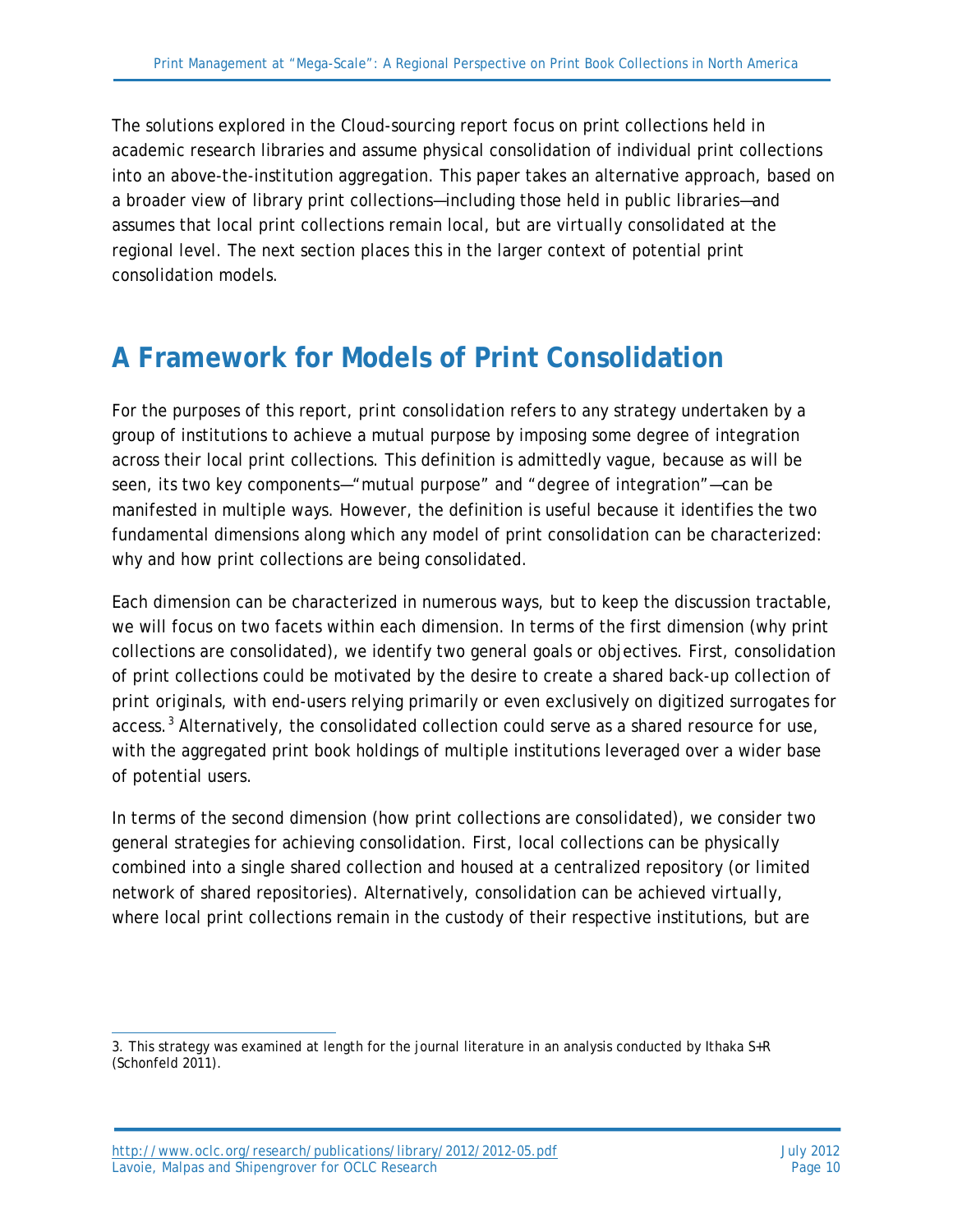linked through a layer of services, such as a shared discovery environment and fulfillment system.<sup>[4](#page-10-0)</sup>

Combining these two dimensions yields a simple framework (see figure 1) that serves the dual purpose of providing a high-level mapping of the print consolidation landscape, and orienting the analysis in this report within the spectrum of potential print consolidation models.



**Figure 1. A framework for print collection consolidation**

The framework identifies four basic models of print consolidation:

- *Hub model*: shared use of print materials is achieved through some form of physical consolidation of local collections.
- *Flow model*: shared use of print materials is achieved through some form of virtual integration across local collections.

<span id="page-10-0"></span> $\overline{a}$ 4. The present study does not address the relative preservation benefits of physical or virtual consolidation of print collections (Maniatis et al. 2005). More recently, Paul Conway and colleagues have examined a variety of utilitybased metrics for assessing the quality of digital surrogates as a replacement for print materials (Conway 2011).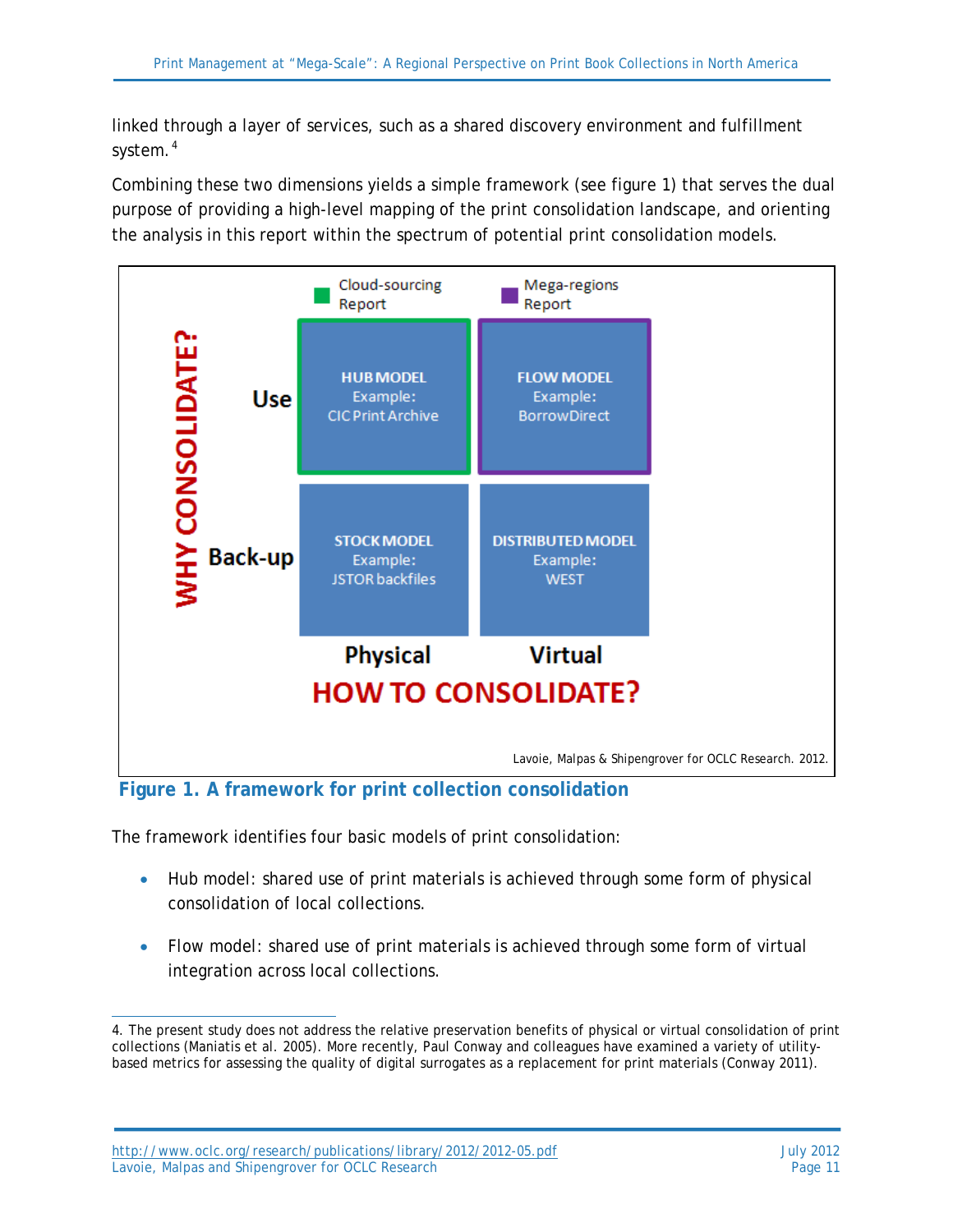- *Stock model*: shared back-up of print originals is achieved through a centralized consolidation of print materials into a shared repository.
- *Distributed model*: shared back-up of print originals is achieved through a virtual collection distributed across, and maintained within, local print collections.

Limiting the characterization of print consolidation models to these two dimensions omits other important aspects of consolidation. For example, these dimensions do not indicate whether local print collections are retained intact after consolidation, or some form of weeding/de-duplication is implemented across the participating institutions' combined holdings; nor do they address whether future collecting activity by participating institutions is subject to cross-institutional coordination. The purpose of the framework is to identify and distinguish a set of basic models; issues such as weeding or coordination are questions that can be asked in the context of any of the models.

The framework suggests starker choices than what prevail in reality, where print consolidation strategies can shade between the various categories. The categories within each dimension are not mutually exclusive: for example, a consolidated print collection could plausibly serve as both a shared back-up *and* a shared resource.<sup>[5](#page-11-0)</sup> Similarly, a consolidation strategy could involve some combination of a centralized repository of physically consolidated materials, supported by a network of locally managed collections.<sup>[6](#page-11-1)</sup> However, the services and infrastructure needed to support each model are different; additionally, certain attributes of the consolidated collections themselves may align more readily to one model or the other. Given these considerations, we will treat the four models in the framework as distinct options, acknowledging that this is a simplification but still a useful conceptual device for orienting the analysis to follow.

The *Cloud-sourcing* report focused on print consolidation models falling into the upper-left hand quadrant: i.e., the hub model, where the objective of shared use is achieved through physical consolidation. In this report, we are focusing on print consolidation models represented by the upper right hand quadrant: the flow model, characterized by shared use achieved through virtual consolidation. The reason for this is two-fold. First, a recurring theme throughout current discussions of cooperative print book collection management is that institutions continue to favor direct access to print book originals over a deliberate redirection of demand to digitized surrogates. The prevailing presumption is that print books

<span id="page-11-0"></span> $\overline{a}$ 5. This is the model being explored by the Western Regional Storage Trust (WEST), which allows low- and moderate-risk titles in the archive to be shared under prevailing inter-lending rules.

<span id="page-11-1"></span><sup>6.</sup> For example, JSTOR has adopted a model of physical consolidation for its paper journal backfiles, utilizing the print repositories at California Digital Library and Harvard for this purpose. But a virtual model of consolidation is employed for JSTOR's rare or special collections, whereby the print originals are retained and managed by the organizations that own them (JSTOR 2012).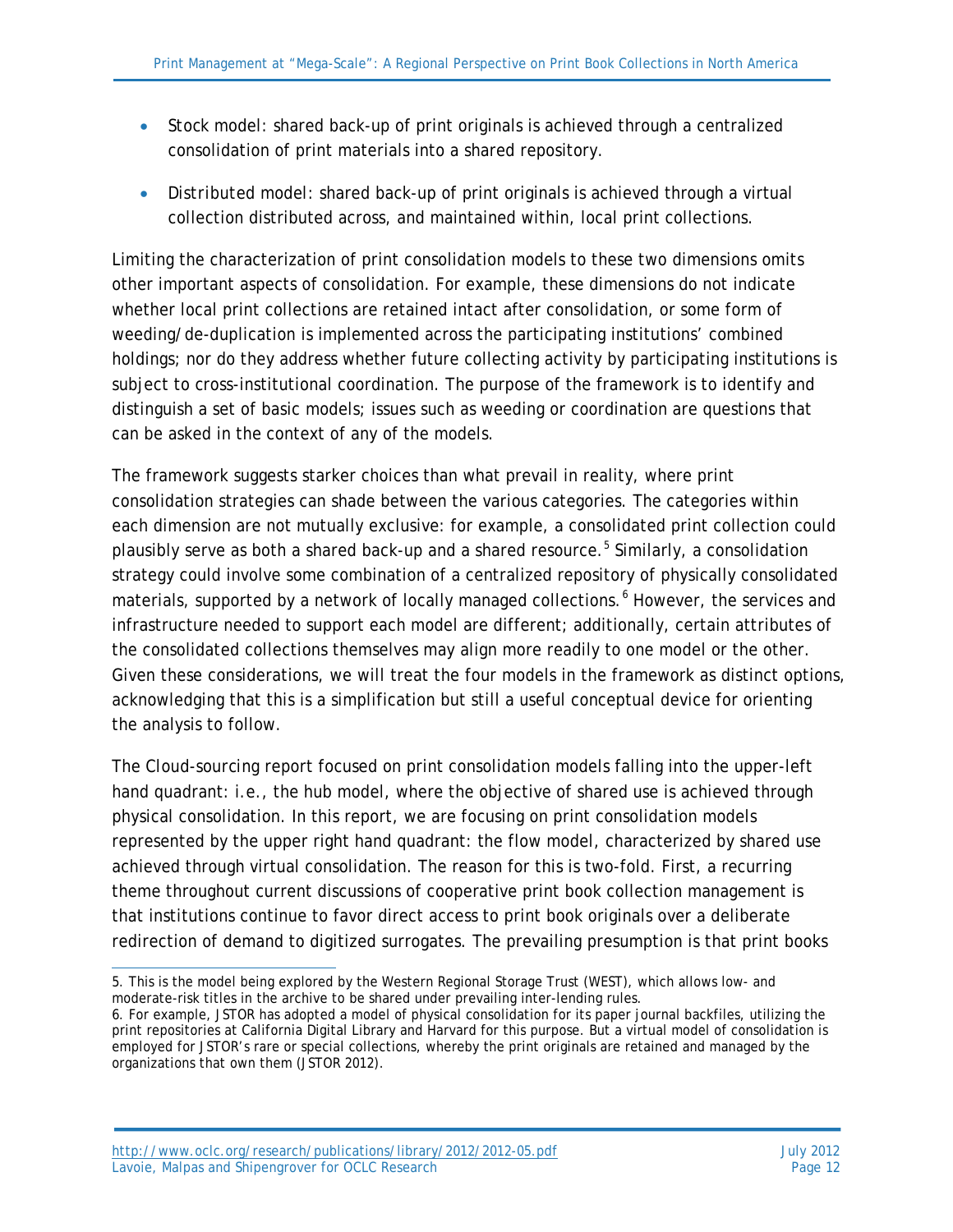in library collections are intended to be accessed and used, rather than serve merely as backups. This is partly an accommodation to anticipated (and sometimes demonstrated) patron preference for print formats; it is also a pragmatic stance, given the overwhelming dominance of in-copyright titles in most library collections, as well as digitized book collections.<sup>[7](#page-12-0)</sup> Second, there is as yet no indication that institutions are willing to dispense entirely with their local print collections, although there is certainly strong interest in making management of print collections more efficient and less costly. Given these considerations—a focus on print books for use, and the likelihood that institutions will continue to manage print book collections locally for the foreseeable future—the flow model was chosen as the basis for the analysis in this report.

Given this, it is useful to say a little more about flow models. A flow model for the management of print collections focuses on virtually consolidating local collections into a shared resource for use, by linking them though a layer of shared services. In these circumstances, access is the primary service offering, with print materials "flowing" through the network of participating institutions to wherever needed. The chief benefit of a flow model approach to print management is the opportunity to leverage greater value from the legacy investment in print collections, by encouraging and facilitating greater use over a larger user base. This is achieved by combining a group of individual print collections into a larger and richer collective collection, which is then made available to users at all participating institutions. Attributes of the flow model are reflected in current resource sharing (ILL) networks, although such networks vary in the degree of integration across collections and access services. A well-functioning flow model helps optimize supply and demand in the collective collection by facilitating the movement of print materials from various points of supply (local collections) to the point of need (users anywhere within the network).

Distinctiveness is a desirable feature of local collections in the context of a flow model. A key benefit of a flow model approach is to expand the scope and depth of the print book offering to all users across participating institutions. If a significant portion of each participating institution's print book collection is distinctive—that is, comprised of publications not widely available at other institutions—then combining print book holdings into a collective collection yields a print book resource that is, from the perspective of the user, far more extensive than

<span id="page-12-0"></span> $\overline{a}$ 7. A 2009 study by Lavoie and Dempsey estimated that 14 percent of US-published print book titles in WorldCat were published prior to 1923 and therefore clearly in the public domain (2009). As of February 2012, OCLC Research analyses of the HathiTrust Digital Library collection indicate that about 1.15 million of the more than 5.16 million unique titles in the digitized collection—or about 22 percent—are in the public domain. These estimates exclude the large number of publications that might be classed as "orphan works," for which some copyright exceptions can be exercised. By some accounts, orphan works may account for as much as 50 percent of the digitized volumes in the HathiTrust collection (Wilkin 2011).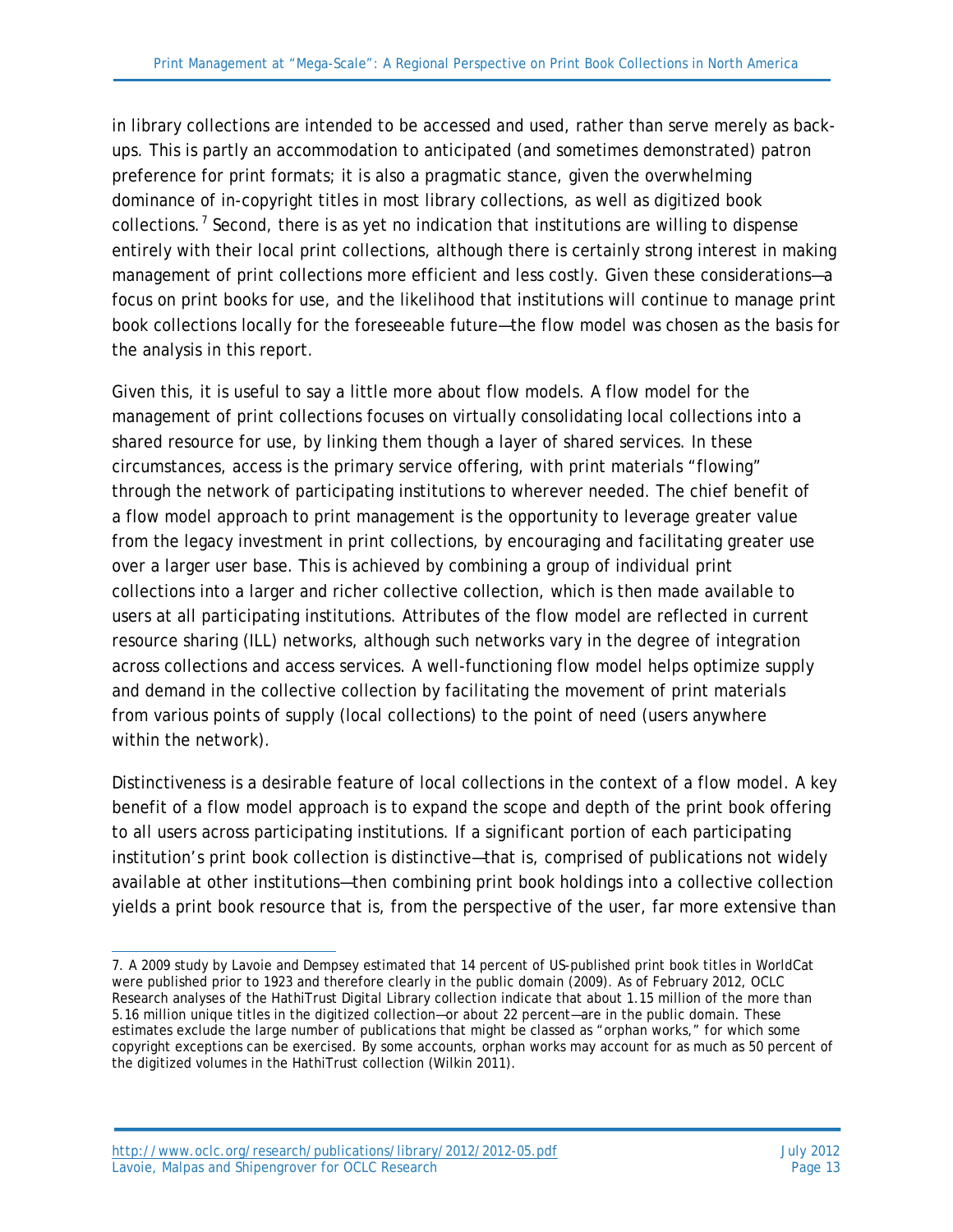what is on hand locally. In contrast, the more similar collections are, the smaller the "gains from trade," in that access to the collective collection would offer little beyond what is available locally. Of course, substantial operational efficiencies and cost avoidance might still be achieved through some rationalization of duplicative holdings.

Since by definition flow models involve a virtual consolidation of print inventory, good data about local print book collections is essential. Consolidation occurs not at the level of the physical collections themselves, but instead within a layer of services that extends over all collections in the region and permits them to be managed and accessed as a cohesive whole. The service layer will be data-driven, and therefore its ability to present distributed print book holdings as a "regional collection" and offer functionalities operating on that collection—such as support for cooperative collection management decision-making, or region-wide discovery and fulfillment services—will depend on the accuracy and completeness of the underlying data.

The flow model is illustrated by the Borrow Direct partnership between Brown University, Columbia University, the Center for Research Libraries, Cornell University, Dartmouth College, Harvard University, MIT, University of Pennsylvania, Princeton University, and Yale University. Borrow Direct permits faculty and students at each of the partner institutions to easily discover, request, and receive delivery of print books and other materials located at any of the other institutions. Although there are some limitations on cross-institutional borrowing privileges (e.g., one physical volume per request, loan renewal not permitted), users of Borrow Direct benefit from the larger scope and depth of the partners' collective collection, and the speed with which requested materials can be delivered to the user's location (Nitecki 2009). Each Borrow Direct institution maintains its own print collection but a layer of services link them together into a virtual collective collection. Greater value is extracted from the collective print investment by making more materials available to more users.

## **Mega-regions: A Framework for Consolidation**

Given a model of print consolidation, a choice must be made as to the level of aggregation underpinning the consolidation. In other words, how many (and which) institutions will be involved, and where are they located? For the analysis in this report, we chose to examine consolidation at the regional level. Regions tend to be bound together by ties that can both motivate and facilitate interaction between organizations within the region, such as geographical proximity, shared infrastructure, and economic interdependencies. These ties are well-suited to support a print consolidation model based on virtual consolidation and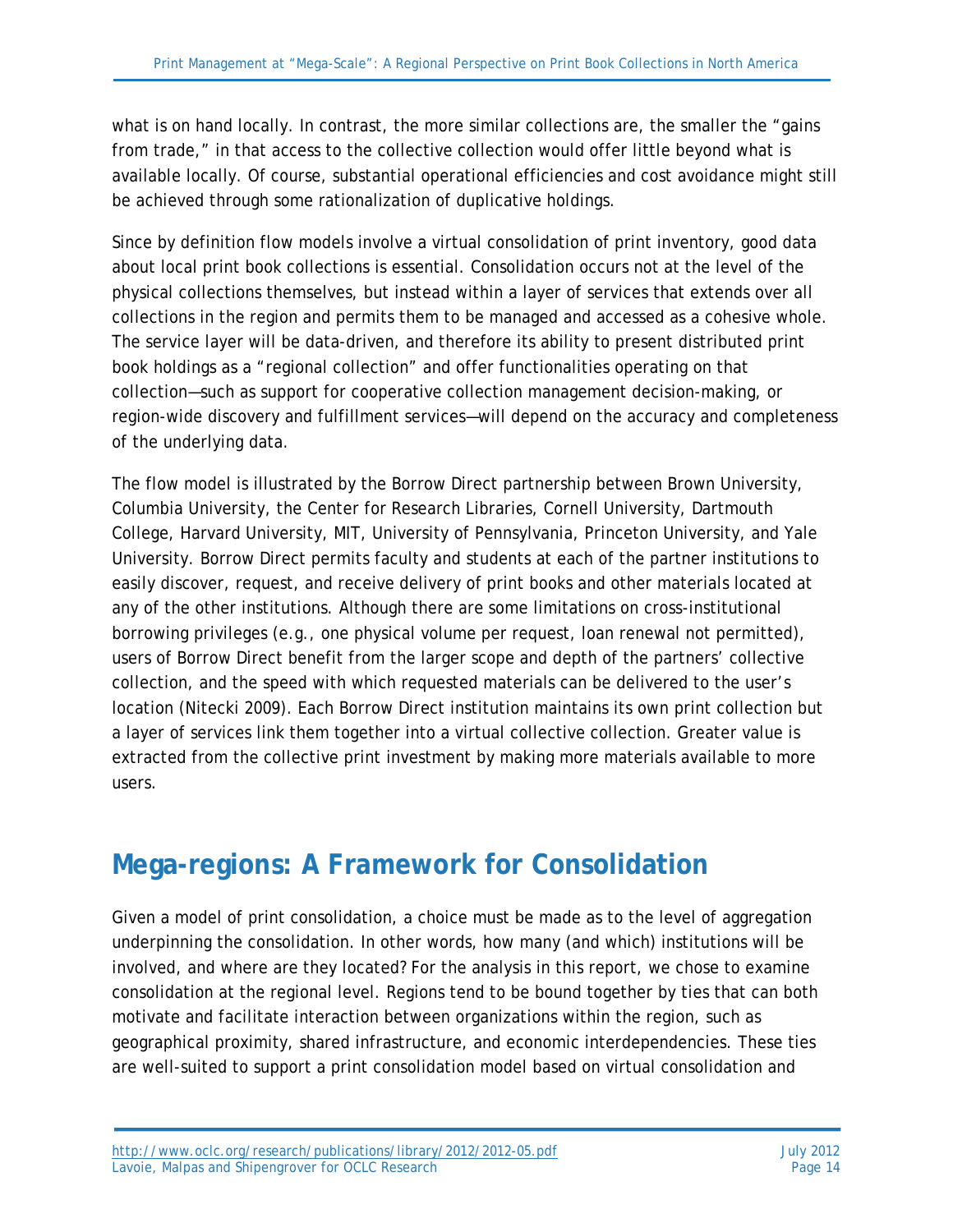flows of materials around the system. The logistics of supporting a flow model of print consolidation would likely be simpler and more efficient within a region, in comparison to a grouping of geographically dispersed and disconnected institutions. Moreover, regions seem to be a natural scale of aggregation for print consolidation. Regional clusters of cooperative activity seem to be where current print management initiatives are gravitating: many discussions regarding cooperative print management are organized at the regional level, sometimes involving established regional consortia. For example, a recent *Chronicle of Higher Education* article notes that the WEST project aims to build a "large-scale regional trust for print journal archives," while "talks are under way about setting up similar regional repositories in the Northeast and Southeast" (Howard 2011).

"Region" is a nebulous term, and can be defined at a variety of scales. We operationalize the concept of a region by adopting the mega-regions framework described by Richard Florida, Tim Gulden, and Charlotta Mellander in the 2008 paper, *The Rise of the Mega-region* (see also Florida 2008). A mega-region is a geographical concentration of population and economic activity, generally subsuming multiple metropolitan areas and their surrounding hinterlands, and linked together through a complex connective tissue of economic interdependency, shared infrastructure, a common cultural history, and other mutual interests. Florida et al. observe that "[t]he mega-regions of today perform functions similar to those of the great cities of the past—massing together talent, productive capability, innovation and markets. But they do this on a far larger scale" (Florida, Gulden, and Mellander 2008, p. 460). In contrast to Thomas Friedman's idea that the global economy is "flattening," there are, the authors argue, "a strong set of counter-forces that lead to geographic clustering and the pushing together, so to speak, of economic activity. The mega-region … is a consequence of this clustering force" (p. 460).

Florida and his colleagues used satellite imagery capturing night-time clusters of lights around the globe to identify twelve mega-regions in the US and Canada (see figure 2). "… [T]he mega-region," the researchers note, "has emerged as the new 'natural' economic unit. The mega-region is not an artifact of artificial political boundaries, like the nation state or even its provinces, but the product of concentrations of centres of innovation, production, and consumer markets" (p. 461).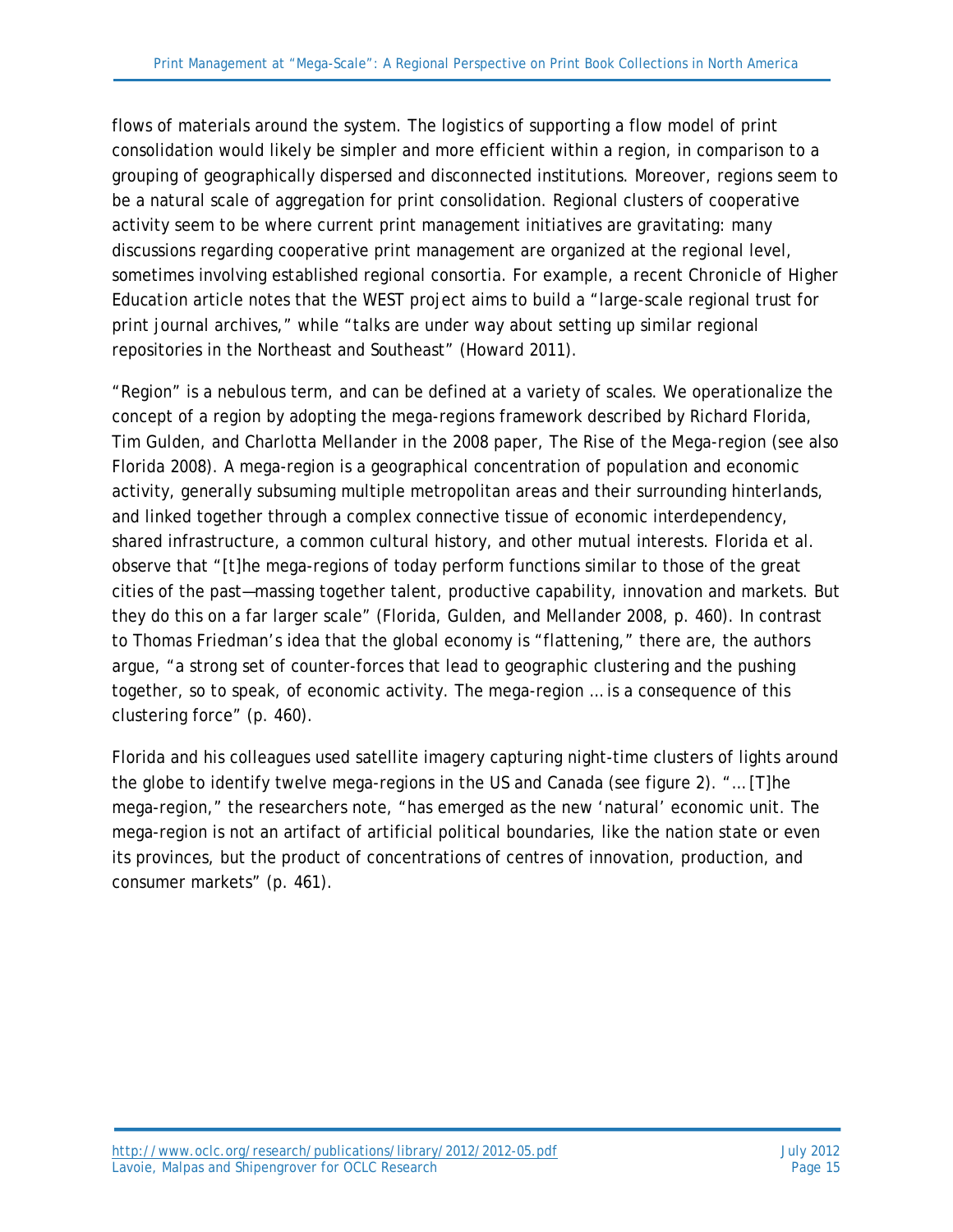

**Figure 2. Mega-regions of North America[8](#page-15-0)**

As figure 2 illustrates, three of the twelve North American mega-regions extend over international boundaries: CASCADIA, CHI-PITTS, and TOR-BUFF-CHESTER. The extent of a mega-region is not limited by political boundaries, but rather by economic and cultural interdependency and mutual interests, which can occur in population centers that straddle an international border—Detroit and Windsor, for example.

Florida and his colleagues identify one mega-region in Mexico, centered around the Mexico City area. While Mexico is also part of North America, we exclude the Mexican mega-region from our analysis, and focus our attention on the remaining twelve US-Canadian megaregions. The reason is that coverage of Mexican institutions in WorldCat is less extensive than for American and Canadian institutions, and therefore it is not clear that the Mexican presence in WorldCat would be sufficiently representative of the actual Mexican print book collection. For the remainder of the report, references to "North America" should be interpreted to mean the US and Canada only.

<span id="page-15-0"></span> $\overline{a}$ 8. This visualization of the North American mega-regions, used here and in other graphics in this report, is based on figure 5 in Florida, et al. (2008, 470).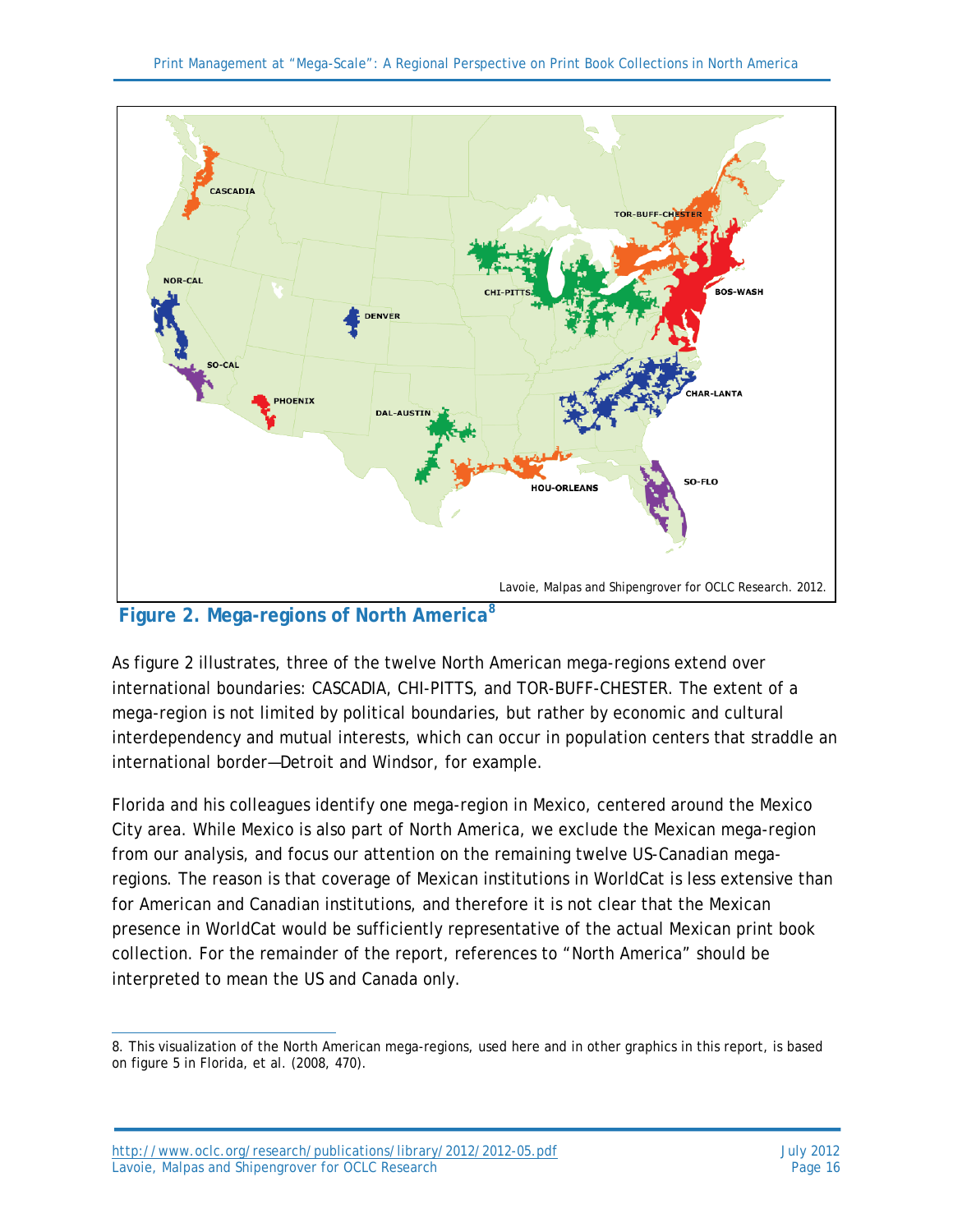Mega-regions offer a compelling framework within which to think about a regional consolidation of print book collections organized as a flow model—that is, a virtual consolidation of local collections aimed at encouraging a flow of materials around the region. Mega-regions encompass existing networks—both physical and virtual—of integration and mutual interest that could potentially absorb and support a new network of cooperative print management and shared use. As we will show below, the vast majority of the overall North American print book collection is clustered within the twelve mega-regions. In this sense, mega-regions might be a "natural unit of analysis" for cooperative print management, as well as other cooperative library activities. Finally, mega-regions represent clusters of activity research, innovation, learning, arts, and commerce—that library collections support. Therefore, it is useful to align clusters of library resources with clusters of activities that make use of these resources.

In a sense, the North American mega-regions illustrated in figure 2 are a snapshot, in that mega-regions are not static entities but instead grow and change over time. The boundaries of the twelve mega-regions in figure 2 will likely evolve in ways that absorb parts of the hinterlands surrounding the regions. Moreover, new mega-regions may form in areas where growing economic integration and other factors serve to bind people, institutions, and activities more closely than before. These dynamics will be at work not only in megaregions, but almost any regional framework. From the standpoint of cooperative print management, the key implication is that regional boundaries will be in flux, likely resulting in the periodic appearance of new partners and an attendant need to adjust regional cooperative arrangements.

While the mega-regions framework is a useful and convenient tool for illustrating and analyzing regional consolidation of print collections, we are not necessarily advocating megaregions as the appropriate scale for achieving consolidation and cooperative management in practice. Assuming that regions are in fact the natural unit of consolidation, the scale at which regions are defined will depend on a host of factors, including but not limited to the location of logistical networks, existing cooperative structures and agreements, and political jurisdictions (e.g., state or provincial boundaries). Mega-regions are one of many possible forms in which regional print consolidation can be manifested; careful analysis of the alternatives will help planners arrive at the most suitable choice for their circumstances.

Finally, as figure 2 makes clear, there is considerable space *between* the mega-regions. We do not imply that this space is "empty" or unimportant. In fact, the space between the regions—and more specifically, the aggregation of print books located there—has interesting characteristics in its own right, with important implications for cooperative print management and shared use. We discuss the areas outside the mega-regions in detail later in the report.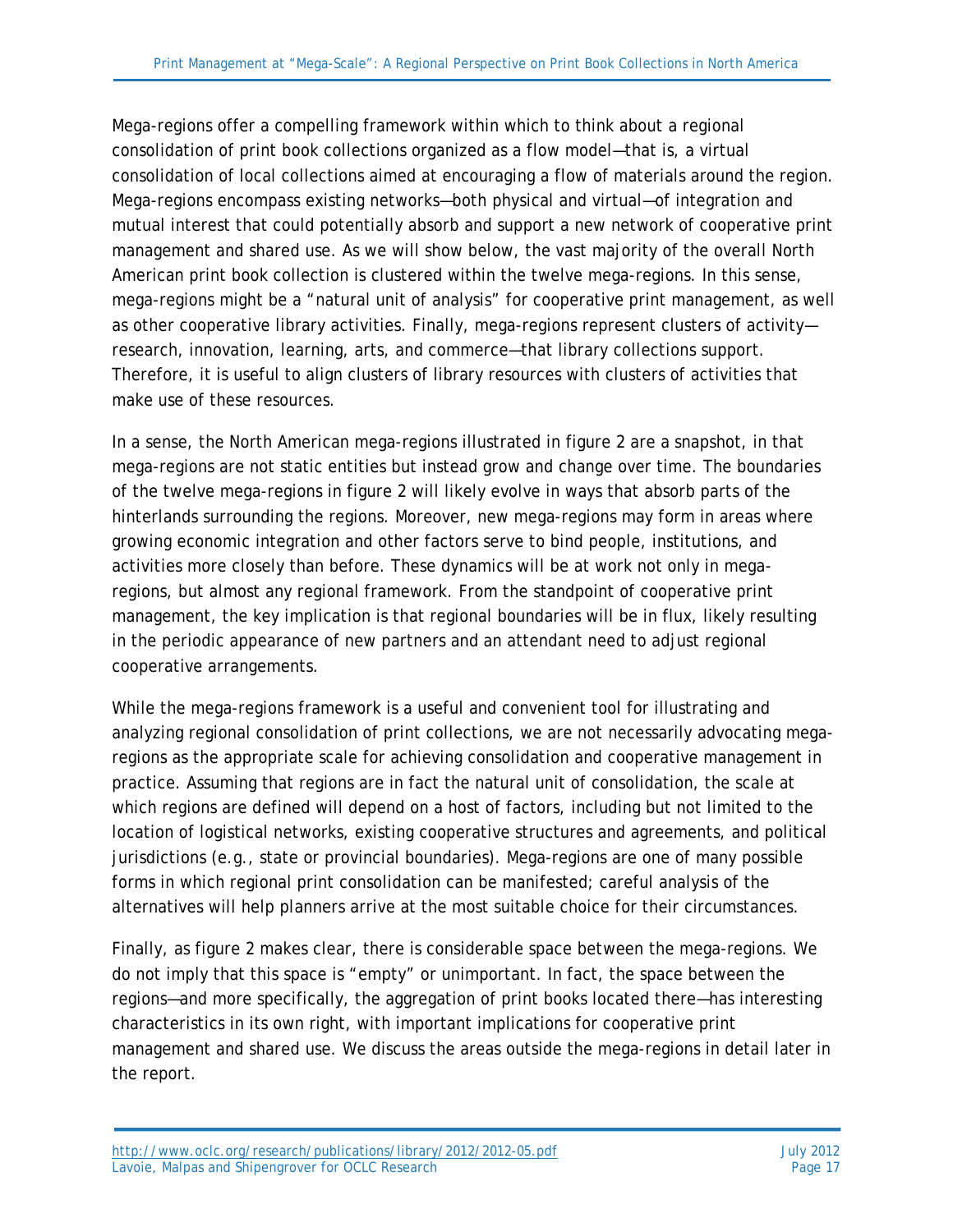## **Some Definitions**

The following terminology is used throughout this report:

• Print book: a book<sup>[9](#page-17-0)</sup> manifested in printed form. We exclude materials explicitly cataloged as theses, dissertations, or government documents from the analysis, as well as books in non-print formats such as e-books.

*Publication*: a distinct edition or imprint of a work. For example, *Walking Ollie, or, Winning the Love of a Difficult Dog* is a work—a distinct intellectual creation—by the author Stephen Foster. This work has appeared as several different publications, two of which are shown below (These would be counted as two distinct print book publications in our analysis).



**Figure 3. Two distinct publications of the same work by Stephen Foster.**

• *Holding*: an indicator that a particular institution (a library or some other organization) holds at least one copy of a particular publication in its collection. Note that a holding says nothing about the number of physical copies owned by the institution, other than at least one copy is available. For example, according to their catalog, the Dallas Public Library owns three copies of the Perigree Books publication

<span id="page-17-0"></span> $\overline{a}$ 9. More specifically, we equate a "book" with a language-based monograph.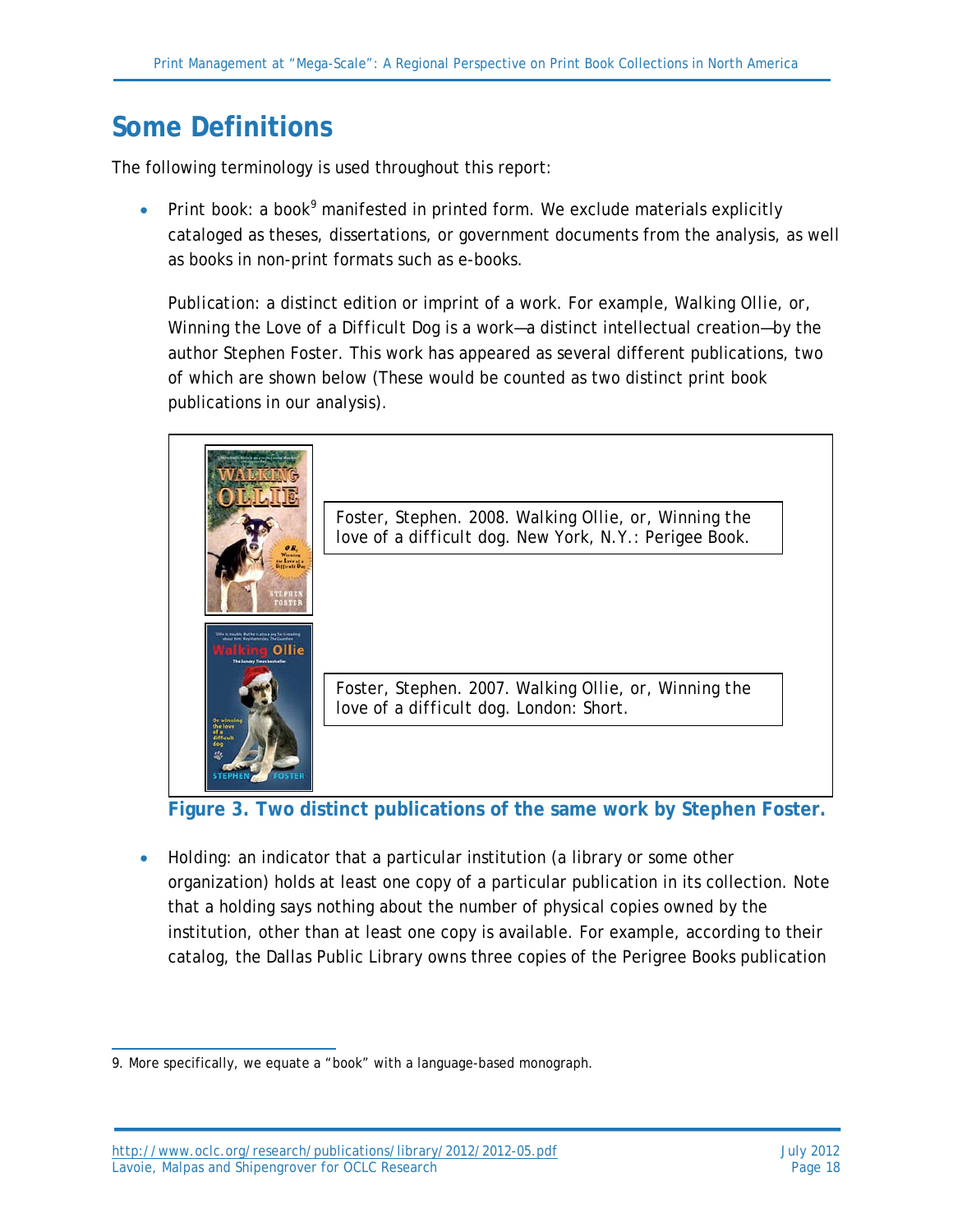of *Walking Ollie*. All three copies would be represented in WorldCat by a single holding associated with the Dallas Public Library.<sup>[10](#page-18-0)</sup>

• *Collective collection*: the combined holdings of a group of institutions, with duplicate holdings (i.e., those pertaining to the same publication) removed. This yields the collection of distinct publications that are held across the collections of the institutions in the group.

### **The North American and Mega-regional Print Book Collections**

The WorldCat bibliographic database is the closest approximation available of the global collective collection—that is, the combined holdings of libraries and other institutions worldwide. While WorldCat data has certain limitations regarding coverage and interpretation of holdings information, it is nevertheless the best data source available for analysis of aggregate information resources such as regional print book collections. In January 2011, WorldCat contained 214.6 million bibliographic records representing information resources of all descriptions; these information resources accounted for nearly 1.7 billion holdings distributed across institutions all over the world.<sup>[11](#page-18-1)</sup>

Table 1 deconstructs WorldCat into the North American print book collection.

| Collection                   | <b>Publications</b><br>(millions) | <b>Holdings</b><br>(millions) |
|------------------------------|-----------------------------------|-------------------------------|
| WorldCat                     | 214.6                             | 1,679.1                       |
| Print books                  | 128.1                             | 1,238.1                       |
| Print books in North America | 45.7                              | 889.5                         |
| Print books-US               | 40.9                              | 840.0                         |
| Print books-Canada           | 14.2                              | 49.4                          |

#### **Table 1. North American print book collection in WorldCat (January 2011)**

<span id="page-18-0"></span> $\overline{a}$ 10. Readers familiar with the FRBR entity relationship model will recognize that a publication is equivalent to a FRBR manifestation, and a physical copy to a FRBR item.

<span id="page-18-1"></span><sup>11.</sup> Quarterly snapshots of WorldCat are maintained and programmatically enriched by OCLC Research to support a range of projects and prototypes. External researchers interested in making use of this data in their own studies are encouraged to contact OCLC Research, which can make provisions for access.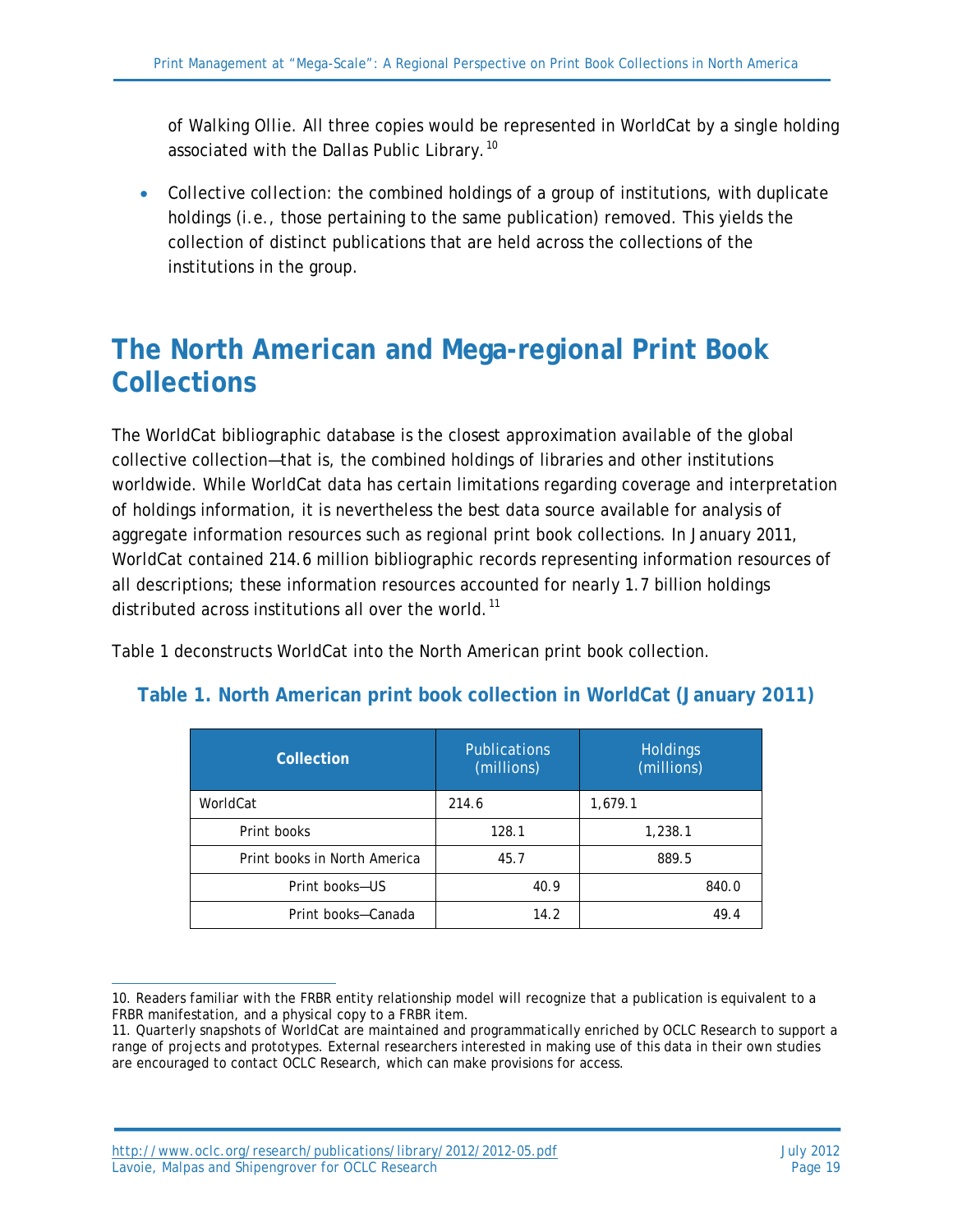An important caveat to note in regard to table 1, as well as other results presented in this report, is that they reflect institutional collections as they are cataloged and represented in WorldCat. The accuracy of holdings data in WorldCat may be lessened by the presence of duplicate records, cataloging errors, incomplete registration of collections, and other sources of inconsistency.

Of the 128.1 million distinct print book publications represented in WorldCat, 45.7 million are held by at least one institution located in either the US or Canada. This constitutes the *North American print book collection*, or the collective collection of print book publications held by North American institutions. Coverage of the North American collection varies considerably between the US and Canada: US institutions alone can muster 90 percent of the publications in the North American collection, while Canadian coverage is 31 percent. Similarly, 94 percent of the holdings comprising the North American print book collection are associated with US institutions, while the remaining 6 percent are of Canadian origin.

Richard Florida and his colleagues generously provided lists of the US ZIP codes and Canadian postal codes associated with each of the twelve mega-regions defined in their 2008 paper.<sup>[12](#page-19-0)</sup> These ZIP and postal codes were then compared to location information associated with each of the nearly 1.7 billion holdings in WorldCat. In this way, all WorldCat holdings associated with each of the twelve North American mega-regions were identified, along with all holdings located in either the US or Canada that fell outside the mega-regions. Once the holdings for a particular mega-region were identified, the subset corresponding to print book publications were extracted, and this in turn established the regional collective collection of print books. The sizes of the twelve mega-regional print book collections, measured in terms of publications and holdings, are shown in figure 4.

<span id="page-19-0"></span> $\overline{a}$ 12. The authors thank Michelle Alexopoulos of the University of Toronto for arranging the provision of the megaregion ZIP/postal code data for our work.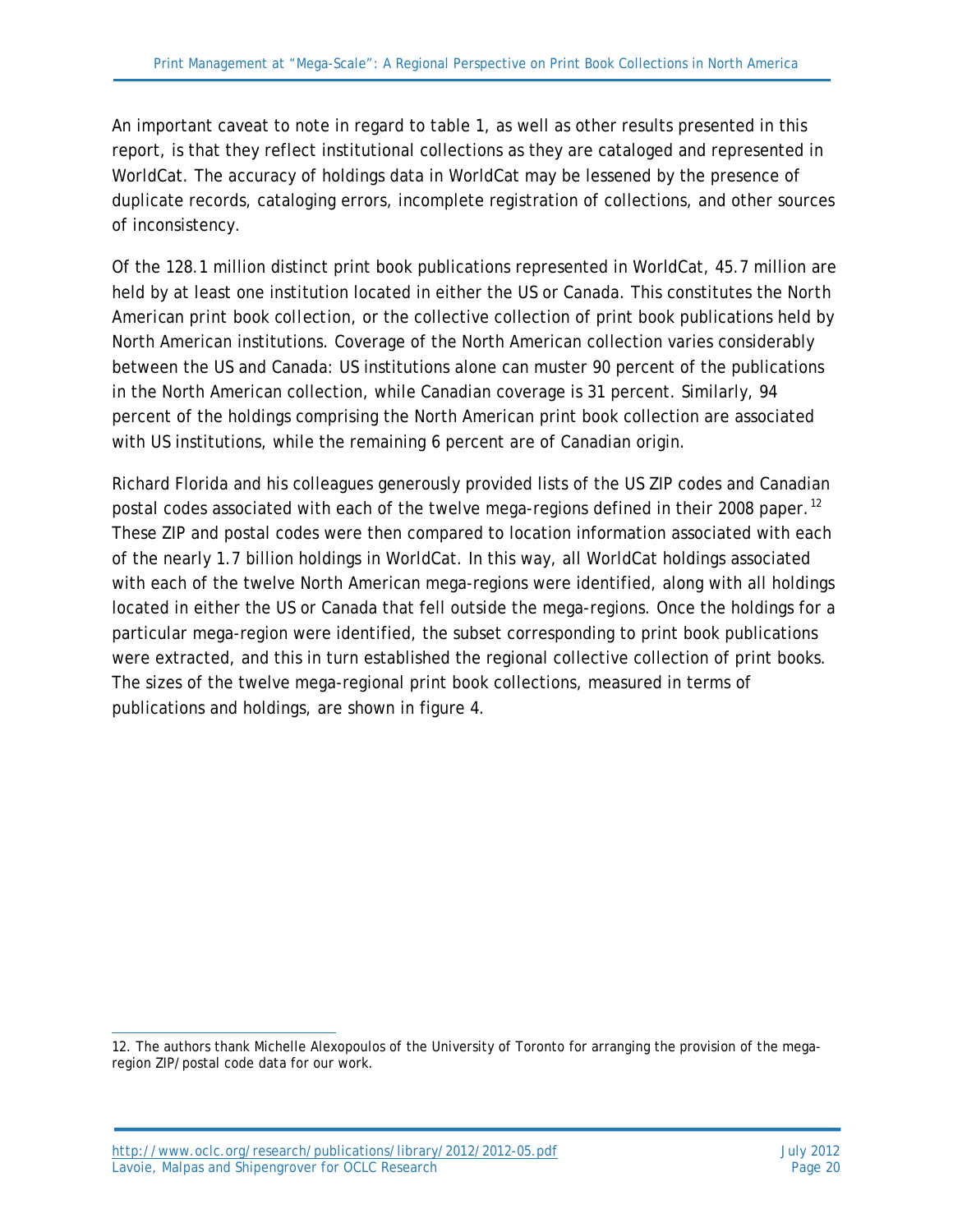

**Figure 4. Sizes of the North American mega-regional print book collections. (Circles are scaled to reflect the number of print book publications in each regional collection.)**

BOS-WASH is the largest regional print book collection, in terms of both distinct publications and total holdings. PHOENIX is the smallest, with only 15 percent as many publications, and 4 percent as many holdings, as BOS-WASH. The median regional collection size is 8.4 million distinct publications, and 31.3 million total holdings.

The ratio of holdings to publications provides a metric illustrating the degree to which a region's collection of distinct print book publications is "amplified" into total print book holdings around the region. Higher ratios suggest higher levels of duplication—or from an access perspective, greater levels of availability—within a region, while lower ratios suggest the opposite. Table 2 reports the holdings to publications ratio for each of the twelve regional collections.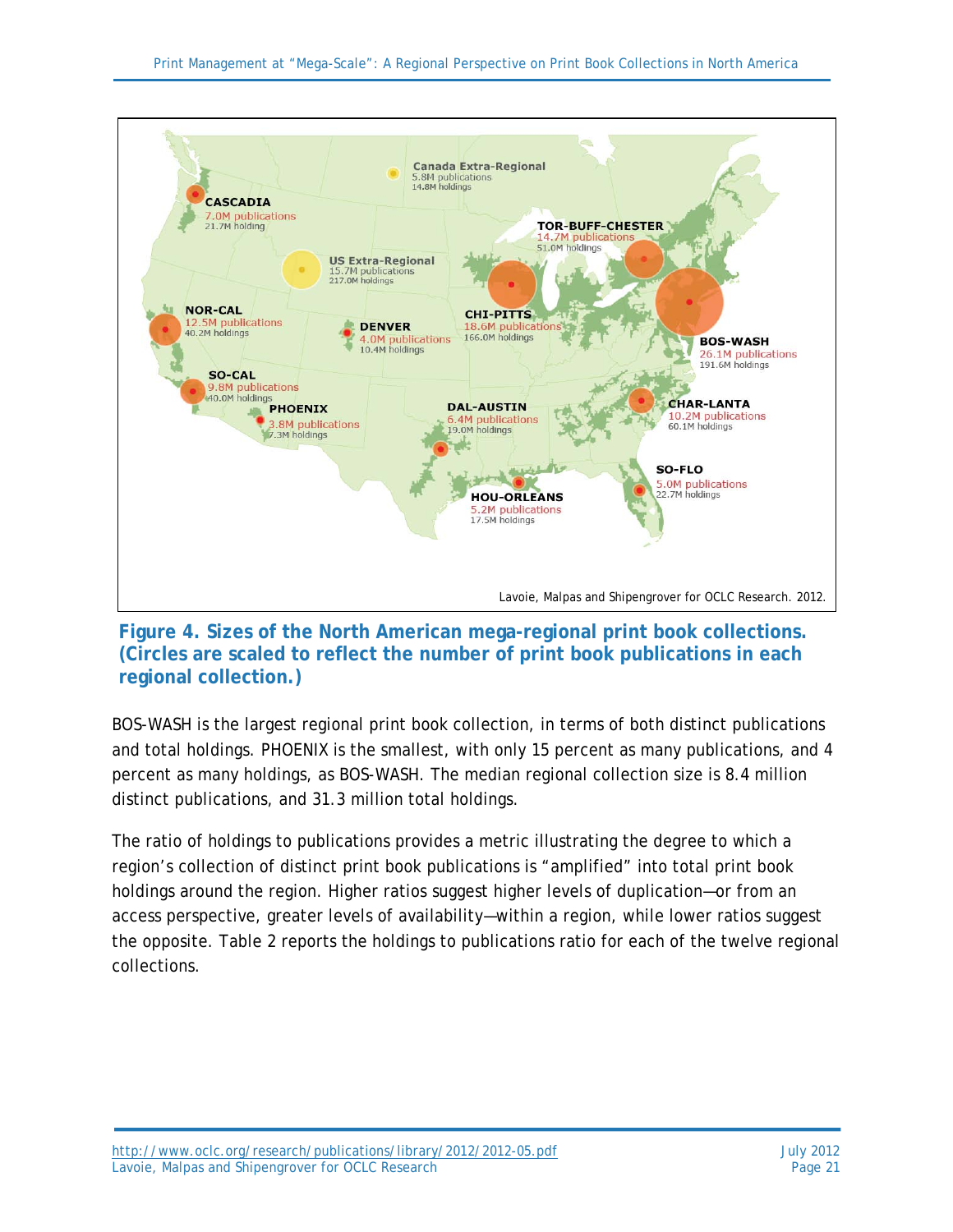| <b>Region</b>      | <b>Holdings</b><br>(millions) | <b>Publications</b><br>(millions) | Holdings/<br><b>Publication</b> |
|--------------------|-------------------------------|-----------------------------------|---------------------------------|
| <b>BOS-WASH</b>    | 191.6                         | 26.1                              | 7.34                            |
| CASCADIA           | 21.7                          | 7.0                               | 3.11                            |
| CHAR-LANTA         | 60.1                          | 10.2                              | 5.92                            |
| CHI-PITTS          | 146.0                         | 18.6                              | 8.94                            |
| <b>DAL-AUSTIN</b>  | 19.0                          | 6.4                               | 2.98                            |
| <b>DENVER</b>      | 10.4                          | 4.0                               | 2.58                            |
| <b>HOU-ORLEANS</b> | 17.5                          | 5.2                               | 3.39                            |
| NOR-CAL            | 40.2                          | 12.5                              | 3.22                            |
| <b>PHOENIX</b>     | 7.3                           | 3.8                               | 1.91                            |
| SO-CAL             | 40.0                          | 9.8                               | 4.09                            |
| SO-FLO             | 22.2                          | 5.0                               | 4.53                            |
| TOR-BUFF-CHESTER   | 51.0                          | 14.7                              | 3.47                            |

#### **Table 2. Holdings to publications ratio, by regional collection**

The holdings to publications ratio varied widely across the regions, with CHI-PITTS exhibiting the highest value (8.94), and PHOENIX the smallest (1.91). Five regions exhibit a ratio of 4.0 or higher: that is, an average of four holdings across the region per print book publication. With the exception of PHOENIX, the remaining regions all exhibit holdings to publications ratios of 2.5 or higher. These results suggest that duplication (or availability) of print book publications is, on average, relatively low within the regions: even the highest ratio, associated with CHI-PITTS, suggests that on average only about nine institutions hold a given print book publication in their collections, despite the geographical extent of the region and the many institutions it contains. We re-visit this topic in more detail in the next section.

Table 3 reports coverage of the overall North American print book collection for each of the twelve regional collections.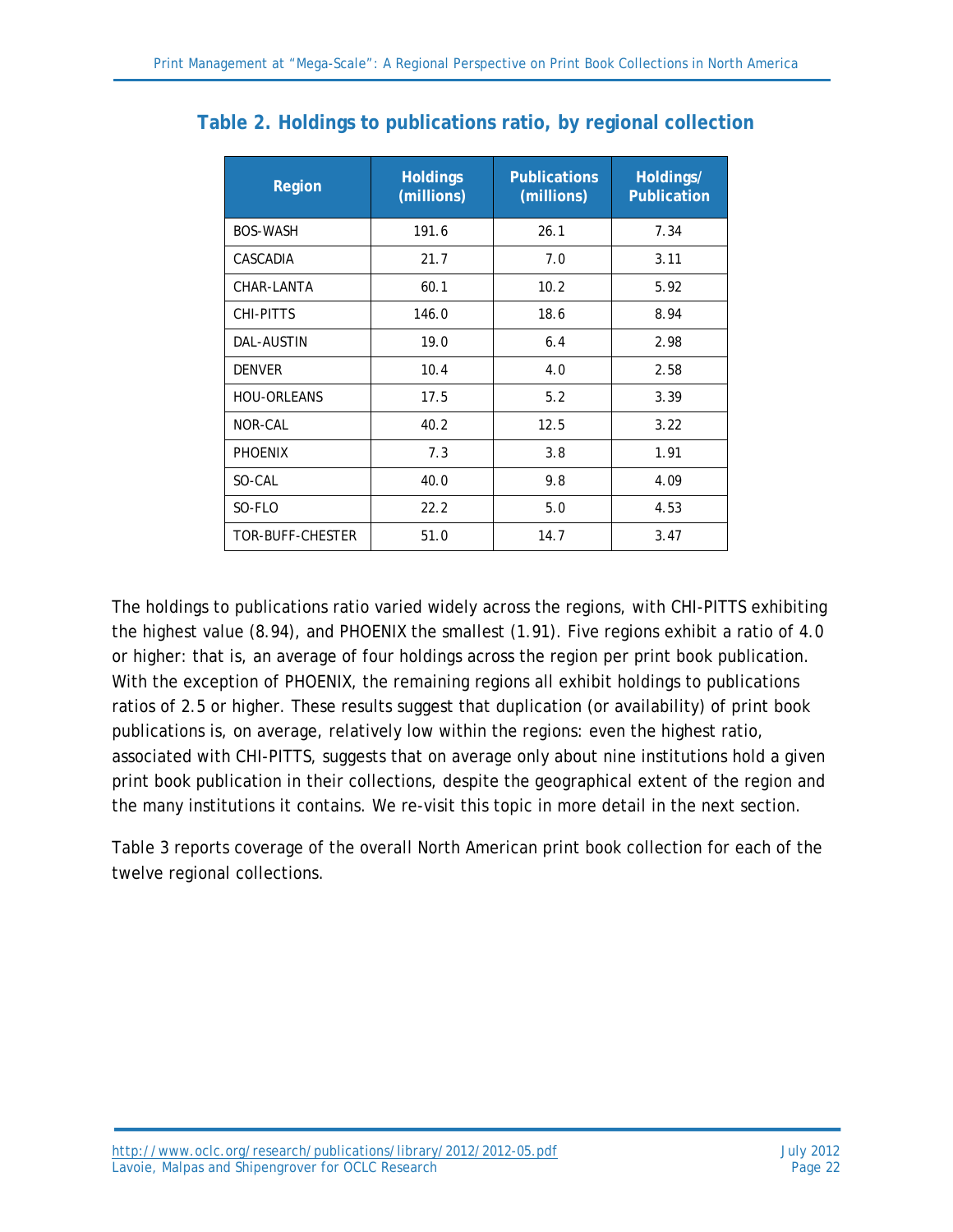#### **Table 3. Regional coverage of the North American print book collection**

| Region             | Coverage (%) |
|--------------------|--------------|
| <b>BOS-WASH</b>    | 57           |
| CASCADIA           | 15           |
| CHAR-LANTA         | 22           |
| CHI-PITTS          | 41           |
| <b>DAL-AUSTIN</b>  | 14           |
| <b>DENVER</b>      | 9            |
| <b>HOU-ORLEANS</b> | 11           |
| NOR-CAL            | 27           |
| <b>PHOENIX</b>     | 8            |
| SO-CAL             | 21           |
| SO-FLO             | 11           |
| TOR-BUFF-CHESTER   | 32           |

The BOS-WASH region alone can account for nearly 60 percent of the entire North American print book collection. Other large regions, such as CHI-PITTS and TOR-BUFF-CHESTER, also exhibit significant coverage. Most regions, however, can only account for less than a quarter of the North American collection; for each of these regions, the vast majority of the print book publications available in North America are to be found elsewhere outside the region.

Before turning to a more detailed description of the twelve regional print book collections, it is useful to say a word about the areas *between* the regions. This report focuses on the regional collections, but this is not to diminish the importance of the print book holdings located outside the mega-regions. Indeed, these "extra-regional" print book holdings are significant in scale, accounting for more than 217 million holdings on 15.7 million print book publications in the US, and 14.8 million holdings on 5.8 million publications in Canada. Some of the local print book collections scattered through the extra-regional space are quite distant from even the closest mega-region; others are perched right on a mega-region's boundary, or in its nearby hinterland. Clearly, US and Canadian print book holdings located outside the mega-regions constitute an important resource, but consolidating them into collective collections, like the regional collections, can be problematic. Unlike the megaregions, there is no obvious collaborative structure or patterns of mutual interest binding these collections together. We will say more about the US and Canadian extra-regional collections in the next section.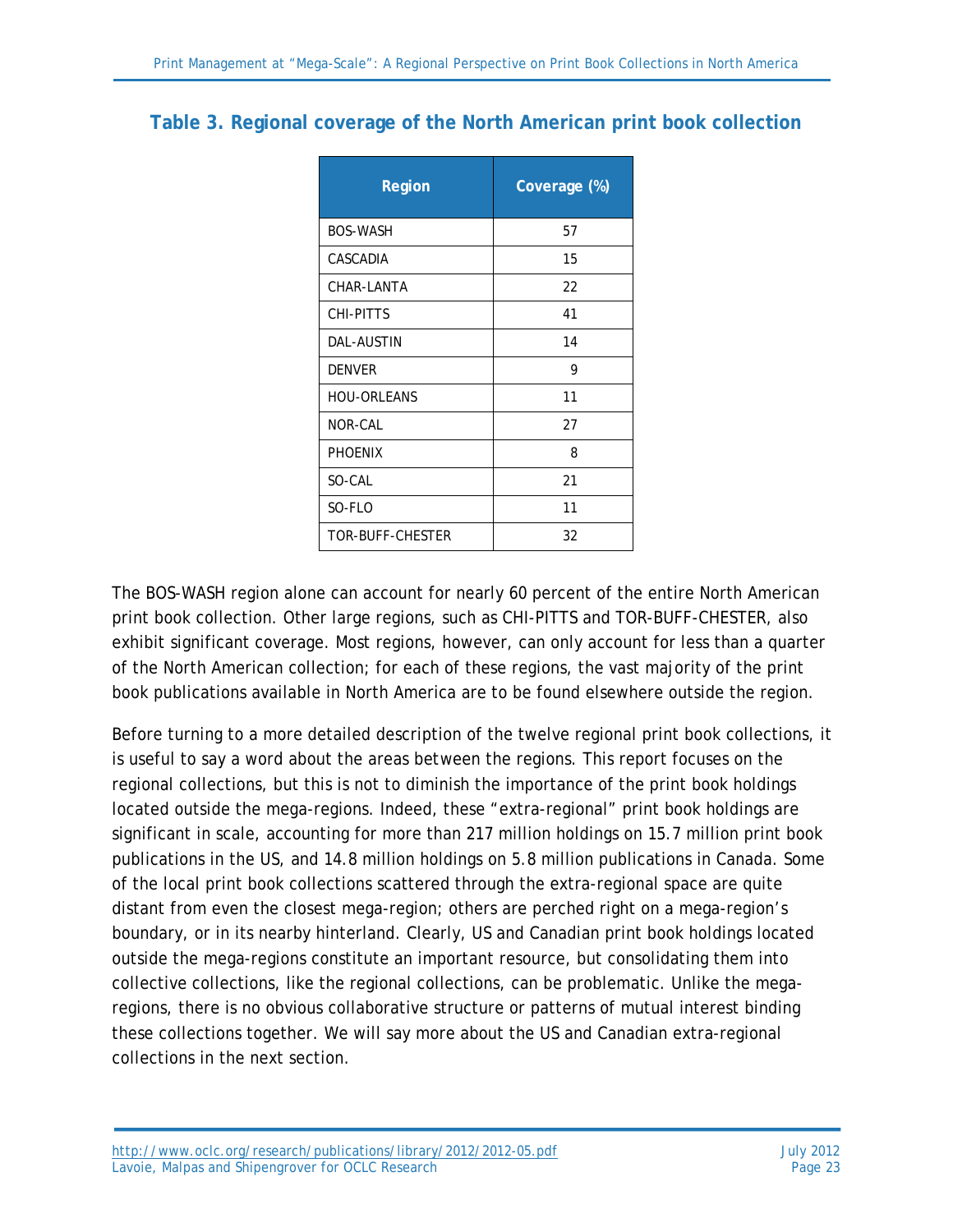## **Stylized Facts**

Mega-regions provide a framework for organizing local print book collections into regional collections. But what would these regional collections look like? To answer this question, a detailed analysis of each of the twelve mega-region print book collections was undertaken using WorldCat bibliographic and holdings data. The result was a wealth of statistics characterizing the regional collections from numerous perspectives. Rather than attempting to present all of these statistics to the reader, we instead chose to synthesize the analysis into a set of *stylized facts*—in other words, a set of broad observations based on empirical findings. Taken together, the stylized facts constitute a general description of the North American mega-region print book collections, from which a number of implications regarding access, management, and preservation can be derived. We discuss several of these implications at the end of the report.

#### **Library operations—and reputation—are still bound up with books**

The OCLC (2011) report *Perceptions of Libraries, 2010: Context and Community,* reminds us that print books continue to be synonymous with libraries and library use, noting that "[t]he library brand is 'books' … In 2005, most Americans (69%) said 'books' is the first thing that comes to mind when thinking about the library. In 2010, even more, 75%, believe that the library brand is books" (p. 38). The same report found that borrowing print books is still the top activity among library users (p. 35). Despite the attention (and funding) lavished on electronic and digital content in recent years, libraries of all types continue to devote significant resources to the management of print book collections.

While acceptance of e-books is increasing in academic and public libraries, the still-limited range of content, competing and incompatible platforms, and restrictive licensing regimes remain impediments to wide-scale adoption.<sup>[13](#page-23-0)</sup> This has important consequences for the organization of library service provision, as well as operating expenses. As shown in a 2010 study by Paul Courant and Buzzy Nielson, the long-term costs of storing print books are significant (estimated at \$4.26 per volume per year in open stacks) and relatively inelastic.<sup>[14](#page-23-1)</sup> In contrast to the journal literature, much of which has migrated into electronic formats and

<span id="page-23-0"></span> $\overline{a}$ 13. In 2008, Mark Nelson predicted that many of the impediments to e-book adoption in academic libraries would be resolved within 5 years. In 2010, a survey of public library leaders found a high level of interest in e-book adoption but also pervasive concerns about restrictive licensing and platform interoperability (COSLA 2010). A recent report by the Pew Internet and American Life project finds that "the increasing availability of e-content is prompting some to read more than in the past and to prefer buying books to borrowing them" (Rainie et al., 2012). In the global consumer market, e-book adoption rates are already high and predicted to increase substantially (Bowker 2012).

<span id="page-23-1"></span><sup>14.</sup> Courant and Nielson's study examines print book storage costs under a variety of different circumstances, and concludes that space is the single greatest cost driver. The sheer physicality of print books limits options for costeffective management (2010).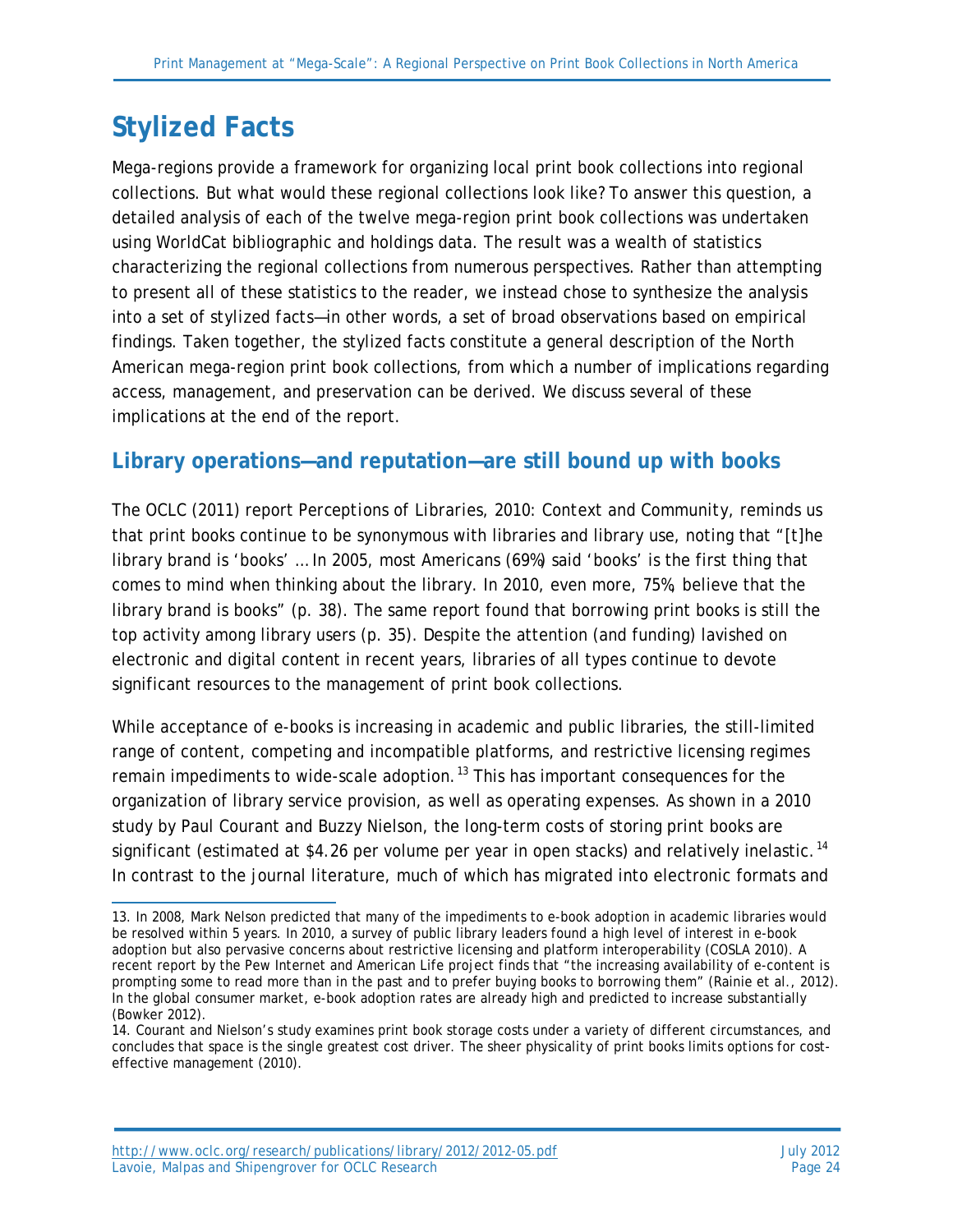aggregations managed by third-party agents, print books continue to occupy a significant share of local library space.

The long legacy of library investments in print books is reflected in the WorldCat database, where 60 percent of the bibliographic records describe print books and 75 percent of holdings are linked to print book titles. The outsized presence of print books in WorldCat records and holdings stems in part from cataloging practice. For example, title-level holdings for serials effectively mask the volume count of institutional journal holdings, which may significantly outnumber books on a per-volume basis. Likewise, format integration (single-record cataloging of titles produced in multiple formats) means that burgeoning e-book collections are not adequately accounted for in holdings counts, since electronic holdings may be intermingled with print holdings. Yet the millions of books acquired by North American libraries over many years of operation, the shared bibliographic infrastructure created to manage them as a collective resource, and the still powerful association between the codex and the library "brand" (or stereotype) serve to highlight the importance of print books to libraries and their users.

The impact of centuries of library investment in print books can be seen at the regional level. As figure 4 illustrates, print books account for anywhere from two-thirds to three-quarters of total holdings in each of the twelve mega-regions. The same characteristic is seen across different library types. Print books account for 68 percent of ARL library collections, while non-ARL academic libraries in North America are slightly higher at 69 percent. Eighty percent of North American public library collections are print books, while North American school (K-12) library collections are even higher at 87 percent. Again, while these results must be considered in light of cataloging practice and patterns of use of WorldCat as a bibliographic utility, they are nevertheless broadly indicative, and not only illustrate the ongoing predominance of print books in library collections, but also the importance and scale of the print collection management problem. Libraries retain responsibility for managing massive amounts of print book inventory, while at the same time they are transitioning their focus and substantial portions of their budgets—to electronic and digital collections. Moreover, libraries face economic pressures to cut costs and justify value. A new system of print book collection management is needed to accommodate these conditions.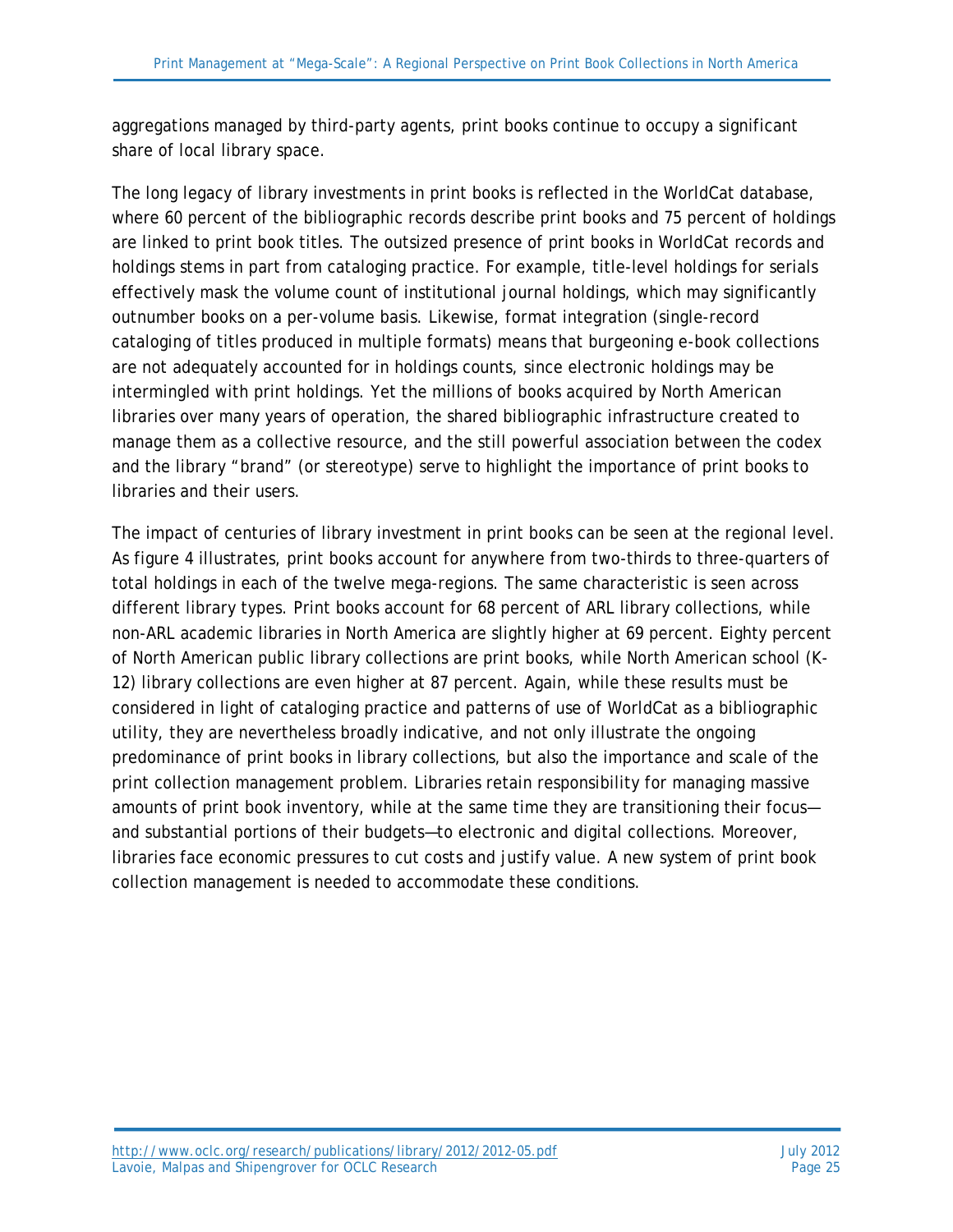



### **Academic institutions are the custodians of the majority of systemwide print book inventory**

The success of a regionally-based cooperative model of print collection management depends on engaging institutions that control significant portions of the region-wide print book inventory. As the results in figure 6 show, the majority of the print book inventory in every region is in the custody of academic institutions.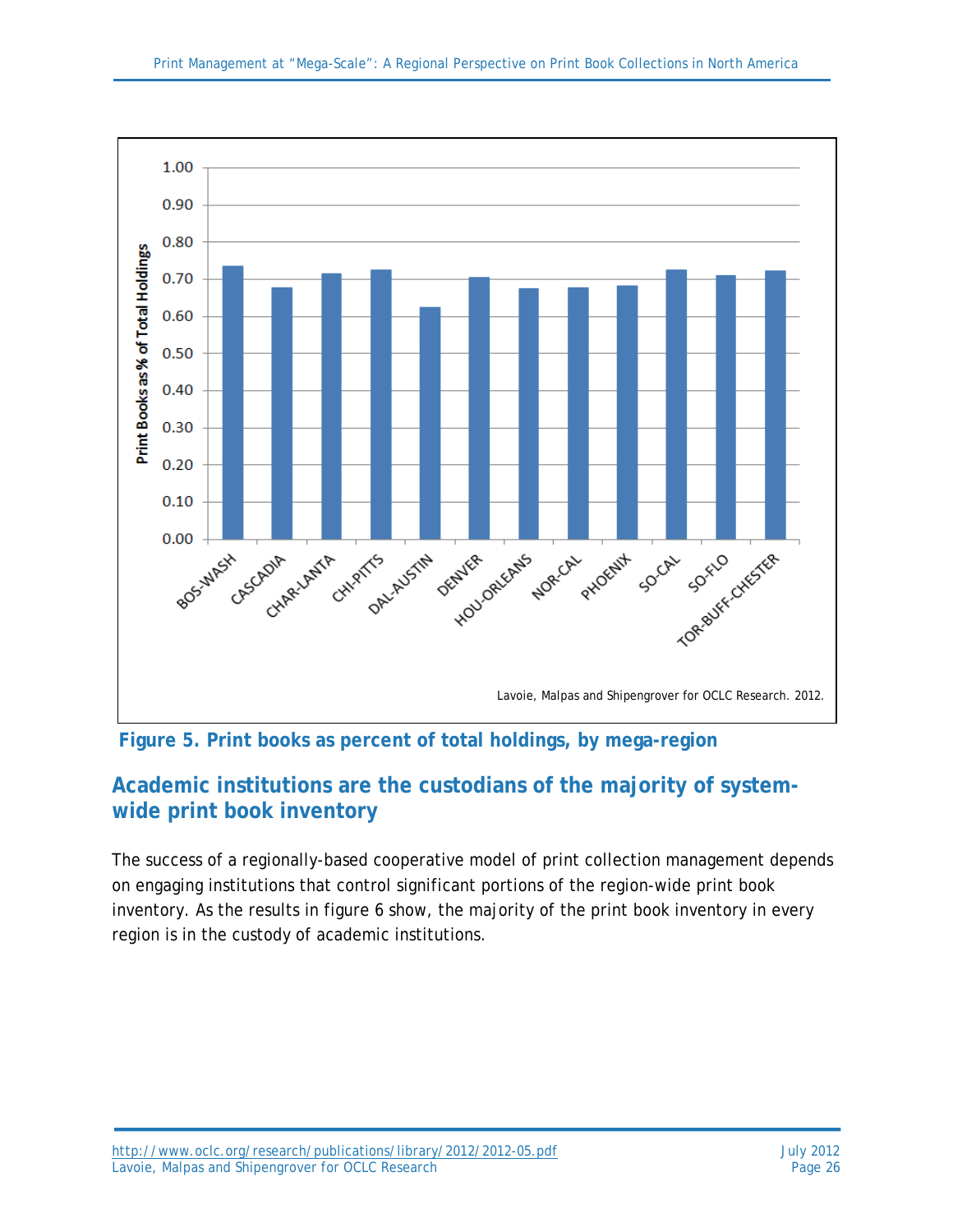

#### **Figure 6. Share of regional print book holdings, by institution type**

The extent to which academic institutions dominate print book holdings varies across regions, with the highest proportion in the TOR-BUFF-CHESTER region (76 percent), and the lowest in CHI-PITTS (51 percent). But the key point is that in every region, more than half of the regional print book inventory is in the hands of academic institutions—and in some regions, considerably more than half. We are aware that many public library holdings are not represented in WorldCat, and this will tend to amplify the relative presence of academic institutions in regional print book collections. But even taking this coverage gap into account would not serve, in our judgment, to overturn the conclusion that most print book inventory in the regional collections belongs to academic institutions, given the wide gap between the relative shares of each institution type exhibited in figure 6.

Print book holdings associated with academic institutions can be divided into those belonging to ARL institutions (the most research-intensive academic institutions), and those belonging to non-ARL academic institutions. BOS-WASH has the greatest number of print book holdings belonging to ARLs, at 65.3 million—more than twice the number of the region with the second-highest total, CHI-PITTS. However, it is in fact PHOENIX—the smallest regional collection—that has the highest percentage of its print book holdings associated with ARLs (52 percent); TOR-BUFF-CHESTER is next at 46 percent. In contrast, SO-FLO (12 percent), and CHI-PITTS and DAL-AUSTIN (both at 19 percent), are the regions with the smallest percentage of ARL holdings. Another way to assess the presence of ARLs in the regional collections is to compute the share of academic holdings in each region belonging to ARLs; figure 7 reports these results.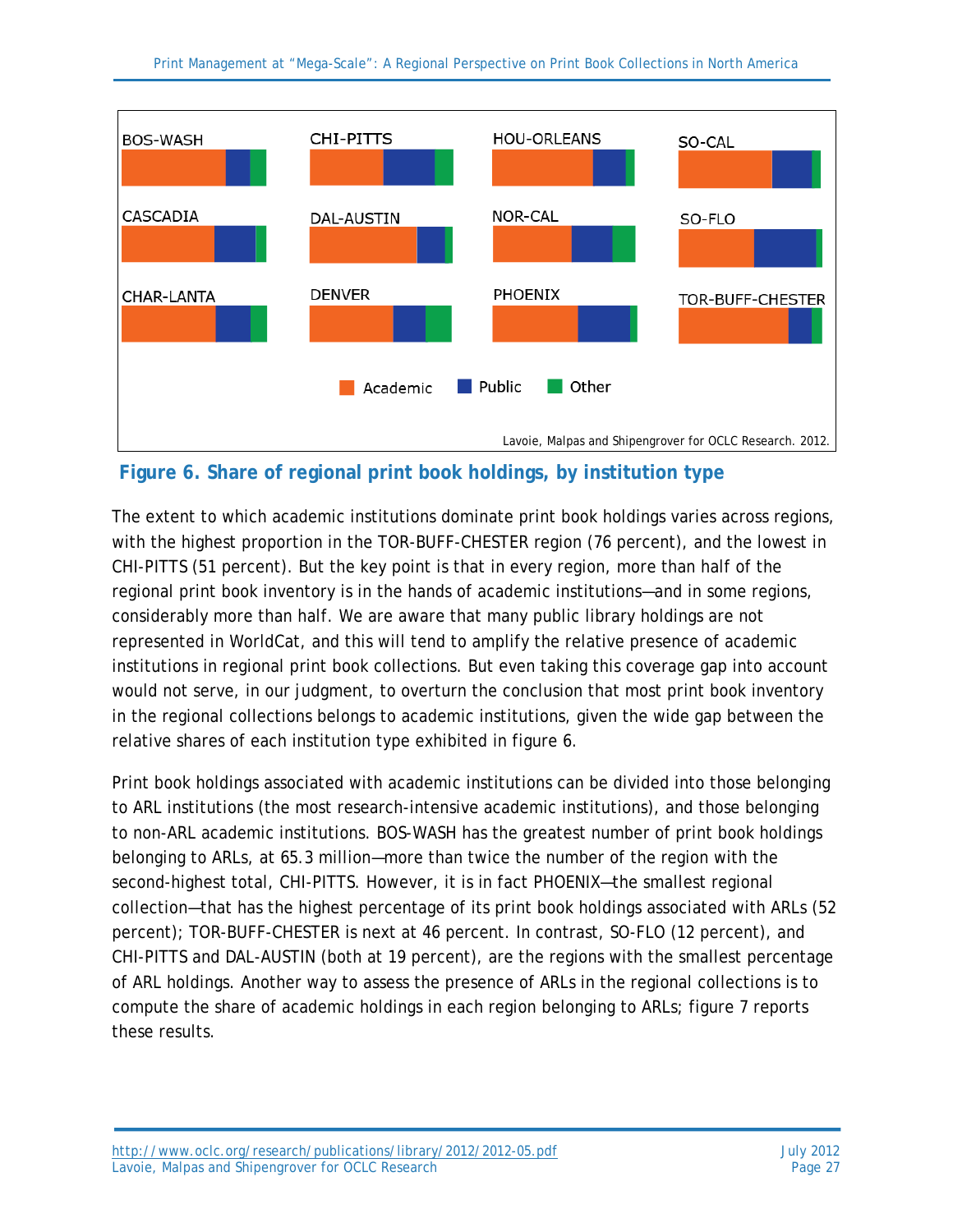Considerable cross-region variation is apparent: in PHOENIX, nearly 90 percent of all academic print book holdings belong to ARLs, compared to less than a quarter in SO-FLO.



**Figure 7. Share of ARLs in academic print book holdings, by region**

The fact that most regional print book inventory is managed by academic institutions suggests that regional print book collections are, on average, geared toward the needs of faculty and students in higher education. This is further evidenced by the relatively low percentage of print book holdings belonging to public libraries in most regions (see figure 6): in half the regions, the share of public libraries is below a quarter, and in several regions the share is particularly low (BOS-WASH and TOR-BUFF-CHESTER, both at 17 percent). However, a few regions do exhibit relatively high percentages of public library print book holdings: SO-FLO (43 percent); CHI-PITTS (36 percent); and PHOENIX (35 percent). These regional collections would seem to be better positioned, vis-à-vis other regions, to serve the needs of general users.

#### **Rareness is common within and across regional collections**

WorldCat holdings data suggests that a significant share of print book inventory is relatively scarce both within regions and across regions. At least three quarters of the print book publications in each regional collection can be found at five or fewer institutions in the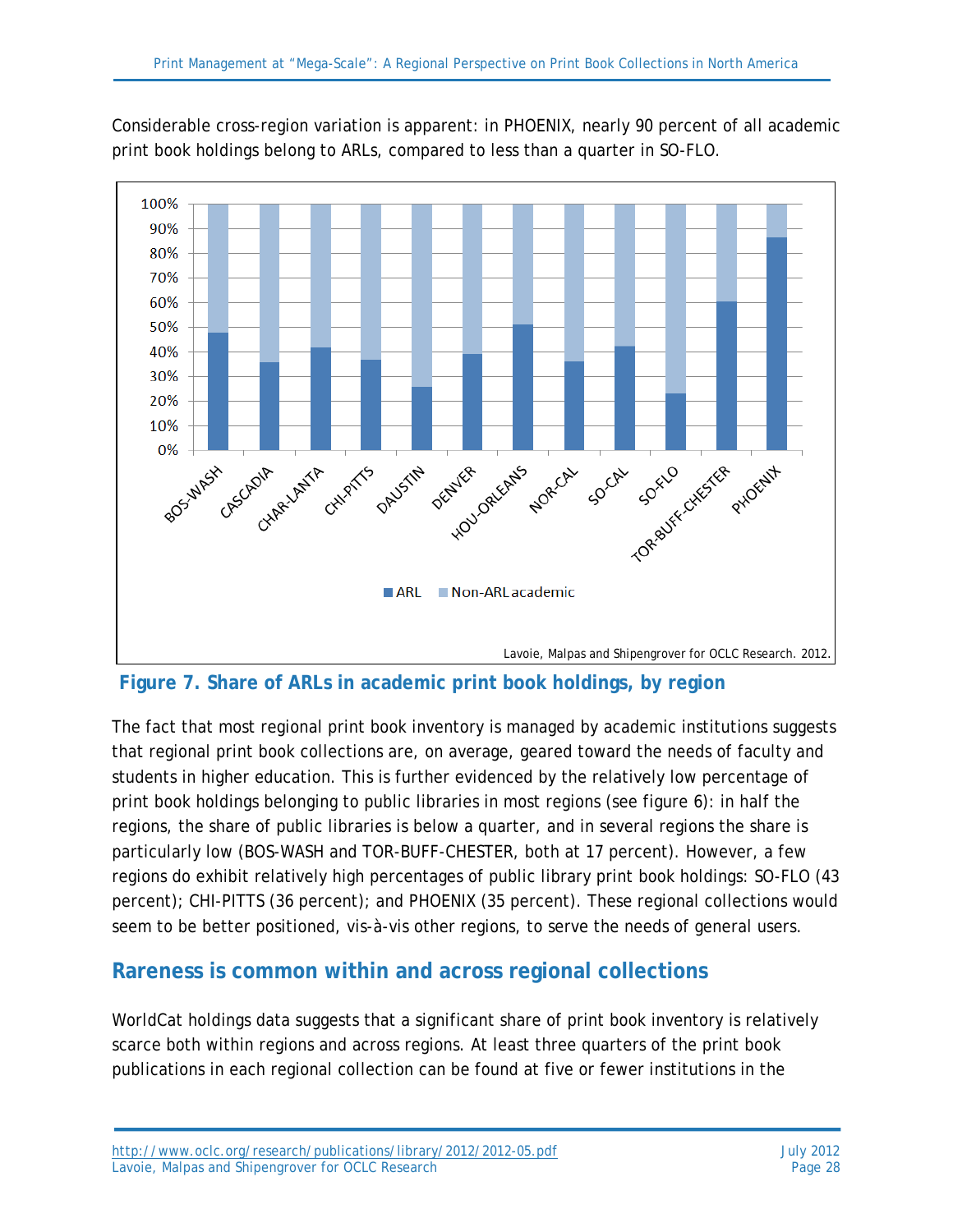region. Recall that a print book publication is a distinct imprint or edition of a printed book. Therefore, other publications pertaining to the same work may be available at other institutions. For example, while a particular publication of *A Tale of Two Cities* may be rare in the sense that it is held by only three institutions in the BOS-WASH region, many other publications of the same work may be available at other institutions in the region. Moreover, a print book holding indicates that an institution holds at least one copy of the publication in question; it may be that the institution holds many copies, which would alleviate to some degree the apparent scarcity observed at the publication level.

In some regions, the percentage of print book publications held by five or fewer institutions is particularly high: in DENVER, it reaches 89 percent, while in PHOENIX it is 95 percent. A partial explanation for exceptionally high percentages of "rare"<sup>[15](#page-28-0)</sup> publications (that is, held by 5 or fewer institutions) might be found in a correspondingly high fraction of print book holdings within the region associated with ARL institutions. Intuition would suggest that the largest research libraries are likely to possess relatively unique print book collections vis-à-vis other institutions. In fact, the percentage of rare publications in a region and the share of print book holdings belonging to ARL institutions do exhibit a moderate degree of positive correlation,<sup>[16](#page-28-1)</sup> indicating that regions with a relatively heavy ARL presence tend to have higher shares of rare materials.

The apparent "lack of abundance" of many print book publications within regional collections suggests both opportunity and challenges. Low levels of duplication correspond to high levels of uniqueness within a regional collection, which in turn suggests that a regionallyconsolidated collection would represent a significantly richer information resource, in terms of scope and depth, than what is available at any single institution. However, the ability to capitalize on this uniqueness—and confer benefits on regional users—will depend on the geographic size of the region and the robustness of its inter-lending infrastructure. Potential benefits will also be scaled to the extent that aggregate regional demand for a particular print book publication exceeds local demand at the institution or institutions where the publication is held.

Rareness is also common *across* regional collections. Forty-nine percent of the publications in the North American print book collection are only available in one regional collection, or are only available in either the US or Canadian "extra-regional" collection.<sup>[17](#page-28-2)</sup> Eighty percent of

<span id="page-28-0"></span> $\overline{a}$ 15. It should be noted that a print book publication's "rareness"—i.e., the fact that it is held by only a few institutions—does not necessarily imply that it is an exceptionally valuable contribution to the regional or systemwide print book resource. For example, its scarcity may owe to the obsolescence or low quality of its content. 16. The Pearson correlation coefficient is 0.46 for the twelve regions.

<span id="page-28-2"></span><span id="page-28-1"></span><sup>17.</sup> The US and Canadian extra-regional collections are the collective print book collections of all institutions located outside of the mega-regions in the US and Canada, respectively. We will say more about these collections later in the report.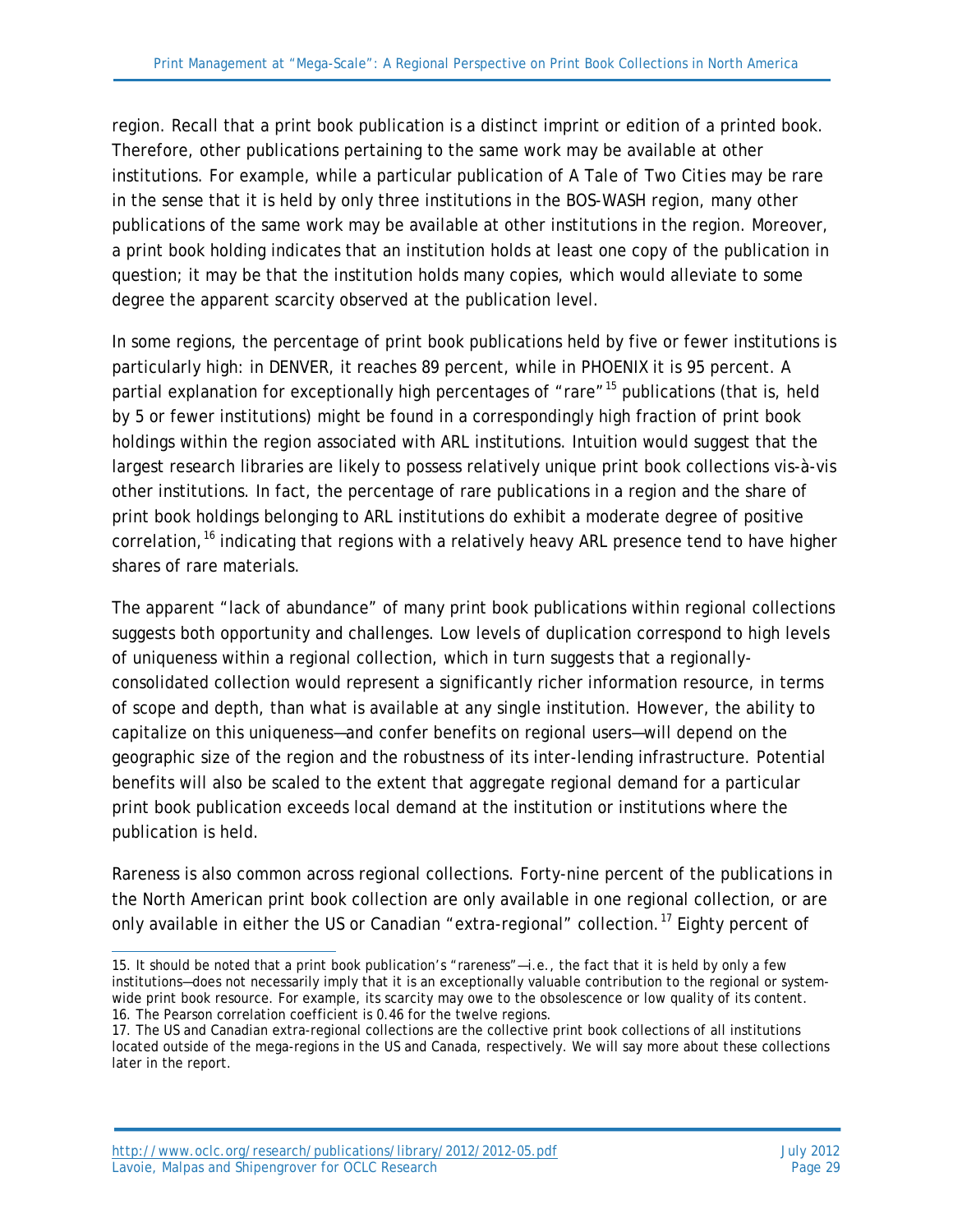the publications are only available in five or fewer regions.<sup>[18](#page-29-0)</sup> Significant portions of several regional collections are unique to their regions: a third of the BOS-WASH collection, and a quarter of the TOR-BUFF-CHESTER collection, can be found in no other region. The majority of the regionally-unique materials are concentrated in regions located in the eastern half of the United States and Canada; more specifically, about 70 percent of the regionally-unique materials are located east of the Mississippi River.

Scarcity or uniqueness within a region does not seem to be a predictor of scarcity or uniqueness across regions. As figure 8 shows, a strong relationship between these characteristics is not apparent. In fact, if any relationship exists at all, it appears to be a negative one: regions with higher levels of intra-regional uniqueness tend to have relatively fewer materials unique to the region. This counter-intuitive relationship seems to be driven by regional size. Regions located to the upper left on the chart tend to be smaller: PHOENIX, DENVER, DAL-AUSTIN, CASCADIA; regions located toward the lower right tend to be larger: BOS-WASH, TOR-BUFF-CHESTER, CHI-PITTS. A possible explanation for the pattern in figure 8 is that smaller regions tend to have fewer institutions, which may act to reduce rates of duplication within the region. On the other hand, fewer institutions also means fewer materials in the regional collection, and therefore fewer opportunities to include rare or unique publications not available in other regions.

<span id="page-29-0"></span> $\overline{a}$ 18. The US and Canadian extra-regional collections are counted as "regions" in this result. For example, if a particular publication was available in BOS-WASH, CASCADIA, and several US locations outside the mega-regions, this would be counted as three "regions."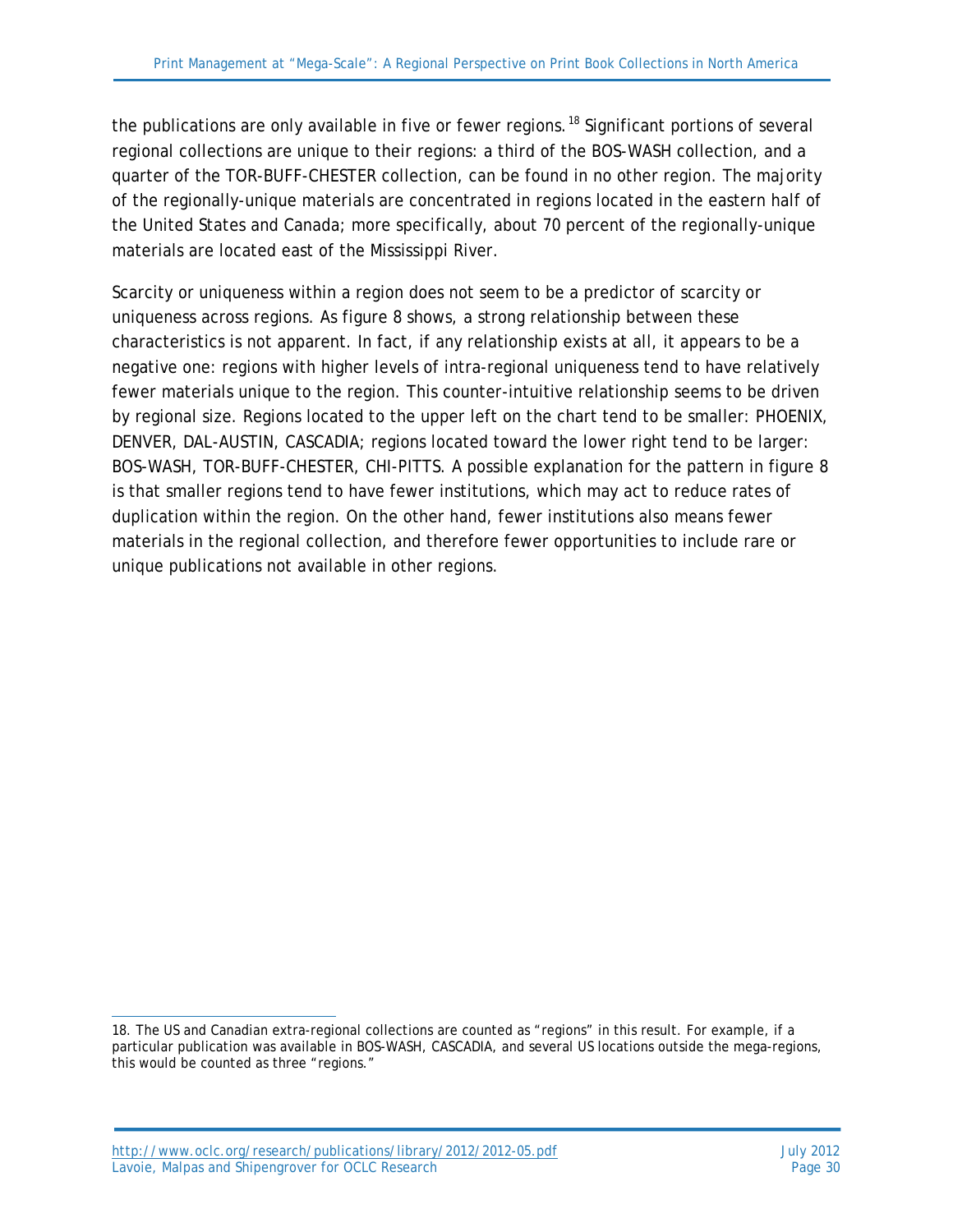

**Figure 8. "Rareness" at the intra-region and inter-region levels**

Analysis of overlap within and across regions indicates that considerable distinctiveness attaches to the regional collections at several levels. Consolidation at the regional level yields an aggregate print book resource that is richer in scope and depth than any single local collection. But distinctiveness also manifests at the inter-regional level, where a significant portion of the overall North American print book collection is available in only a few or even a single region. It is worth noting that no regional collection is completely subsumed within another regional collection, or can be entirely duplicated through the combined holdings of a group of regions. All regional collections have a store of print book publications that are unique to that region. Even the smallest regional collection—PHOENIX—contains a fraction of materials (2 percent, or nearly 70,000 distinct print book publications) that are only available in that region.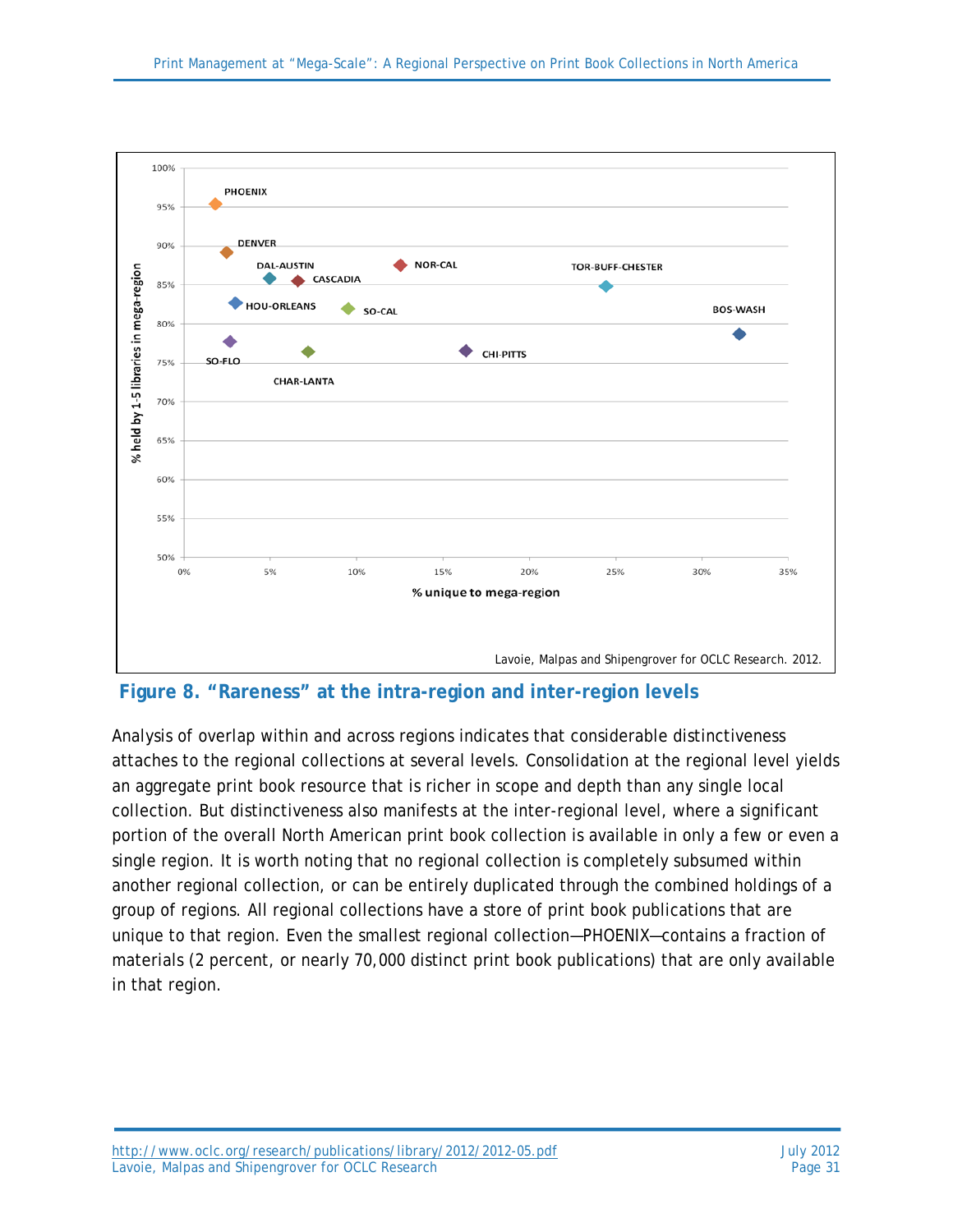#### **Regional collections are globally diverse and exhibit similar collecting patterns across broad subject areas**

Global diversity is a characteristic common across all regional collections, measured by the presence of non-English language materials and books published outside North America. Each of the twelve mega-regional print book collections included well over 200 countries of publication, with the highest total (247) found in BOS-WASH. Similarly, the publications in each regional collection reflected a wide range of languages, although the cross-regional variation in the number of languages was higher than for countries of publication. The region with the most languages represented in its collection was BOS-WASH with 473; the regional collection with the fewest number of languages, DENVER, had no less than 265 languages represented. Figure 9 shows the percentages of each regional print book collection published outside North America, and published in a language other than English. As the figure illustrates, non-North American and non-English print book publications account for significant portions of each regional collection.



**Figure 9. Global diversity in regional collections**

The mega-regional print book collections display considerable similarity in regard to their subject make-up. A detailed subject analysis of the twelve collections could fill another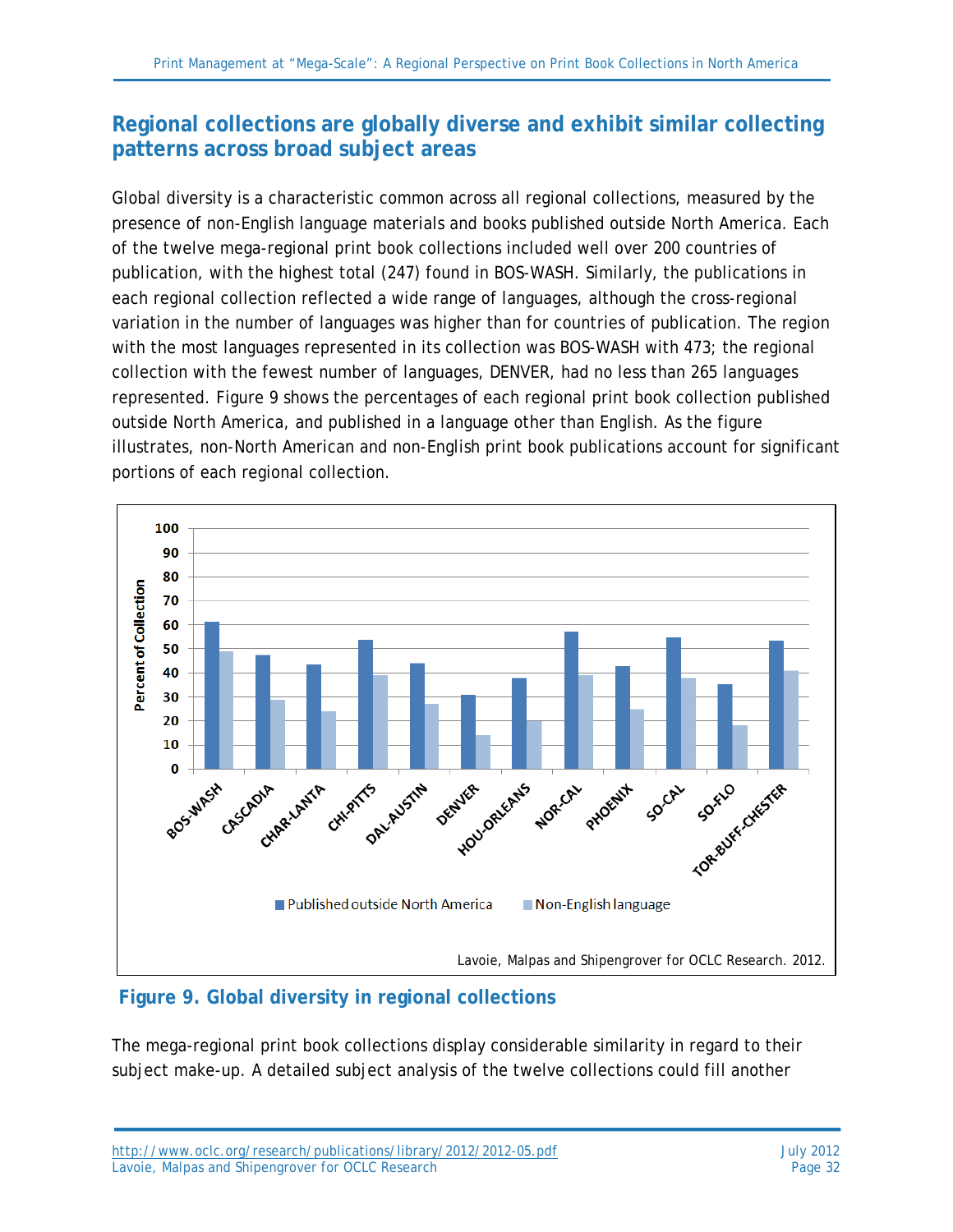paper; here, we limit ourselves to a few rough but indicative measures, based on analyses using the OCLC Conspectus<sup>[19](#page-32-0)</sup> and  $FAST^{20}$  $FAST^{20}$  $FAST^{20}$  topical subject headings in WorldCat records.

All of the regional collections had "Language, Linguistics, and Literature" as the most frequently assigned Conspectus division, and "History and Auxiliary Sciences" as the second most frequently occurring division. Ten of the twelve regions had "Philosophy and Religion" as the third most frequently occurring division. "Business and Economics" and either "Art and Architecture" or "Engineering and Technology" generally rounded out the top five Conspectus headings for the regional collections. The top five most frequently occurring divisions accounted for anywhere from 45 percent (BOS-WASH) to 60 percent (DAL-AUSTIN) of print books with Conspectus headings assigned. With the exception of BOS-WASH, the top five divisions accounted for more than half of the publications in the regional collections, suggesting a "long tail" shape to the distribution across Conspectus divisions in each region.

Similar results are obtained through an analysis of FAST topical headings, which characterize subjects at a more granular level. In each region, "political science" was the most frequently encountered topical heading, with little cross-regional variation in the top five topical headings. Expanding to the top 250 topical subject headings in each region provides further evidence of cross-regional similarity in subject representation. As table 4 shows, the degree of intersection between each region's top 250 topical subject headings, and a benchmark top 250 list for the North American print book collection as a whole is substantial. No region overlaps less than about three-quarters with the benchmark collection, and for most regions, the overlap is much greater. In short, no region appears as an "outlier" in terms of an exceptionally distinctive subject composition for its regional print book collection.

<span id="page-32-0"></span> $\overline{a}$ 19. The OCLC Conspectus is a subject hierarchy, ranging from broad to specific subject descriptions. The analysis focuses on Conspectus divisions, which are broad disciplines of knowledge. Our analysis is confined to print book publications in WorldCat that have an assigned Conspectus division, which includes the majority of the publications in each regional collection (for more information, see OCLC 2012, sec. 1.2).

<span id="page-32-1"></span><sup>20.</sup> FAST (Faceted Application of Subject Terminology) is a streamlined, simplified version of the Library of Congress Subject Headings schema (for more information, see OCLC Research 2011).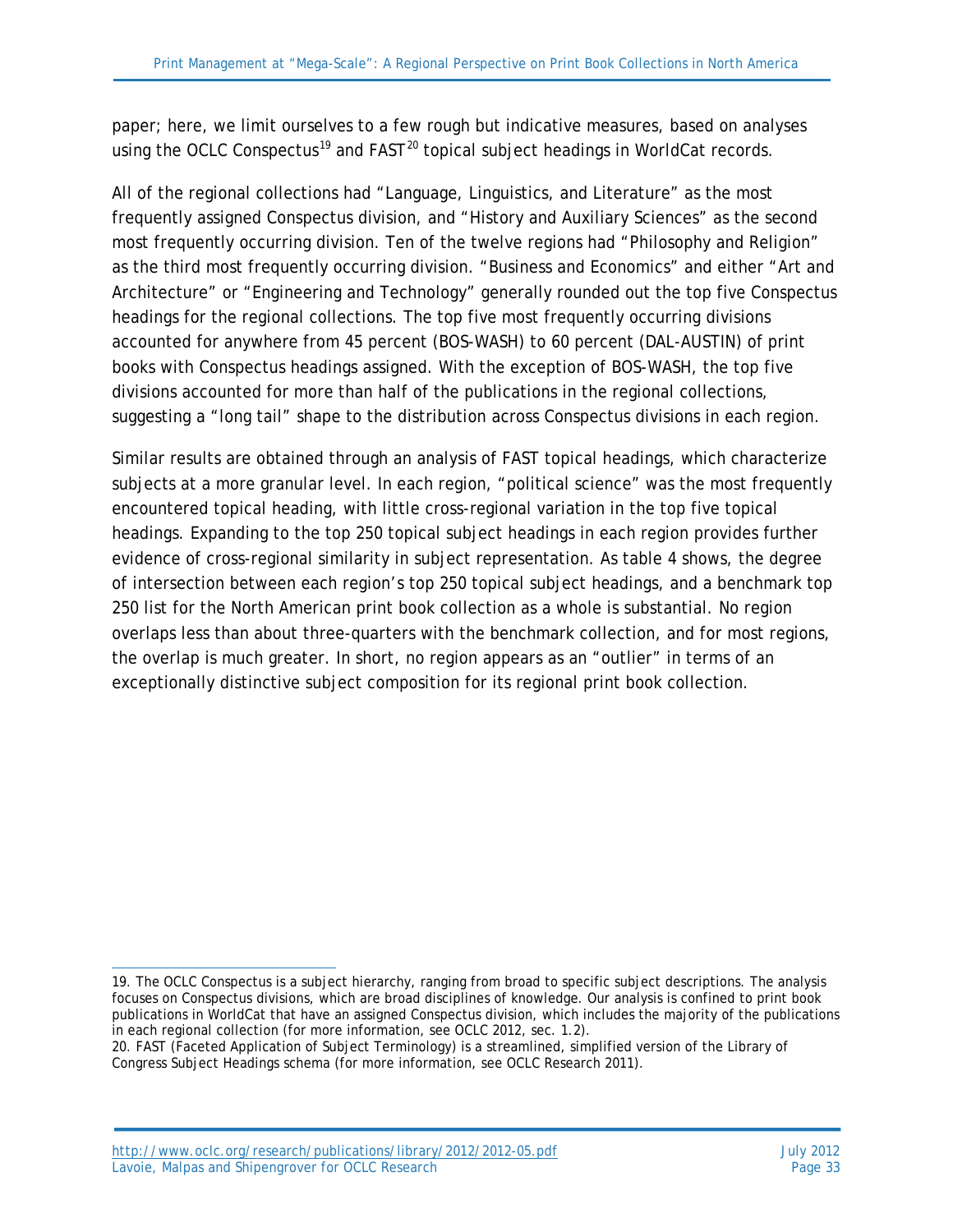#### **Table 4. Regional overlap of top 250 most frequently occurring topical subject headings with North American print book collection[21](#page-33-0)**

| Region             | <b>Intersection</b> | <b>Overlap</b><br>$(\%)$ |
|--------------------|---------------------|--------------------------|
| <b>BOS-WASH</b>    | 228                 | 91                       |
| CASCADIA           | 203                 | 81                       |
| CHAR-LANTA         | 206                 | 82                       |
| CHI-PITTS          | 225                 | 90                       |
| <b>DAL-AUSTIN</b>  | 199                 | 80                       |
| <b>DENVER</b>      | 184                 | 74                       |
| <b>HOU-ORLEANS</b> | 192                 | 77                       |
| <b>NOR-CAL</b>     | 211                 | 84                       |
| <b>PHOENIX</b>     | 187                 | 75                       |
| SO-CAL             | 204                 | 82                       |
| SO-FLO             | 189                 | 76                       |
| TOR-BUFF-CHESTER   | 212                 | 85                       |

One distinction that is discernable across regional collections in terms of subject composition is that regional collections tend to have a regional flavor. FAST subject facet distributions show that regional collections collect relatively heavily in subject areas related to the region itself, pertaining to geography, local history, local events, and so on. For example, in DAL-AUSTIN, books about Texas and the Mexican War (1846–1848) figure prominently relative to other regions; similarly, in SO-FLO, relatively heavy concentrations of books can be found about Florida and Cuba. So while all regions seem to collect materials in the same general topical areas (perhaps reflecting production trends or other meta-regional trends), each seems to also specialize in books about region-specific subjects.

Taken together, this stylized fact, which identifies the subject-based similarity between the regional collections, and the previous one that asserts that "rareness is common" both within and across regional collections seem at first glance contradictory. Yet these stylized facts coexist quite easily. A useful metaphor to illustrate this is to consider the regional collections as a group of retail stores that, by and large, sell the same type of merchandise, but tend to carry different brands of that merchandise. So while all the regional collections have relatively similar subject distributions, they also display a significant degree of distinctiveness

<http://www.oclc.org/research/publications/library/2012/2012-05.pdf> July 2012 Lavoie, Malpas and Shipengrover for OCLC Research **Page 34** Page 34

<span id="page-33-0"></span> $\overline{a}$ 21. Overlap computed using Whitehead (2012) comparison tool.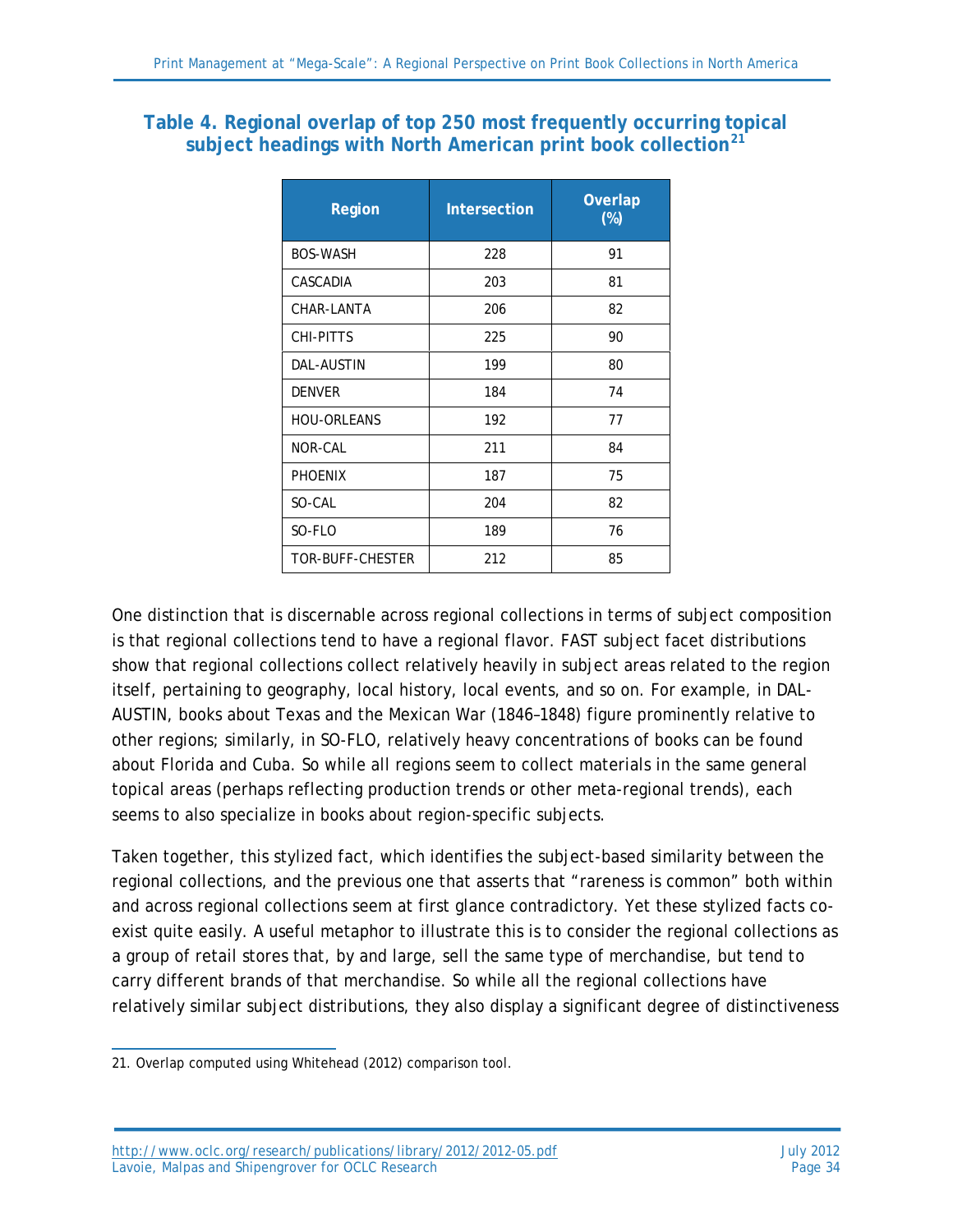in terms of individual offerings within subject areas—that is, specific publications. Although we did not examine subject data at the level of an individual institution's holdings, we would hypothesize that this phenomenon also holds within regions—i.e., similar subject distributions across institutions, but distinctive individual offerings within subject areas. This suggests that institutional collections consolidated at the regional level, or regional collections consolidated at a national or international level, result in a richer set of offerings within a shared pattern of collecting across broad subject areas.

### **Size is a driver for uniqueness, diversity, and age as characteristics of collections**

The twelve regional collections vary considerably in size, with the largest, BOS-WASH, nearly seven times the size of the smallest, PHOENIX. Given that the larger regional collections by definition have more publications than smaller collections, it is easy to predict—and to confirm—that the larger collections will have greater numbers of publications that are unique to their region; greater numbers of publications originating from countries outside North America, or published in languages other than English; and greater numbers of older publications, than the smaller collections. Examination of the data shows, however, that in fact the difference between large and small regions on these points is more fundamental: differences can be detected not just in absolute terms, but in terms of proportions, which in turn suggests differences in collecting behavior.

The three largest regional collections—BOS-WASH, CHI-PITTS, and TOR-BUFF-CHESTER unsurprisingly have the largest numbers of print book publications that are unique to their respective regions. By "unique" we mean that according to WorldCat holdings data, a particular print book publication is present in the collection of a single region. But these regions also exhibit the highest proportion of their collections corresponding to materials unique to the region: 32 percent for BOS-WASH; 16 percent for CHI-PITTS, and 24 percent for TOR-BUFF-CHESTER. On the other end of the spectrum, the three smallest regional collections—PHOENIX, DENVER, and SO-FLO—exhibit the three lowest proportions of regionally-unique materials: 2 percent, 2 percent, and 3 percent, respectively. This suggests that the presence of unique materials is proportionately less in smaller collections, or in other words, such materials are collected less intensively than in larger regions.

Similar results pertain to the presence of print books published outside North America, and those published in languages other than English. Again, the three largest regional collections exhibit high proportions of these materials, with BOS-WASH devoting 61 percent and 49 percent to non-North American and non-English materials, respectively; CHI-PITTS, 54 percent and 39 percent; and TOR-BUFF-CHESTER, 53 percent and 41 percent. The smallest collections, on the other hand, displayed relatively small proportions of these materials: PHOENIX, 43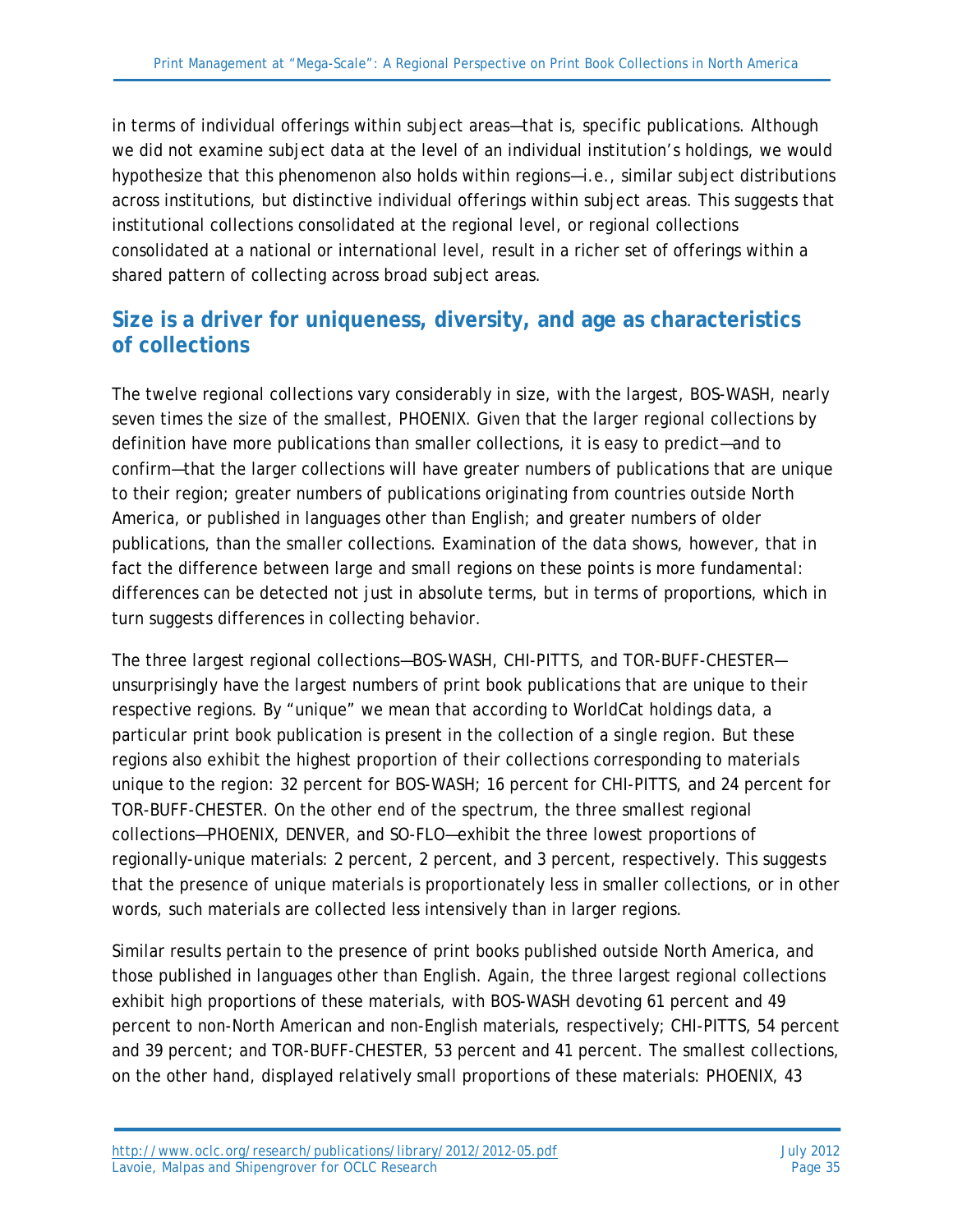percent and 25 percent; DENVER, 31 percent and 14 percent; and SO-FLO, 35 percent and 18 percent.

Figure 10 summarizes the percentages of each regional collection corresponding to publications that are regionally-unique; published outside North America; and published in a language other than English. The regional collections are ordered from largest to smallest. The figure demonstrates the strong correlation between size of the collection, and its propensity to be comparatively unique and globally diverse. There are some exceptions, of course—for example, the PHOENIX regional collection seems to be more globally diverse than its size would predict<sup>[22](#page-35-0)</sup>—but in general, larger collections have greater shares devoted to regionally-unique and globally diverse publications that smaller ones.



#### **Figure 10: Uniqueness and global diversity as percentages of regional collections**

 $\overline{a}$ 

<span id="page-35-0"></span><sup>22.</sup> The PHOENIX anomaly may be due to the relatively high proportion of ARL holdings associated with its collection. Fifty-two percent of print book holdings in the region belong to ARLs, the highest percentage of any region. One might expect that ARLs would tend to have higher proportions of unique and diverse materials in their collections, as well as higher proportions of older materials.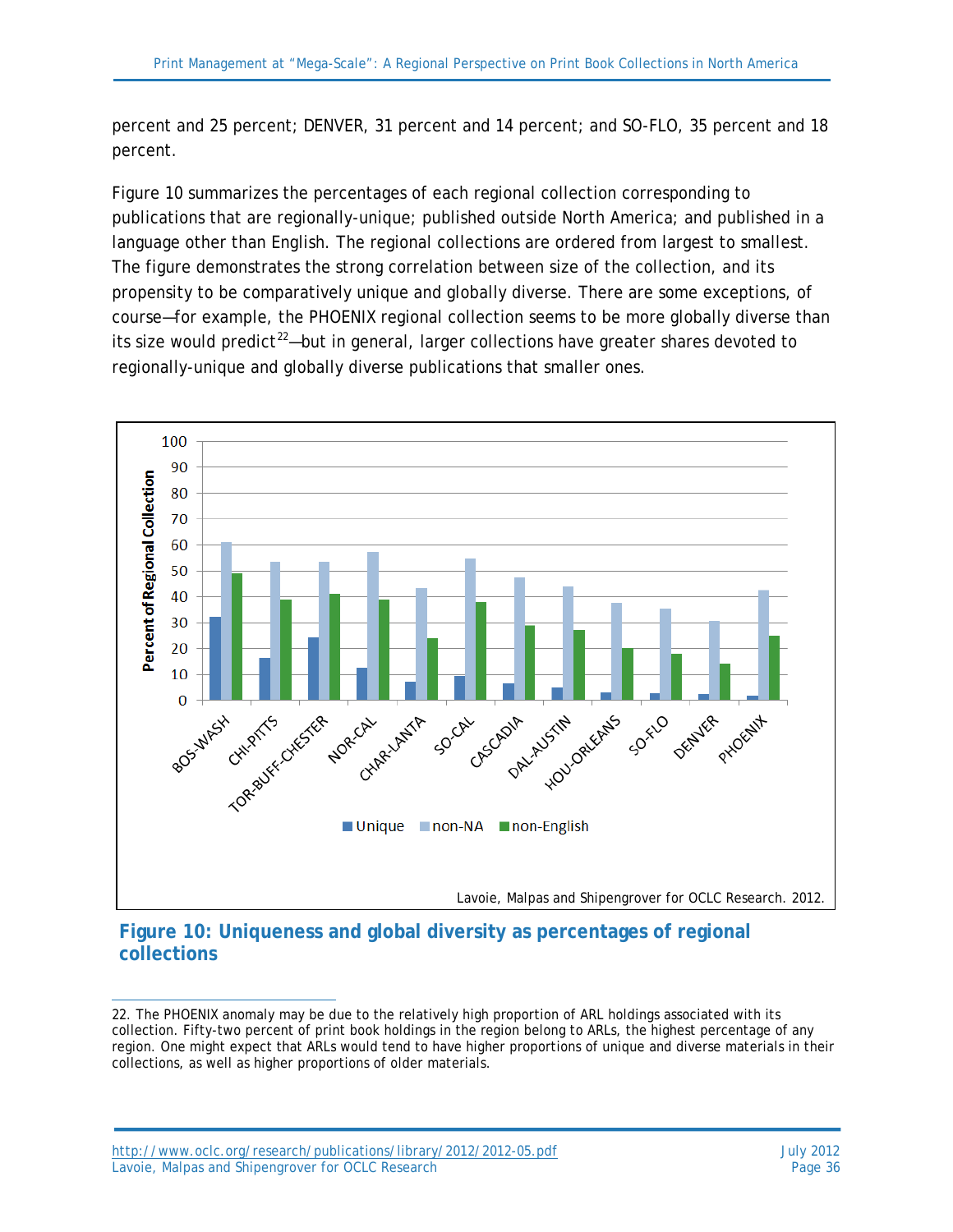Median age of the print book publications in regional collections is also strongly correlated with size. BOS-WASH, the largest collection, also has the "oldest" collection with a median age (years since publication) of 34 years. CHI-PITTS, the second-largest collection, also has the second-oldest with a median age of 30 years. The "youngest" collections, on the other hand, are the smallest: PHOENIX at [23](#page-36-0) years; SO-FLO at 24 years; and DENVER at 25 years.<sup>23</sup>

In summary, our findings suggest that large regions not only collect larger numbers of unique and globally diverse materials, but in general they collect proportionally more of these materials than small regions. Moreover, the higher median age of the larger regional collections suggests they tend to either collect proportionally more older materials, or retain materials in their collections for longer periods—or both. We conclude, therefore, that regional collection size seems to be a driver for uniqueness, global diversity, and age. $^{24}$  $^{24}$  $^{24}$ 

#### **The largest regional collections can serve as rough substitutes for smaller regional collections**

Although each regional collection has a distinctive contribution to make to a North American network of consolidated regional collections, a pair-wise overlap comparison across regional collections reveals that the largest regional collections subsume most—although not all—of the print book publications available in the smaller regional collections. In this sense, the largest collections closely approximate, and therefore could serve as reasonable substitutes for, the smaller collections.

Bilateral overlap comparisons across the twelve regions reveal some interesting patterns. The BOS-WASH regional collection stood out as the collection subsuming the highest portions of the other regional collections. As figure 11 illustrates, BOS-WASH subsumed at least three quarters of nine of the other eleven regional collections. In addition, BOS-WASH accounts for 70 percent of the CHI-PITTS collection, and 65 percent of the TOR-BUFF-CHESTER collection. Some of the smaller regional collections are almost entirely subsumed within the BOS-WASH

<span id="page-36-0"></span> $\overline{a}$ 23 CHAR-LANTA, a medium-sized collection, also is relatively young (25 years). An interesting outlier is NOR-CAL, which is the fourth largest collection but is tied with PHOENIX for the youngest collection with a median age of 23 years.

<span id="page-36-1"></span><sup>24.</sup> It should be noted that the largest regional collections are typically those where urban growth and associated educational and social infrastructure have built up over centuries of economic development. Thus, as one moves from East to West, the mega-region collections tend to decrease in size, scope and relative distinctiveness. To a significant extent, the size of regional collections is determined by historical factors that have shaped (and continue to alter) the identity of each mega-region. One might also argue that the diffuse nature of the "extraregional" print book resource in North America is an artifact of social and cultural movements, including the institutionalization of land-grant universities and the library extension movement in the second half of the nineteenth century. Both of these contributed to the dispersion of library resources across geographic areas where urban development was limited. Additional study might show if the utilitarian orientation of these two movements has had a lasting effect on the complexion of the regional library collections. An overview of the Library Extension movement is provided in deGruyter (1980).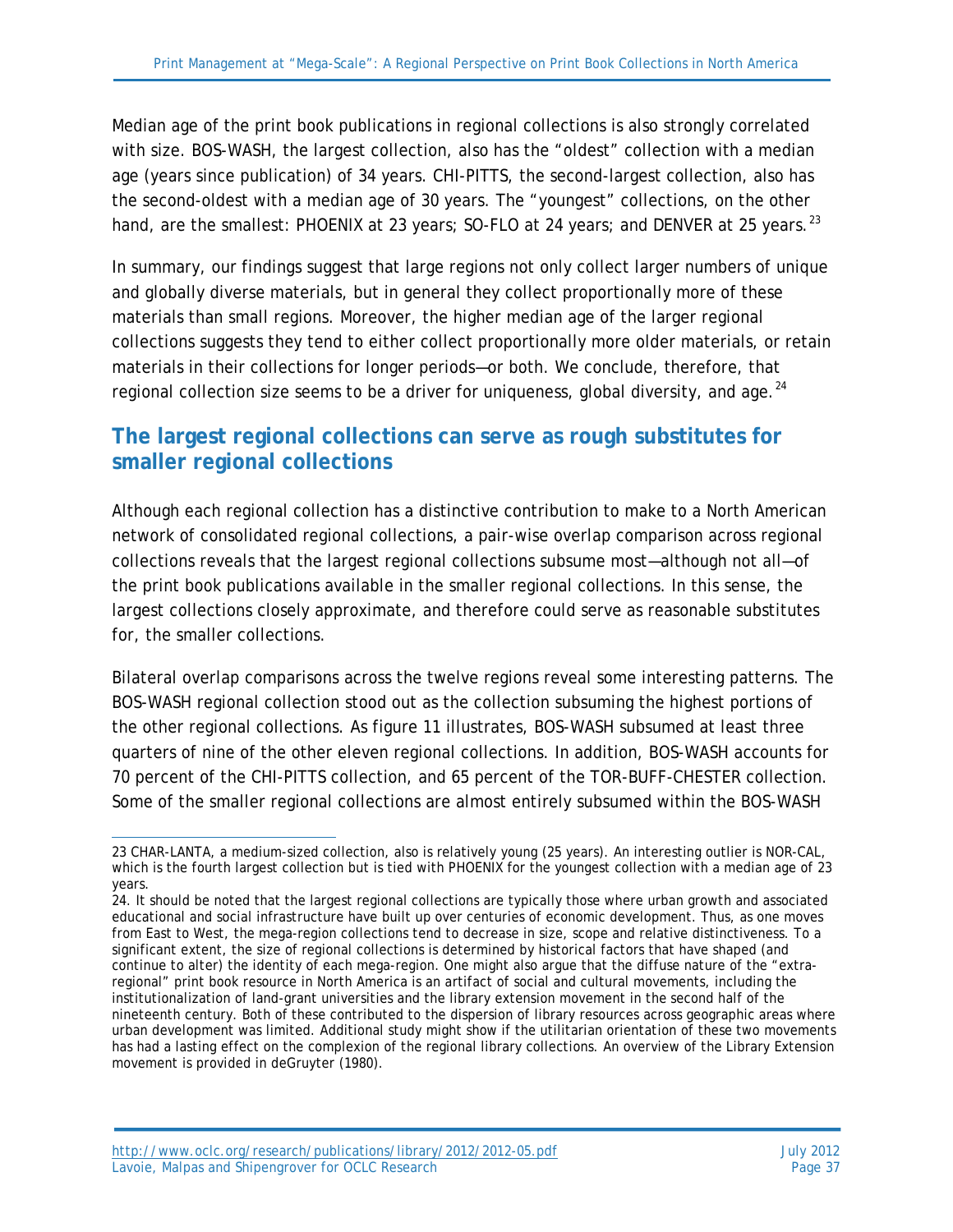collection. For example, 95 percent of the PHOENIX collection, 93 percent of the DENVER collection, 92 percent of the HOU-ORLEANS collection, and 92 percent of the SO-FLO collection is duplicated within the BOS-WASH collection.



**Figure 11. Bi-lateral overlap with the BOS-WASH collection, by region**

More generally, we find that as a rule, the smallest regional collections are roughly duplicated by the largest collections. Figure 11 illustrates this in the context of the three smallest regional collections: PHOENIX, DENVER, and SO-FLO. Eighty percent or more of the PHOENIX collection is duplicated within six other regional collections; 80 percent or more of the DENVER collection is duplicated within five other regional collections (and 93 percent within BOS-WASH alone); 80 percent or more of the SO-FLO collection is duplicated within four other regional collections. Significantly, each of the three small regions is geographically near to at least one other region that overlaps with at least 80 percent of its collection. This would likely ease the logistical challenges involved with one of the small regions partnering with a larger neighbor to meet some part of its print book management and access needs.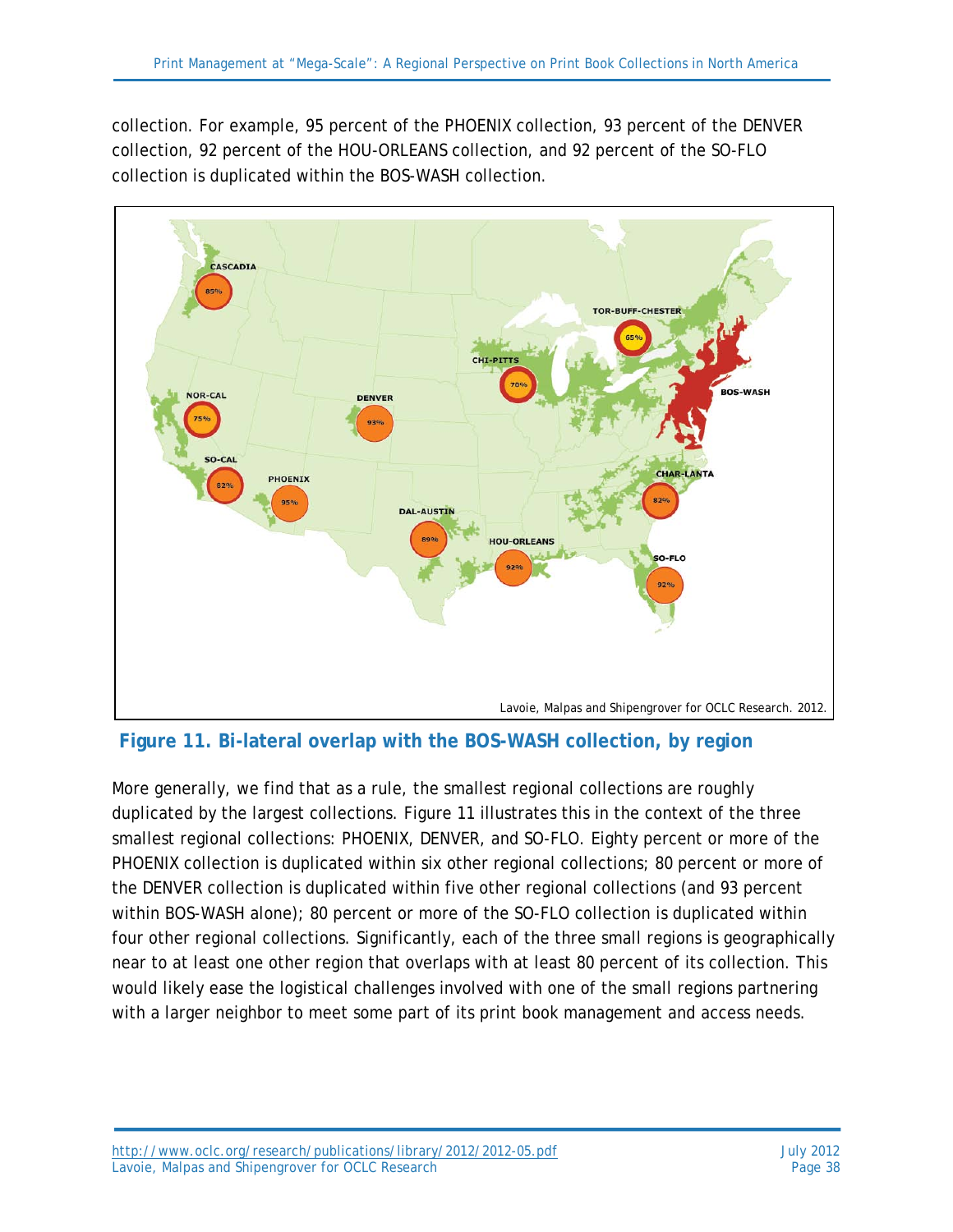

#### **Figure 12. PHOENIX, DENVER, and SO-FLO overlap with other regional collections**

An important take-away from this analysis is that all of the regional collections can be paired with another collection that overlaps significantly with the first collection's holdings, and more specifically, the BOS-WASH collection is the highest overlapping collection for all the other regional collections (see figure 11)<sup>[25](#page-38-0)</sup>. But it is equally important to note that no regional collection is completely subsumed within a larger collection. Each collection includes a slice that is found nowhere else, and therefore represents a unique contribution to the overall North American print book collection.

Another way of considering cross-region overlap is to examine the degree to which the cumulative holdings of the regional collections progressively cover the extent of the overall North American print book collection of 45.7 million publications. Table 5 presents the cumulative coverage of the North American collection, by the twelve regional collections, ranked from largest to smallest.

<span id="page-38-0"></span> $\overline{a}$ 25. CHI-PITTS is the highest overlapping collection for BOS-WASH at 50 percent.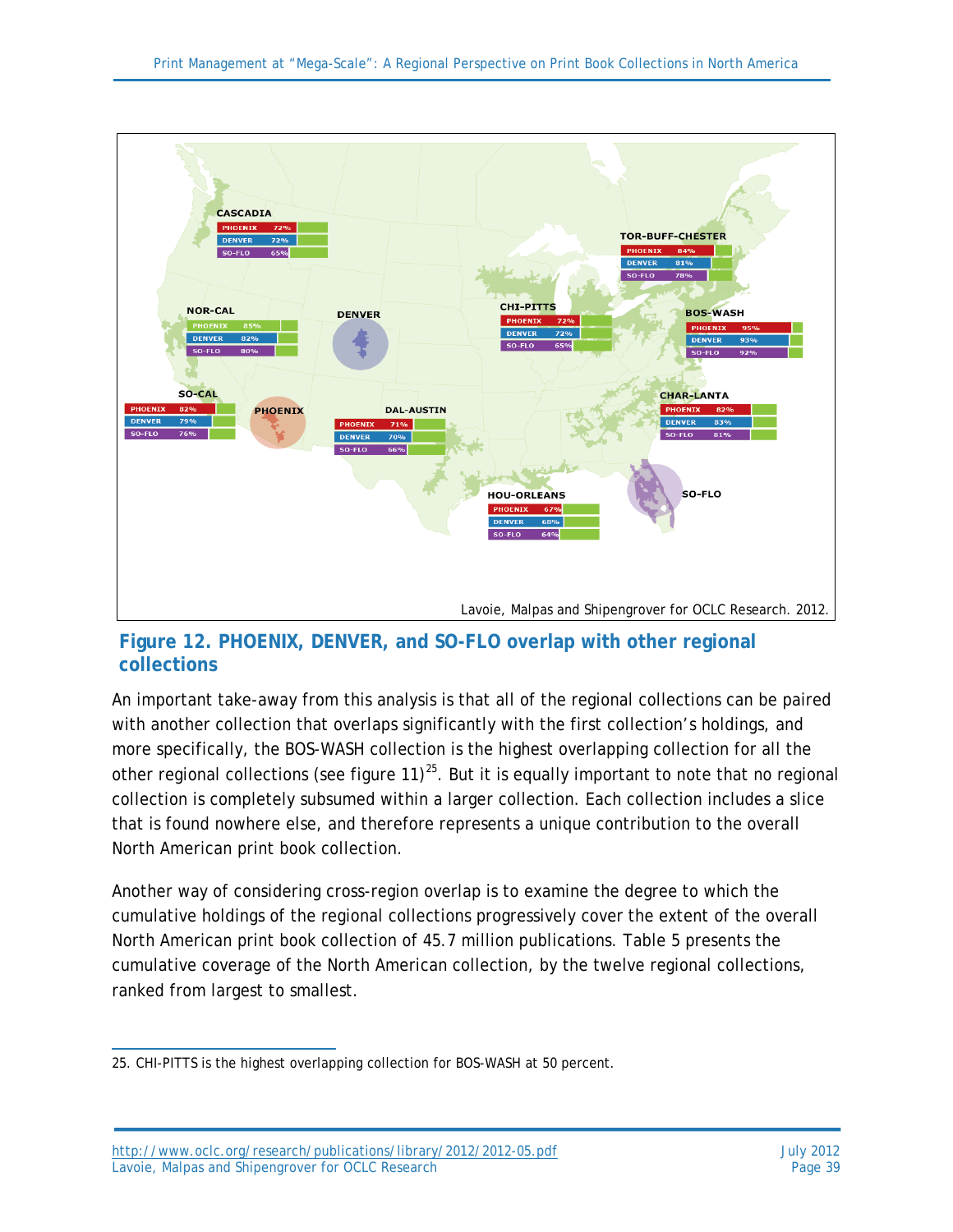| <b>Region</b>      | <b>Print Book</b><br><b>Publications</b> | Percent of<br>N. American | Percent<br>increase |
|--------------------|------------------------------------------|---------------------------|---------------------|
| <b>BOS-WASH</b>    | 26, 105, 425                             | 0.57                      |                     |
| CHI-PITTS          | 31,699,504                               | 0.69                      | 0.12                |
| TOR-BUFF-CHESTER   | 36,246,732                               | 0.79                      | 0.10                |
| NOR-CAL            | 38, 303, 267                             | 0.84                      | 0.05                |
| CHAR-LANTA         | 39, 223, 404                             | 0.86                      | 0.02                |
| SO-CAL             | 40,310,654                               | 0.88                      | 0.02                |
| CASCADIA           | 40,851,328                               | 0.89                      | 0.01                |
| DAL-AUSTIN         | 41,245,684                               | 0.90                      | 0.01                |
| <b>HOU-ORLEANS</b> | 41,433,933                               | 0.91                      | < 0.01              |
| SO-FLO             | 41,598,163                               | 0.91                      | < 0.01              |
| <b>DENVER</b>      | 41,719,110                               | 0.91                      | < 0.01              |
| <b>PHOENIX</b>     | 41,800,348                               | 0.92                      | < 0.01              |

#### **Table 5. Cumulative coverage of the North American print book collection**

The findings reported in table 5 suggest a highly skewed distribution of the North American print book resource across the twelve mega-regions, with the vast majority of the North American collection concentrated in a few of the largest regions, and these large regions concentrated in the eastern half of the US and Canada. The BOS-WASH collection, containing 26.1 million print book publications, alone comprises 57 percent of the overall North American print book collection. Adding the next largest collection, CHI-PITTS, increases coverage of the North American collection to 69 percent. The three largest regional collections together account for almost 80 percent of the North American collection, while the six largest collections cover nearly 90 percent. It is clear from table 5 that diminishing returns set in quickly as new collections are added to the cumulative total. Taken together, the twelve mega-regional collections account for 92 percent of the overall North American print book collection; the remaining 8 percent is located in the US and Canadian areas outside the mega-regions.

### **Digital surrogates exist for significant portions of the regional collections**

Strategies chosen for managing legacy print collections will depend in part on the availability of digital surrogates for print book publications. Digitization of print books has been preceding apace for several years now, under the auspices of mass digitization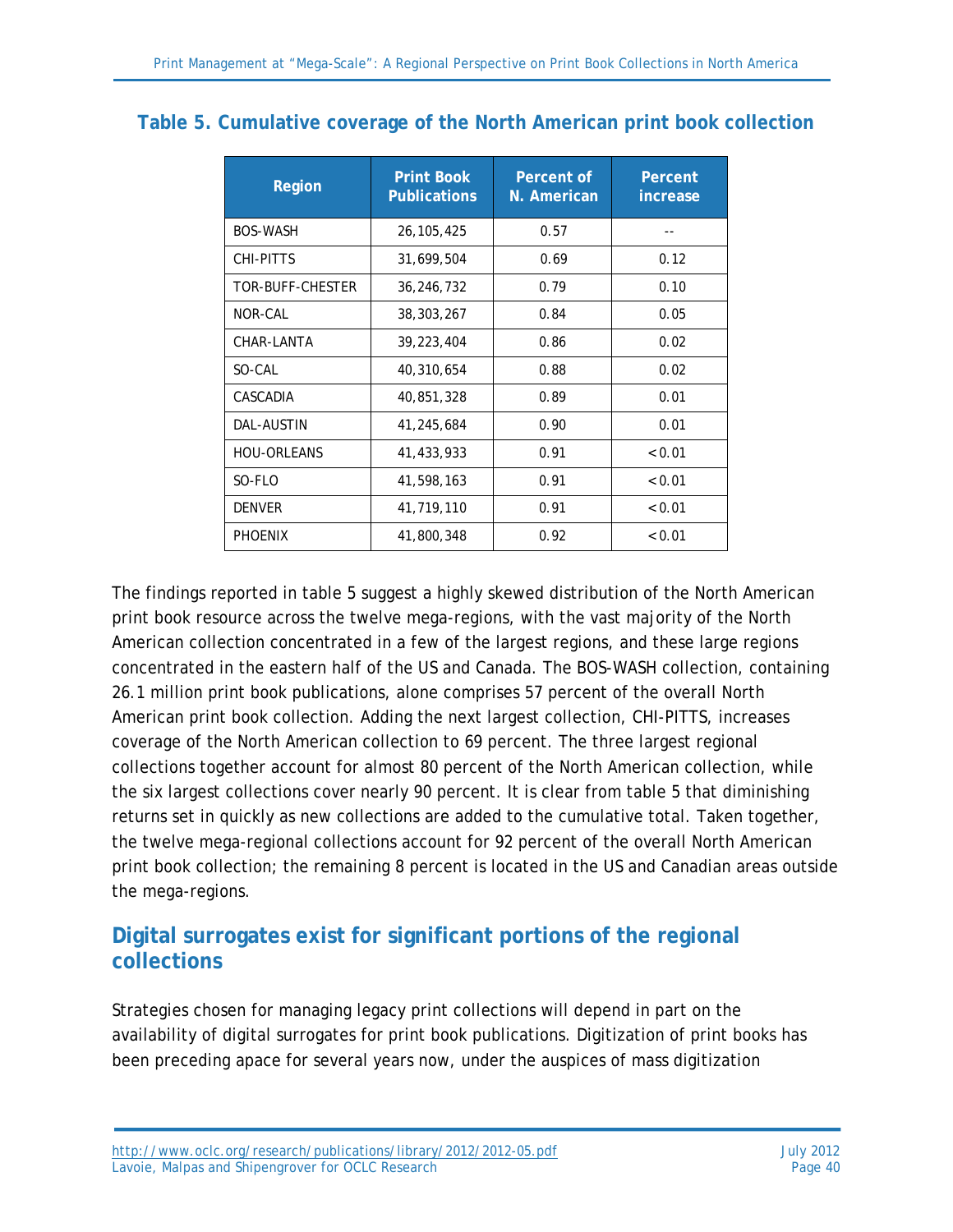programs such as Google Books. As the volume of digitized materials has increased, services such as HathiTrust have emerged to manage and share this content. Reliable access to digital surrogates creates a strong incentive to reduce the scale of print book inventory managed locally.

HathiTrust is a digital archiving service that manages digitized materials on behalf of more than sixty partner institutions (primarily American universities). As of March 2012, HathiTrust reports its collection to include about 5.4 million digitized book titles.<sup>[26](#page-40-0)</sup> Table 6 reports HathiTrust's coverage of each of the twelve regional print book collections.

| <b>Region</b>      | <b>Publications</b> | In HathiTrust | Share of<br>Regional<br><b>Collection</b> |
|--------------------|---------------------|---------------|-------------------------------------------|
| <b>BOS-WASH</b>    | 26, 105, 425        | 3,719,184     | 0.14                                      |
| CASCADIA           | 6,987,064           | 1,977,901     | 0.28                                      |
| CHAR-LANTA         | 10,156,810          | 2,240,706     | 0.22                                      |
| CHI-PITTS          | 18,558,201          | 3,700,089     | 0.20                                      |
| DAL-AUSTIN         | 6,383,756           | 1,790,966     | 0.28                                      |
| <b>DENVER</b>      | 4,047,196           | 1,216,497     | 0.30                                      |
| <b>HOU-ORLEANS</b> | 5, 162, 621         | 1,470,582     | 0.28                                      |
| NOR-CAL            | 12,481,999          | 2,927,296     | 0.23                                      |
| SO-CAL             | 9,771,974           | 2,433,638     | 0.25                                      |
| SO-FL              | 5,008,657           | 1,286,838     | 0.26                                      |
| TOR-BUFF-CHESTER   | 14,699,921          | 2,827,021     | 0.19                                      |
| <b>PHOENIX</b>     | 3,827,173           | 1,258,297     | 0.33                                      |

#### **Table 6. HathiTrust coverage of regional print book collections**

The results in table 6 indicate that the HathiTrust corpus of digitized books accounts for significant portions of the regional collections. The PHOENIX and DENVER regions stand out in this regard, with about a third of their respective collections represented in HathiTrust. Seven of the twelve regions have a quarter or more of their collections in HathiTrust, while all except two regions have at least 20 percent. The outlier is BOS-WASH at 14 percent, although this result is primarily due to the size of the BOS-WASH collection; in absolute

<span id="page-40-0"></span> $\overline{a}$ 26. OCLC Research periodically compares digitized book titles in the HathiTrust collection to print book titles in WorldCat. An analysis of the HathiTrust collection as of late February 2012 identified about 4.9 million discrete book titles that could be mapped to print book titles (and holdings) in WorldCat.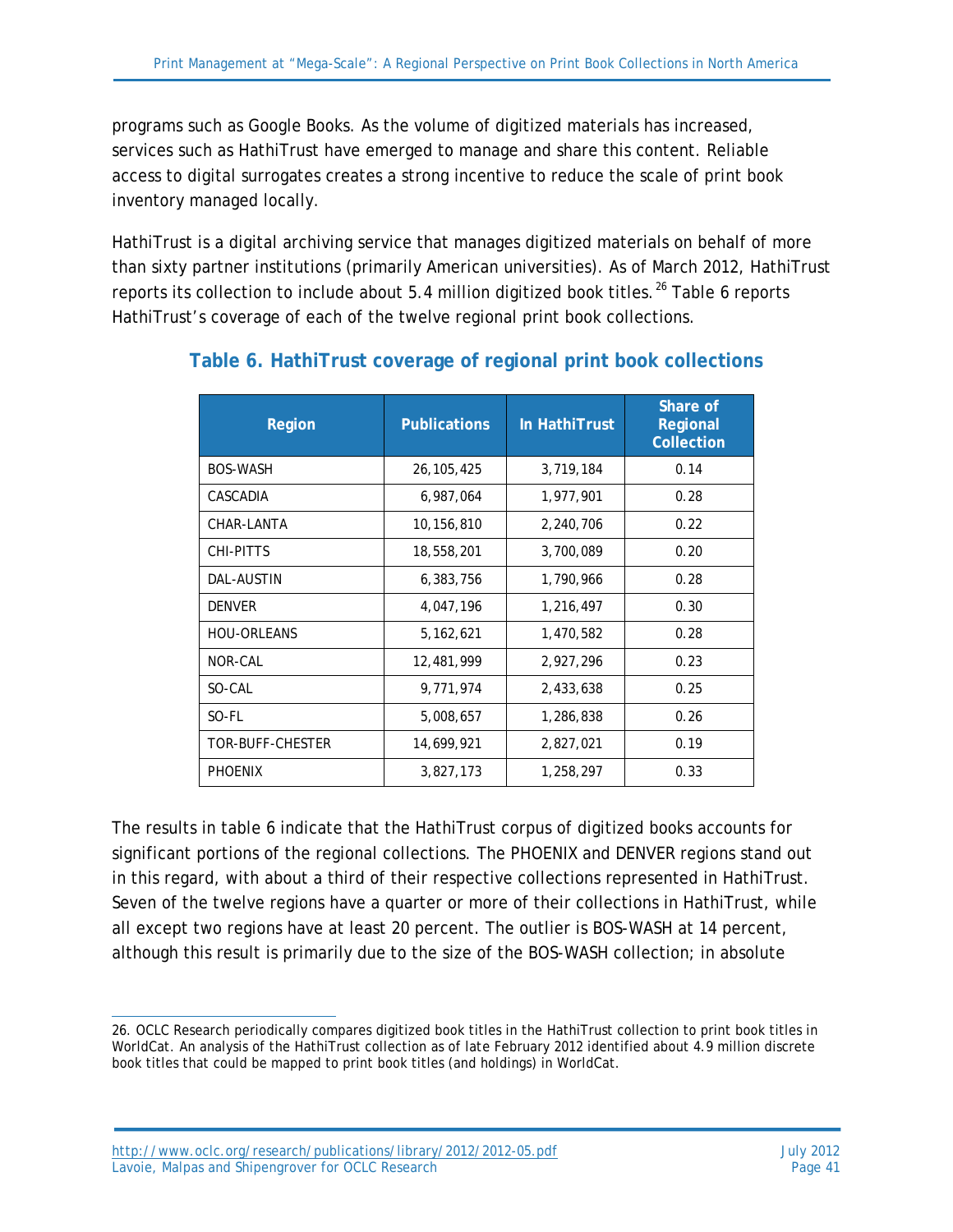terms, BOS-WASH has the largest number of publications with digital surrogates in HathiTrust.

Examination of the subject content of the portion of the HathiTrust collection overlapping with the North American print book collection suggests a weighting toward the humanities. The three Conspectus subject areas "Language, Linguistics and Literature," "History and Auxiliary Sciences," and "Philosophy and Religion" account for half of the publications in HathiTrust overlapping with a print publication in the North American collection; in contrast, these subject areas account for 32 percent of the North American collection itself. Several factors may account for this. One has to do with collecting patterns on the part of HathiTrust contributors. Most of the Hathi collection was contributed by large research universities, and there is some evidence that institutions of this kind tend to have these subject areas more prominently represented in their collections (Lavoie and Dempsey 2009). Second, there are indications that some of the contributors to the HathiTrust collection made a special effort to provide materials that were likely in the public domain. By definition, these would be older materials, many pre-dating 1923. It is possible that institutions are more likely to retain older humanities-related materials—e.g., literature, works of history, etc.—than older materials in the sciences, which have a faster rate of obsolescence.

Future strategies for managing print book collections will hinge on the library community's capacity to provide access to alternative formats, including digital surrogates. Digitized texts offer a broad range of features and conveniences to readers in comparison to the print originals, and could support a transformation of library operating models, enabling broader access to the collective resource while also reducing costs associated with managing redundant physical inventory. The current state of HathiTrust coverage of the twelve megaregional print book collections, and the North American print book collection as a whole, suggests that significant progress has been made in this regard.

#### **Print book publications held outside the mega-regions in the US and Canada constitute significant collections in their own right, although diffused over more institutions and a larger geographical space.**

The analysis in this report focuses on the consolidated print book collections of the twelve North American mega-regions. As noted above, 92 percent of the overall North American print book collection is represented within these twelve collections. The remaining eight percent is found exclusively in US and Canadian print book holdings scattered across the space between the regions. While 8 percent may seem a small proportion, in absolute terms it represents nearly 4 million print book publication that are not available in any of the twelve regional collections. Moreover, the general characteristics of the materials in the US and Canadian "extra-regional" collections resemble those of a large and small regional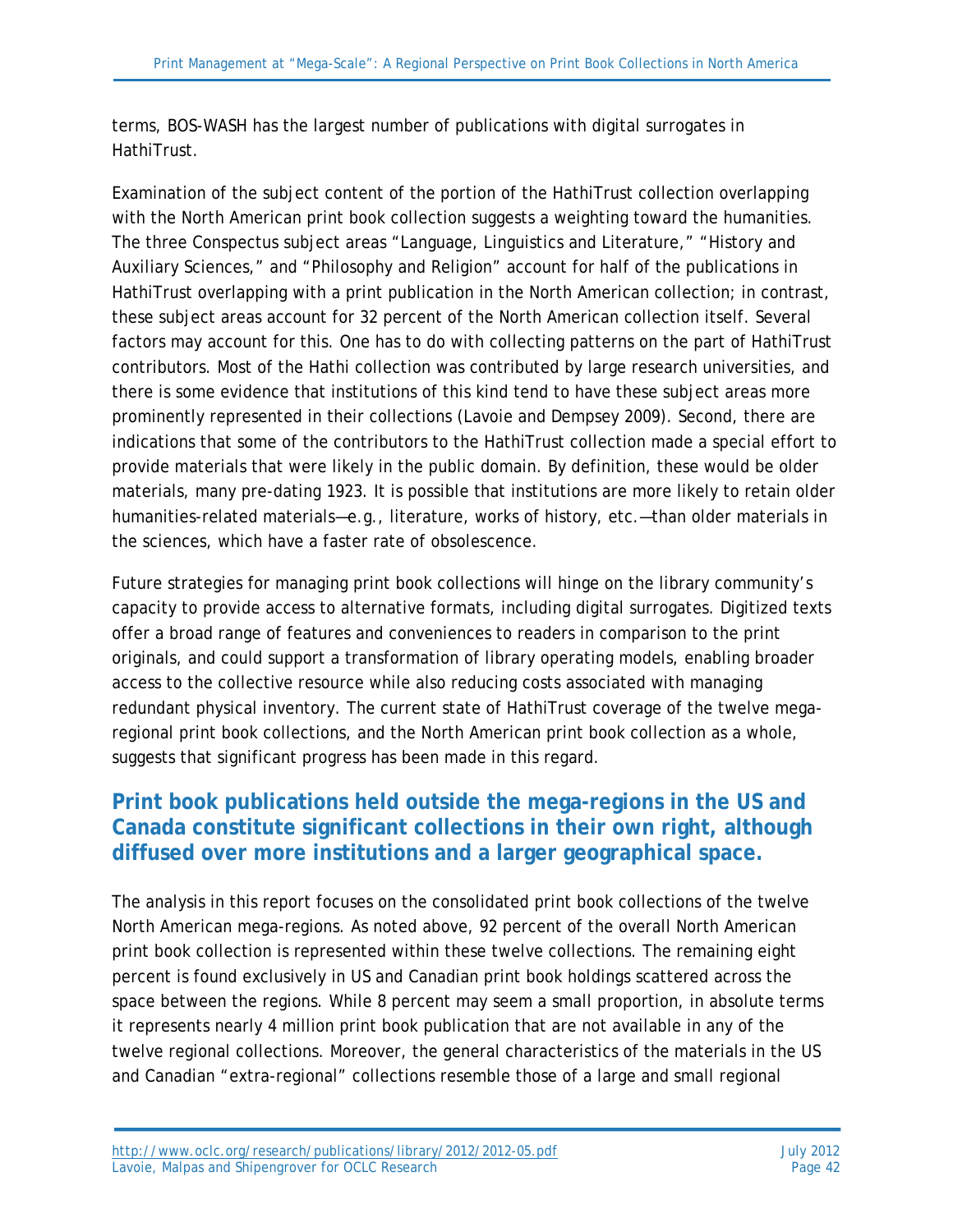collection, respectively. However, both of the extra-regional collections also have a few unique characteristics.

The US extra-regional collection consists of 15.7 million print book publications (distinct imprints or editions of books in printed form) which in comparison to the twelve mega-region collections, would make it the third largest collection after BOS-WASH and CHI-PITTS. The US extra-regional collection alone can account for about a third of the overall North American collection. The more than 217 million total holdings in the US extra-regional collection—the sum total of the number of print book publications held in each institutional collection in the US extra-regional space—exceeds the total holdings of every regional collection; BOS-WASH has the next highest total at 191.6 million. As a consequence, the ratio of holdings to print book publications in the US extra-regional collection (13.83) is more than half again as high as the regional collection with the highest ratio (CHI-PITTS at 8.94). This in turn suggests a relative abundance of print book inventory (and higher level of duplication) in the area between the regions in the US.

The US extra-regional collection resembles the larger regional collections in terms of several key characteristics. Fifty percent of the collection was published outside North America, and 33 percent consists of non-English language materials, which would place the collection among the upper half of the regional collections with respect to both characteristics. The median age of the collection is 31 years, which makes it the second oldest collection after BOS-WASH (34 years). Fourteen percent of the collection is unique to the US extra-regional area.

The Canadian extra-regional collection encompasses 5.8 million publications and 14.8 million holdings, which places it on a scale similar to the smaller mega-region collections. The Canadian collection alone would cover about 13 percent of the overall North American print book collection. The percentages of materials published outside North America (43 percent) and in languages other than English (25 percent) are more in line with the smaller megaregion collections than the larger ones. But the Canadian collection does depart from the smaller regional collections in terms of its median age, which is 30 years, placing it among the "older" regional collections.

Based on available evidence, print book inventory appears to be relatively scarce in the Canadian extra-regional collection, with 89 percent of the publications available at five or fewer libraries, the second highest percentage after the PHOENIX region. The Canadian region differs from smaller mega-region collections in that a relatively high percentage of its collection is unique to the area (15 percent). This percentage would place it fourth among the mega-region collections, after the largest regions BOS-WASH, TOR-BUFF-CHESTER, and CHI-PITTS, and slightly ahead of the much-larger US extra-regional collection.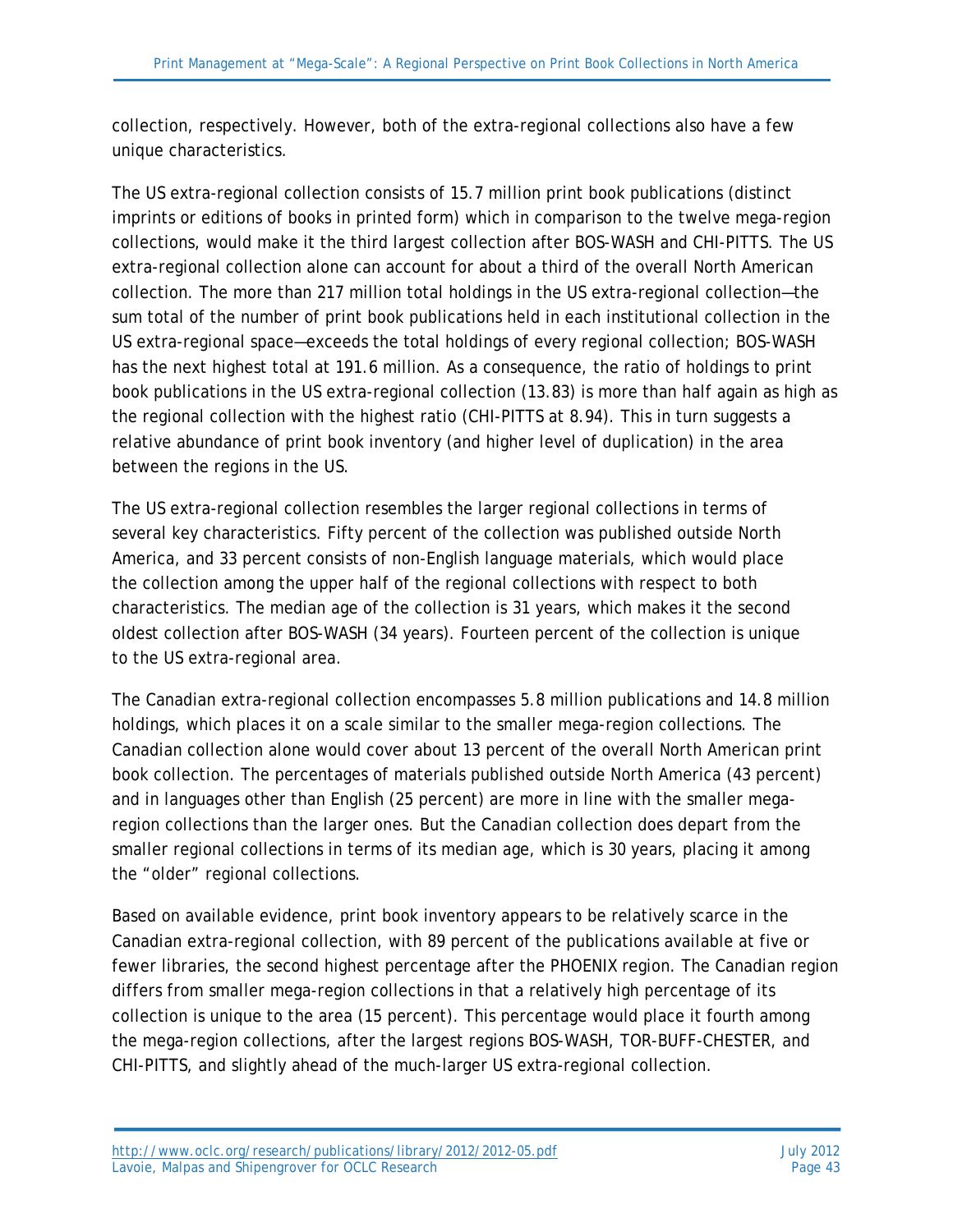The extra-regional collections in the US and Canada constitute important collections in their own right, representing rich collections of print book publications with significant uniqueness vis-à-vis other regional collections. However, these collections are dispersed over a considerable geographic area with no natural framework within which to consolidate them into a single virtual collection. Within the vast extra-regional space, a number of successful and sometimes overlapping inter-lending networks do exist. It remains to be seen if such networks could be effectively federated into a system that would leverage the highly diffused aggregate print book resource as a regional asset. In short, the extra-regional collections are a varied and abundant inventory that is not organized in a way that easily supports shared access or management. The total value of this resource is imperfectly reflected in current management and inter-lending systems; it is in effect an "unaddressable resource" in the network.

A number of significant concentrations of print books can be found outside the mega-regions. Figure 12 indicates the locations of the top five largest concentrations of print book holdings outside the mega-regions in both the US and Canada. In the US, the comparison was conducted on the basis of geographical areas associated with US Postal Service sectional center facilities (identified by the first three digits of a US ZIP code)(Wikipedia 2012a). In Canada, the comparison was based on a similar geographical unit, the forward sortation area, defined by the first three characters of a Canadian postal code (Wikipedia 2012). Although much smaller than mega-regions, these geographical units were the largest identifiable areas that are distinct from—i.e., do not overlap with—the mega-regions.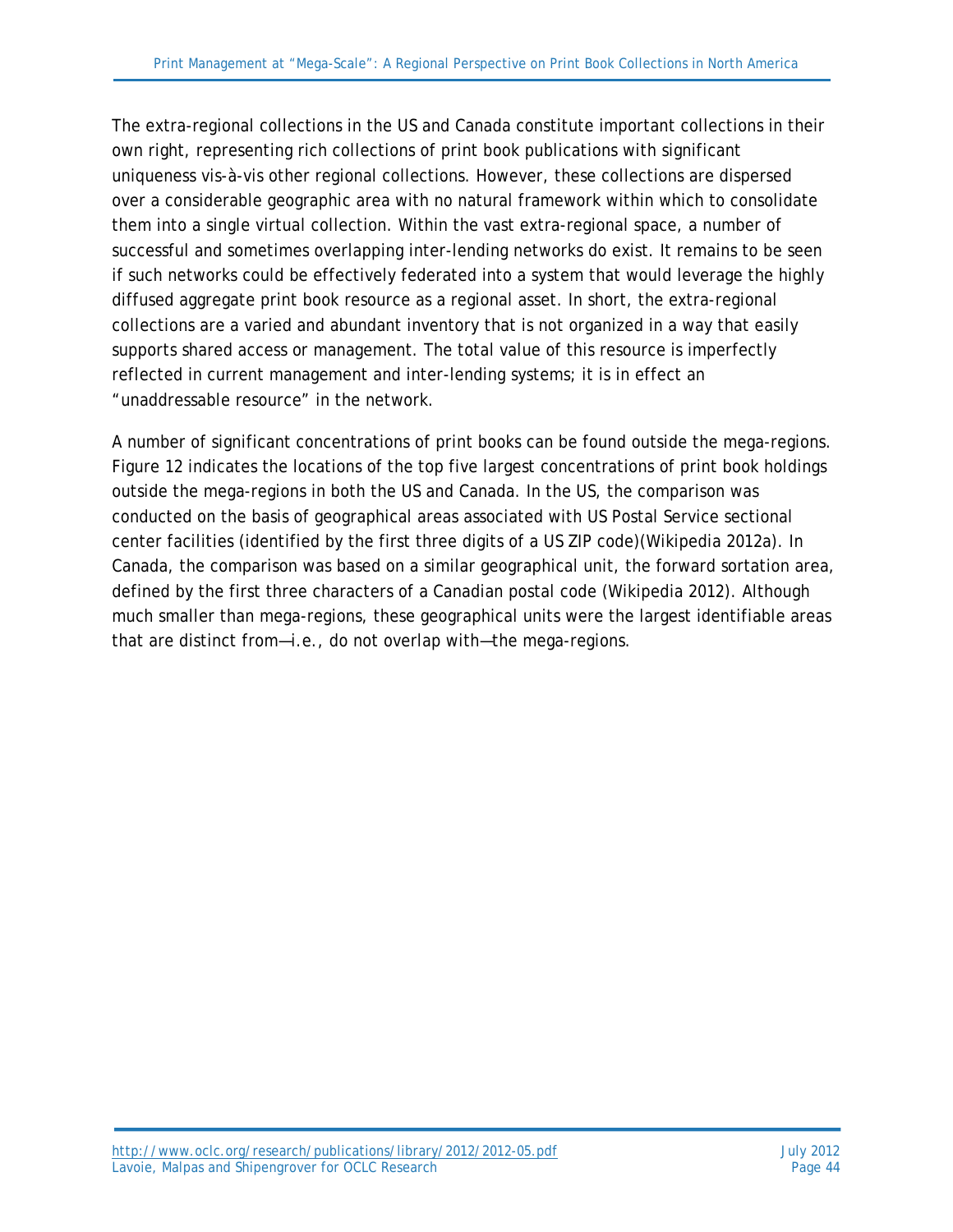

#### **Figure 13. Top five concentrations of print book holdings outside the megaregions, US and Canada**

As figure 13 illustrates, the largest concentration of books outside the mega-regions is the St. Louis (Main) area, with more than 5 million print book holdings. Washington University and the St. Louis Public Library have significant holdings in this area, as well as St. Louis University and the University of Missouri, St. Louis. Champaign (North) in Illinois is not far behind: the University of Illinois, as well as three public libraries—Urbana Free Library, Champaign Public Library, and the Danville Public Library—all have significant print book holdings in this area. In Canada, the largest concentration of print books outside the mega-regions is found in Edmonton (North Capilano), with nearly 2.3 million print book holdings—the University of Alberta is located there. Calgary (Kensington/Westmont/Parkdale/University) is the home of the second largest concentration in Canada with nearly 1.2 million holdings; the University of Calgary is the key institution in the area.

It is interesting to note that in the US, the second- and third-largest extra-regional concentrations of print book holdings—Champaign, Illinois and Bloomington, Indiana—are situated very close to the edge of a mega-region (CHI-PITTS). It is easy to imagine that institutions in these locations would find opportunities to connect themselves to cooperative print management efforts within CHI-PITTS. Indeed, the geographical distribution of the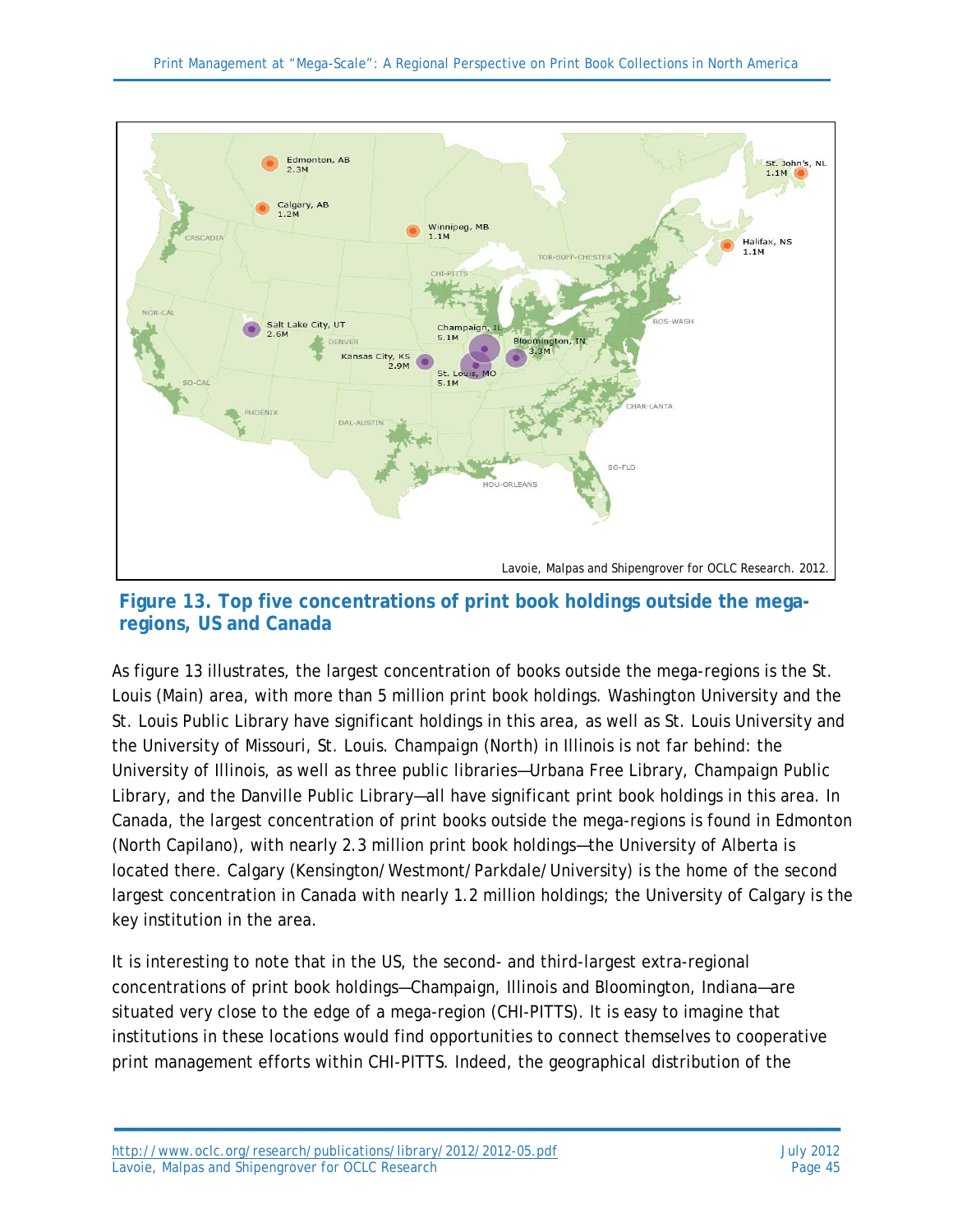membership of the Committee on Institutional Cooperation (CIC), a collaborative body that includes the twelve Big Ten Conference institutions plus the University of Chicago, tracks very closely to the CHI-PITTS region. But the CIC also includes the University of Illinois and Indiana University, owners of the largest print collections in the Champaign and Bloomington areas, respectively. Moreover, CIC also includes more distant extra-regional institutions such as the University of Iowa and the University of Nebraska. Cooperative print management strategies within the CIC would therefore include institutions from outside CHI-PITTS, even though most members are located within the region or on its borders. In general, cooperative print management initiatives based on existing cooperative structures like CIC are likely to draw in partners from outside the mega-regions.

In all of the extra-regional concentrations of print book holdings shown in figure 13, an academic institution represents the entity in the area with the most print book holdings. This aligns with the stylized fact above that identifies academic institutions as the custodians of the majority of the print book inventory in the twelve regional collections. However, in all five of the US extra-regional areas shown in figure 13, a public library represents the second largest collection of print books in the area. In some of the areas, the share of holdings of this public library is significant: for example, 18 percent (Salt Lake City Public Library) and 15 percent (St. Louis Public Library). These results serve to remind us that public libraries are also key stakeholders in the future of print book collections. Regionally-based cooperative print management strategies should not forget the potential contributions of public libraries to print consolidation activities.

# **Key Implications**

A number of implications for the future of print management emerge from the stylized facts described above.

#### **Stewardship of the North American print book collection will require coordination on a supra-institutional scale.**

Our study reveals that the geographic distribution of the aggregate North American print book collection is remarkably uneven, with the largest regional collections—all located in the eastern half of the US and Canada—accounting for the vast majority of print book publications and holdings in the North American collection. At the same time, we discovered that scarcity of holdings on a regional basis is not a reliable indicator of scarcity elsewhere in the larger library system. Taken together, these facts suggest that effective stewardship of the aggregate resource will require both a supra-institutional view of the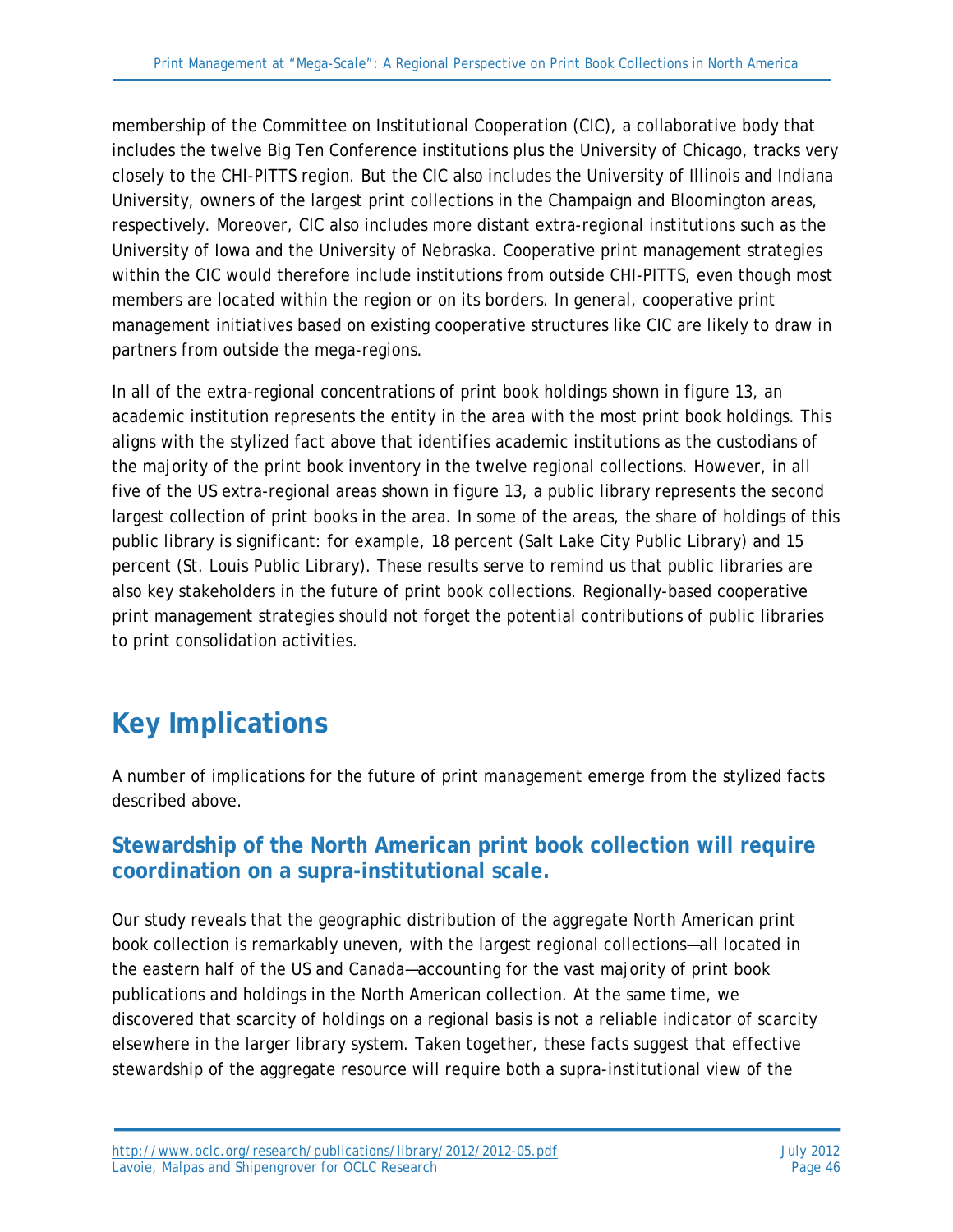system-wide collection and cooperative agreements that transcend organizational and even geographic boundaries.

Individual institutions, and even regional cooperatives, are likely to misjudge the relative preservation risks to which their collections are exposed if they fail to appreciate the highly diffuse distribution of the collective print book collection. Just as supply chain management in the retail and manufacturing sectors is informed by a global view of demand, local and regional library inventory must be considered in the larger context of system-wide holdings and aggregate demand. Without this broader perspective, individual institutions run the risk of over-investing in local print preservation strategies at the expense of other, missioncritical services.

### **The appropriate scale of consolidation and cooperative management for regional print book collections will vary**

There are many examples of collaborative print management schemes organized by consortia operating at the state and provincial level, from OhioLINK's long-running effort to coordinate the purchase of books-not-bought-in-Ohio (Gammon and Zeoli 2003), to more recent state- and province-wide initiatives to identify and preserve "last copies" of books in Illinois, New Jersey and Ontario.<sup>[27](#page-46-0)</sup> Libraries in Florida and Maine are currently working to develop state-wide strategies and shared infrastructure to manage local print and journal collections.<sup>[28](#page-46-1)</sup> These initiatives will produce real benefits for libraries operating within their respective geographic areas; yet, as the mega-regions analysis suggests, the boundaries of the system-wide library print collection do not necessarily align with state borders. To the extent that mega-regions represent a natural unit of economic organization, undergirded by common social, cultural, and economic interests, one might expect cooperative print management solutions to operate at a similar scale.

Print books acquired by libraries in Northern California are, in the aggregate, different from print books acquired by libraries in Southern California; library collections in the western area of New York State will more closely resemble collections in Ontario than collections in Ithaca or Syracuse. Titles judged to be last copies on a state-wide scale may be relatively abundant if evaluated against regional or supra-regional holdings. Management schemes focused on rationalizing collections on a per-state level risk disrupting supply and demand patterns

<span id="page-46-0"></span> $\overline{a}$ 27. Several state-based last copy policies, including those organized by CARLI in Illinois and by VALE in New Jersey, are identified in Malpas's *Shared Print Policy Review Report* (2009). The Center for Research Libraries (CRL) maintains a registry of print archiving efforts that includes several state- and province-level initiatives, including the Ontario Council of University Libraries (OCUL) Thunder Bay Agreement (CRL 2012).

<span id="page-46-1"></span><sup>28.</sup> For details on planning for a shared storage facility for academic libraries in Florida, see University of Florida 2010. For information about the Maine Shared Collections Strategy project, see MSCS 2011.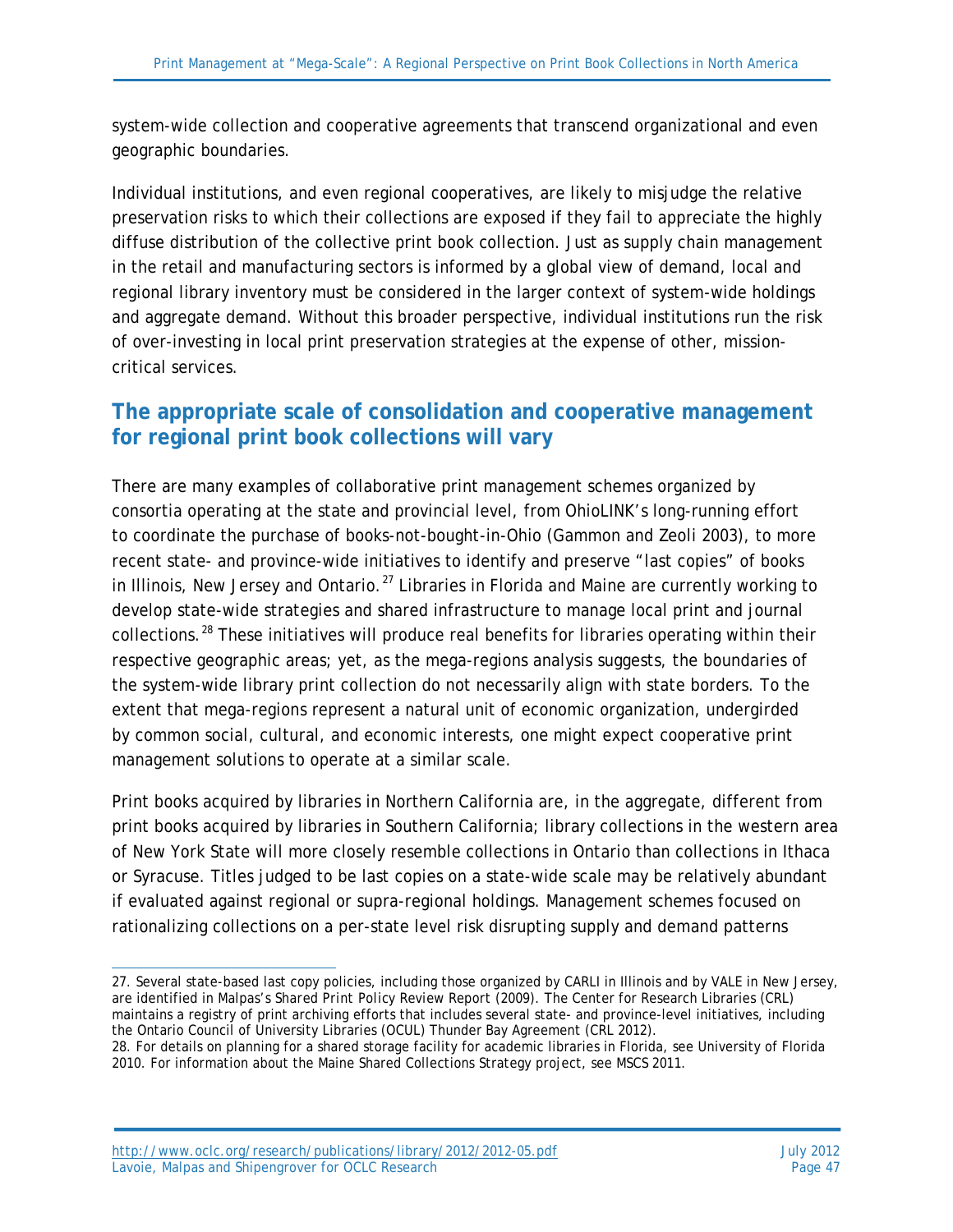operating on the higher, mega-region scale. A holistic approach to managing the collective resource will require cooperation across multiple states. This presents obvious challenges, as the social and technical infrastructure that is needed to support coordinated management of library resources at this scale is relatively limited. We consider this issue in further detail in the concluding section.

Paradoxically, the fact that "rareness is common" in the North American print book collection may constitute the single greatest imperative to collective action. While individual libraries are generally pleased to know that some part of their collection is distinctive, rare, or even unique, the capacity of regions to secure the long-term preservation of all such resources is limited. For regions with relatively few natural preservation partners—institutions with a mandate or other motivation to assume curatorial responsibility on behalf of the collectivitystewardship may prove a burdensome challenge. The relatively scarcity of holdings (multiple copies of discrete titles) on a regional basis suggests that efforts to preserve distinctive resources will need to scale up to include multiple regions, if only to distribute the total cost of the curatorial enterprise.

As noted above, 75 percent or more of the print books in any of the North American regions are held by 5 or fewer libraries within that region. The sheer volume of material that would appear to warrant special preservation investment would overwhelm library budgets in any one region. Regional library cooperatives would arguably do better to concentrate their limited resources on the preservation of print book publications that are scarce or unique in the system as a whole, and redistribute the cost of preserving more ubiquitous material across a broader range of regional interests.

### **Significant bilateral duplication between mega-regional print book collections suggests opportunity for inter-regional cooperation in print management and fulfillment services.**

While intra-regional supply of print books is generally limited, we discovered surprisingly high rates of pair-wise overlap between the largest mega-regional collections and those of smaller mega-regions. An implication of this is that smaller regions may find it advantageous to externalize some print management operations to larger regional partners, who can achieve greater economies of scale in preservation and access services. This has important implications for inter-regional shared print agreements and, more generally, for the limiting factors for large-scale print management regimes. If a robust, inter-regional library logistics infrastructure is available, it is conceivable that regions with relatively high rates of duplication vis-à-vis other regions may source preservation and fulfillment services elsewhere. While it is highly improbable that any region would outsource management of distinctive resources, it is logical to imagine that as fulfillment models continue to diversify—with an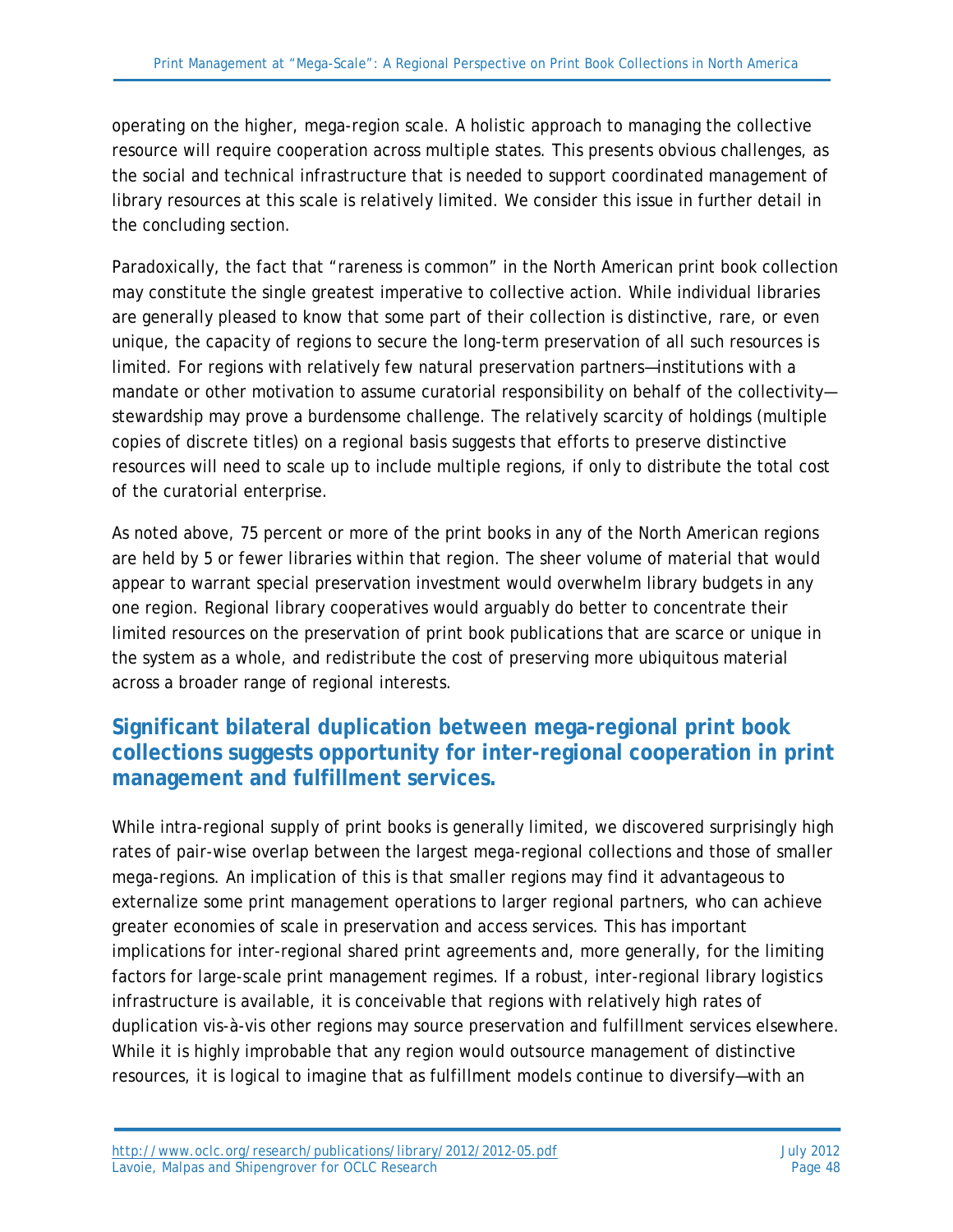increasing range of digital surrogate, print-on-demand, and inter-lending supply options available for a growing part of the retrospective print collection—strategies for sourcing commodity content will also change. Some efforts along these lines are evident with consortial and state- or province-wide licensing of digitized books in aggregations like Early English Books Online (EEBO). Content that was once difficult or even impossible to acquire in print, or regarded as a distinctive institutional asset, has become increasingly ubiquitous and as such lends itself to collective management.

A related implication is that mega-regions with a high rate of inter-regional duplication (PHOENIX and SO-FLO, for instance) may have greater options for sourcing cooperative print management solutions than regions with relatively low inter-region duplication. Larger megaregions, which tend to have a lower inter-region duplication rate, are likely to be viewed as natural suppliers of print access and preservation, whether or not they actively seek to assume such a role. MINITEX, a resource sharing service funded by the Minnesota Office of Higher Education, offers a potential model for multi-state preservation and access services. Through state contracts, MINITEX provides libraries in North and South Dakota with interlending and document supply services that leverage the vast collections of the University of Minnesota-Twin Cities. Such multi-state resource sharing arrangements may have a downside for supplier institutions, however, as contractual obligations are likely to constrain their options for reconfiguring their own print book inventory.

#### **A substantial part of each regional print collection has been digitized, creating opportunities for a virtual redistribution of system-wide assets; even so, major challenges for regional print management remain**

Our investigation revealed a sizeable overlap between regional print collections and the massdigitized corpus in the HathiTrust Digital Library, ranging from a low of 14 percent in BOS-WASH to a high of 33 percent in PHOENIX. As with the bi-lateral duplication analysis, where we observed that the largest regional collections subsumed most of the smaller collections, we found that smaller regional collections were more likely to be substantially duplicated in HathiTrust. This is a notable finding, as most of the content contributors to the HathiTrust corpus are located in the larger mega-regions and a majority of the contributed content was sourced from three zones: CHI-PITTS, NOR-CAL and SO-CAL.<sup>[29](#page-48-0)</sup> It is remarkable, for example,

<span id="page-48-0"></span> $\overline{a}$ 29. As of March 2012, there are 23 institutional content contributors to the HathiTrust Digital Library. One is located outside of North America. Of the remaining 22, about 25 percent are located in the BOS-WASH megaregion and an additional 40 percent are located in CHI-PITTS and CHAR-LANTA. If one looks at the relative contribution of content (digitized volumes) by mega-region, CHI-PITTS has a dominant presence, representing more than 50 percent of volumes in the aggregation. This is unsurprising, as the University of Michigan's contributions alone account for almost 45 percent of the total. The strong representation of NOR-CAL and SO-CAL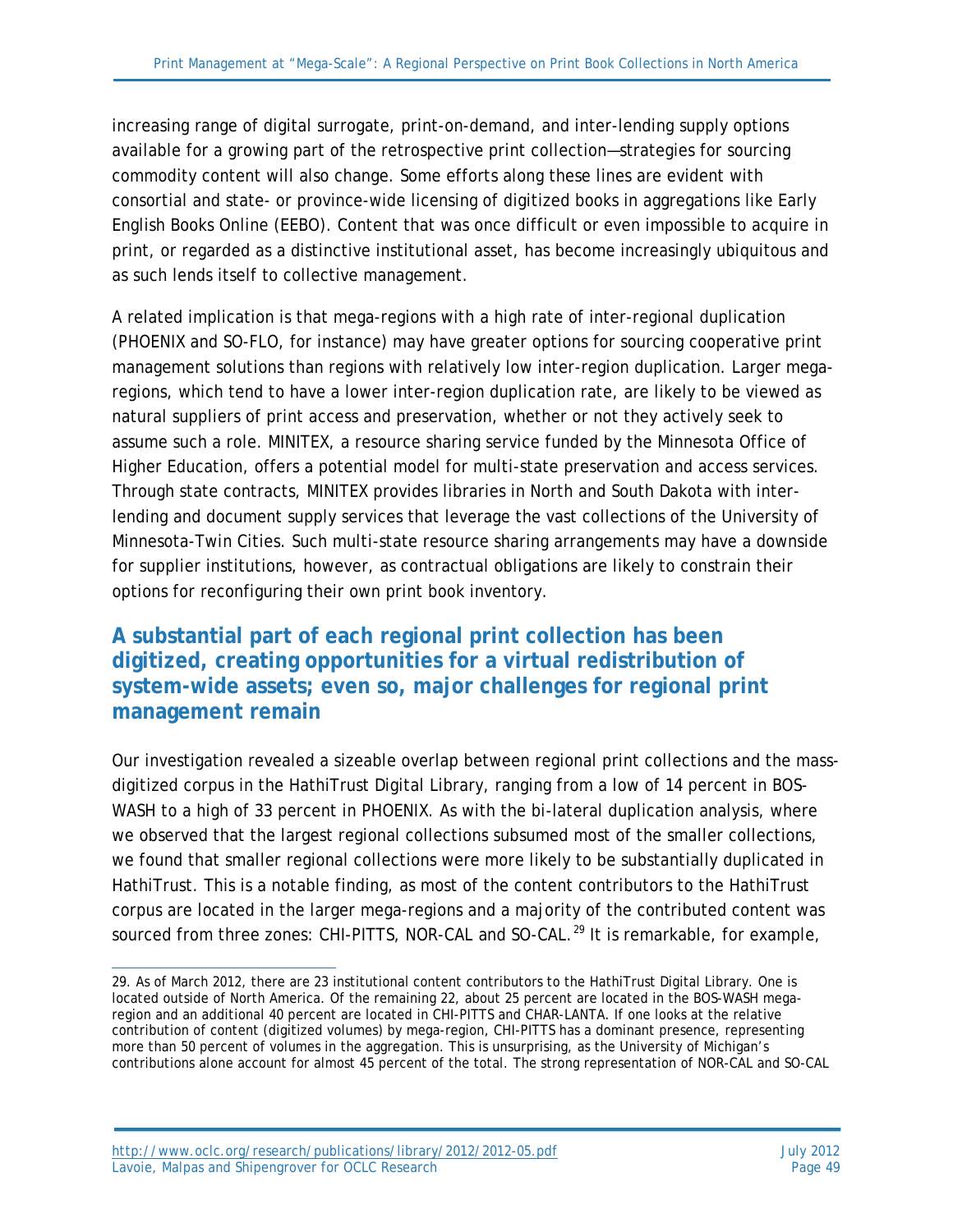that regions like PHOENIX and DENVER, which have (as yet) contributed no content to the aggregation, have a higher than average duplication rate with HathiTrust. An implication of this is that these smaller regions may stand to benefit more from the "replacement" value of HathiTrust than larger regions, assuming the digitized corpus is ultimately made available as a source of surrogate supply. This is a vexed issue at present, given uncertainties about the likely outcome of a legal dispute between rights-holders, Google, and HathiTrust.

The growing overlap between digitized books and retrospective print book collections may have another, equally transformative effect on the library system. As shown above, the supply profile of regional collections varies dramatically across North America, with a relatively small number of regions concentrated in the Northeast, Upper Midwest and (to a lesser extent) West coast holding a significant share of the aggregate resource. The increasing "dematerialization" of this content may ultimately diminish the striking asymmetries in supply that currently characterize the North American print book collection. This in turn may create opportunities for institutions in mega-regions with comparatively small regional print book collections, as well as those located outside of the mega-regions, as new fulfillment options emerge that level the playing field by reducing reliance on traditional print distribution networks.

As an increasing part of the source material that informs scientific research and inspires creative innovation moves online, the infrastructure that supports knowledge creation and information exchange will become less dependent on locally concentrated inventory and more reliant on systems that improve the flow of content, both in print and online. The degree to which libraries stand to gain or lose from this transition will depend in large measure on the success (or failure) of library fulfillment channels to compete with alternative supply chains. This is especially true for digitized print books, most of which are subject to copyright protections that prohibit electronic redistribution. Regional interlending networks might provide the backbone for a more robust library logistics network, enabling a greater number of libraries to benefit from a diminishing but still widely dispersed print book inventory. Looking forward, it is reasonable to imagine that regions that are successful in implementing "flow"-based strategies for print management that maximize the total value of the aggregate print book resource will have a competitive advantage over regions where management of print resources devolves to individual, differently equipped institutions.

content is explained by the very large contributions sourced from the University of California system. Estimates presented here are based on published figures as of February 2012. HathiTrust Statistics on contributions to the HathiTrust collection are published monthly (HathiTrust Digital Library 2012).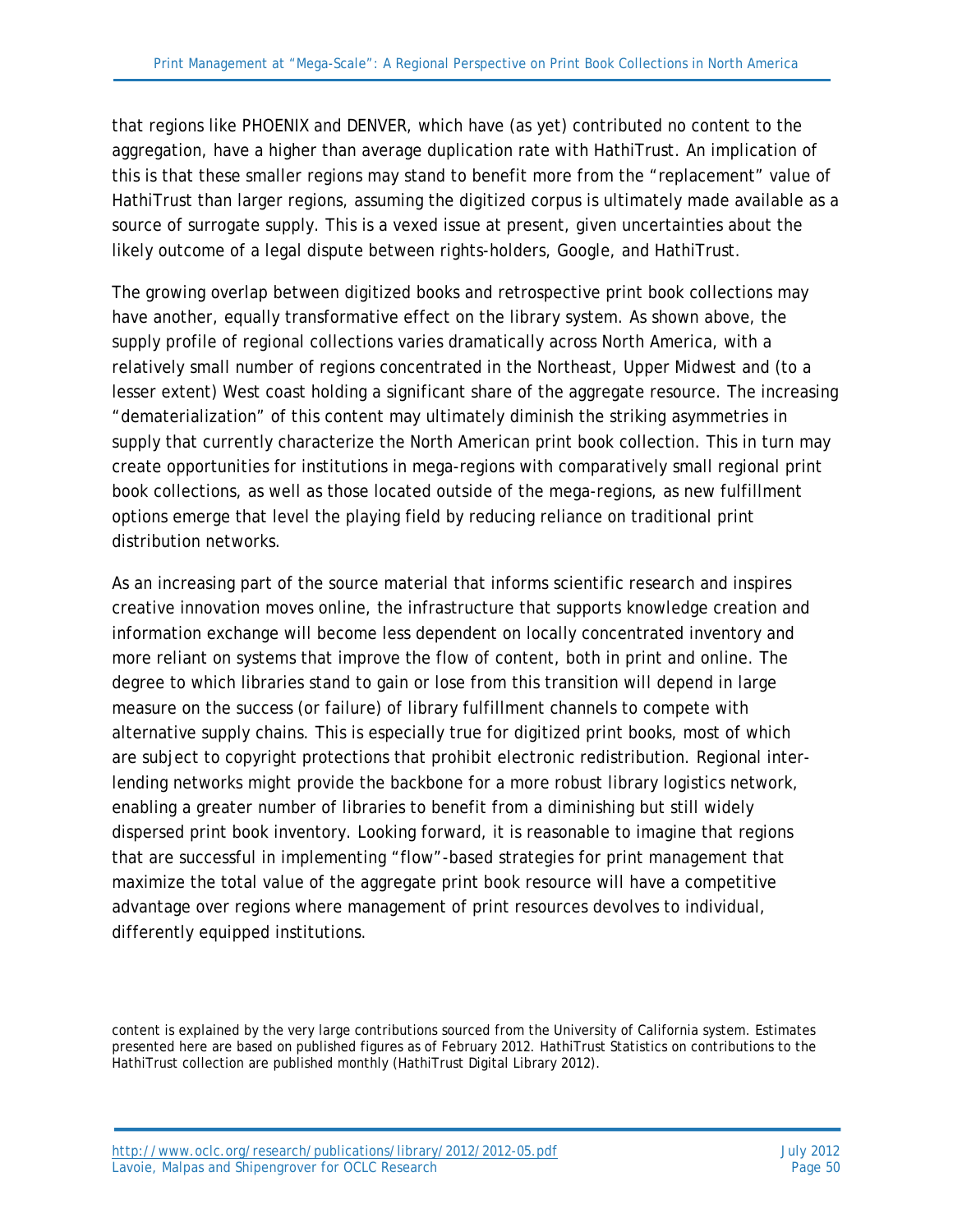While the vast and still growing digitized corpus is likely to have a major impact on print management strategies on both an institutional and regional basis, one should not lose sight of the fact that a large part of the system-wide print book collection has not yet been digitized. As of March 2012, we calculate the total number of print book publications in the HathiTrust digital library to be approximately 4.9 million, representing only about 11 percent of the 45.7 million distinct print book publications in North America.<sup>[30](#page-50-0)</sup> This estimate excludes titles digitized by Google and other agents that are not part of the HathiTrust collection, but nevertheless represents the core of the mass digitized resource that can be said to have a specific utility—long-term digital preservation—to institutions seeking to reduce local print preservation investments. Consequently, for the many millions of print book publications not replicated in digital archives like HathiTrust, the range of possible preservation strategies is relatively limited. Our application of the mega-regions framework suggests that institutions in the BOS-WASH, TOR-BUFF-CHESTER and CHI-PITTS regions—where the total print book collection is very large and the overlap with HathiTrust is lower than average—will have fewer preservations options available to them than institutions in PHOENIX, DENVER or HOU-ORLEANS. One can infer from this that large-scale, multi-region cooperative preservation strategies will be needed if the aggregate print resource is to be secured for the long term as a collective resource.

### **Changes in the organization of higher education will have a profound effect on academic library infrastructure and the disposition of print books in particular**

While the majority of the North American print book inventory is held in academic libraries, the distribution by type of academic library differs significantly from one mega-region to the next. This has important implications for the redistribution of institutional investment in print collections, as colleges and universities with a primary mission of teaching and learning are increasingly focused on cost-effective provisioning of course materials, especially electronic content. Investment and attention that was once directed toward building and maintaining local print collections now has other aims. As a consequence, stewardship responsibility for the aggregate print collection is increasingly concentrated on a relatively small—and unevenly distributed—population of research-intensive institutions.

Academic research libraries, which typically view stewardship of the scholarly record as central to their academic mission, are challenged to uphold a preservation mandate that

<http://www.oclc.org/research/publications/library/2012/2012-05.pdf> July 2012 Lavoie, Malpas and Shipengrover for OCLC Research Page 51

<span id="page-50-0"></span> $\overline{a}$ 30. As noted above, the figure of 4.9 million print book titles in HathiTrust is based on analysis of discrete book titles that could be identified in WorldCat as of March 2012. HathiTrust reported a total of 5.4 million book titles for the same period. The discrepancy in title counts reflect a difference in the way titles are disambiguated. Our analysis counts only those titles for which a discrete OCLC number corresponding to a print book title in WorldCat could be identified.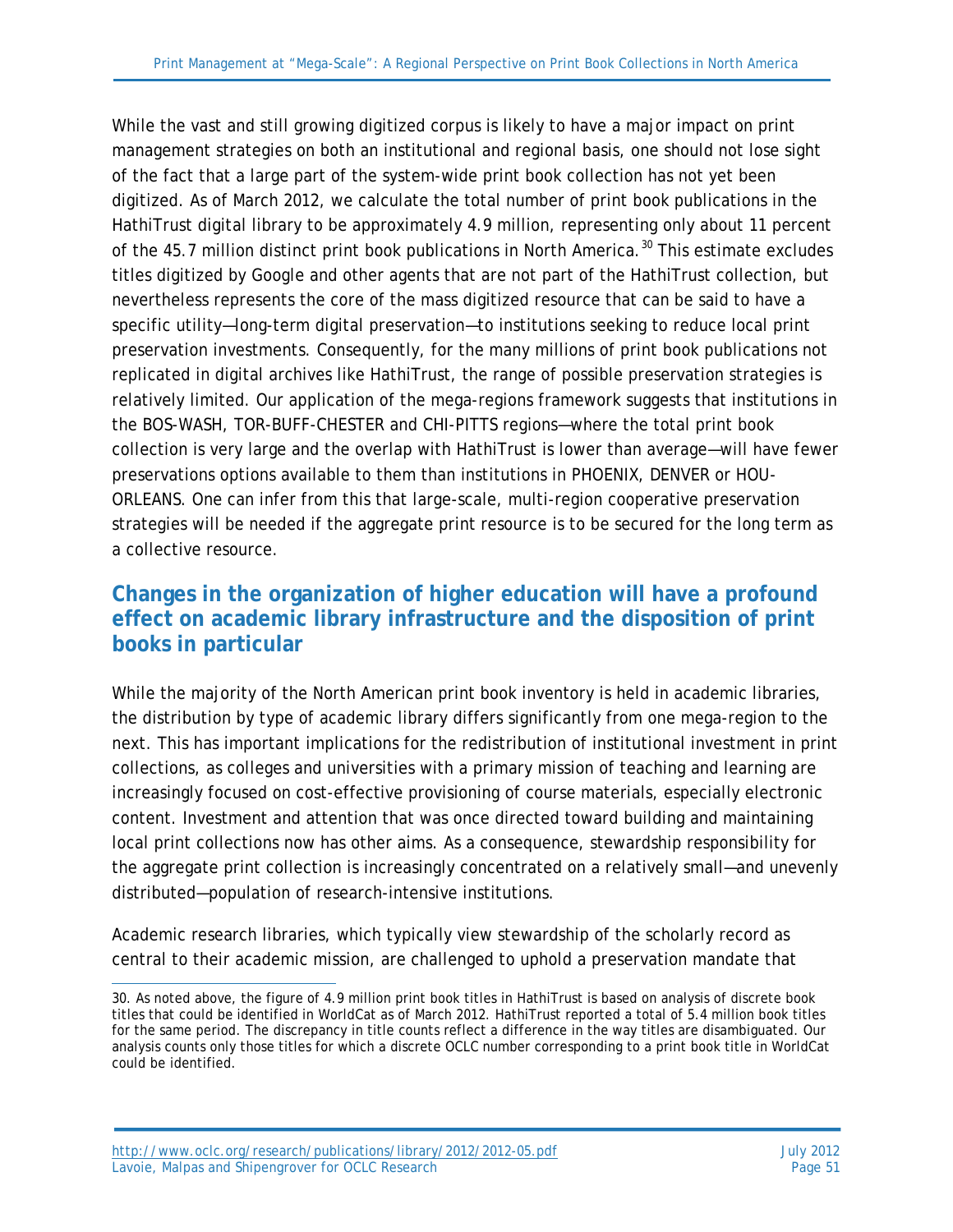encompasses an increasingly diverse range of information resources. Print preservation is just one among many stewardship responsibilities, and at even the largest North American research universities it must compete with other institutional priorities for scarce attention and resources. Looking ahead, we can anticipate that changes in print management strategies in academic libraries outside the ARL sector will have a decisive impact on libraries within the ARL sector. As an increasing number of academic institutions begin to reduce retrospective inventory and purchase fewer print books, a small minority of libraries with a mission-driven commitment to preservation will feel compelled to step into the breach to ensure continuing access to and the long-term survival of the print published record.

In mega-regions where a majority share of the print book stock is managed by non-ARL academic libraries, it may prove difficult to identify an entity with a "manifest destiny" to assume responsibility for the regional print resource. An upside of this topsy-turvy world, in which the largest and best resourced libraries have less control over their destinies than nimble, smaller institutions that have divested from legacy print, may be that ARL institutions can capitalize on the increased reliance on their collections to negotiate new business and mutual aid agreements that may help redistribute the costs of long term preservation.

### **Resources located outside of the established mega-regions may prove difficult to mobilize as a collective asset**

As noted in one of the stylized facts, a resource equal in size to the third largest megaregional print book collection is located in the portions of the United States outside the twelve North American mega-regions. A significant print book resource also exists in the Canadian extra-regional area. While significant in terms of size (library holdings) and scope (number of publications), these extra-regional collections are purely notional, in the sense that they are not underpinned by any existing collaborative arrangements, shared infrastructure, or other substantive bonds of mutual interest. Nor would one expect that they would be, given that the extra-regional areas stretch across the lengths of the US and Canada, and encompass collecting institutions of all descriptions.

Mobilizing the regional print book collections as a collective resource will be difficult; mobilizing the print book holdings scattered across the areas outside the regions will be even more challenging. This suggests that the extra-regional print book resource is at greater risk than print books undergirded by the comparatively strong infrastructure—both physical and collaborative—found in the mega-regions that can serve as a starting point for building regionally-based cooperative print management strategies. Moreover, the print books distributed across the vast extra-regional area, especially those that are not duplicated in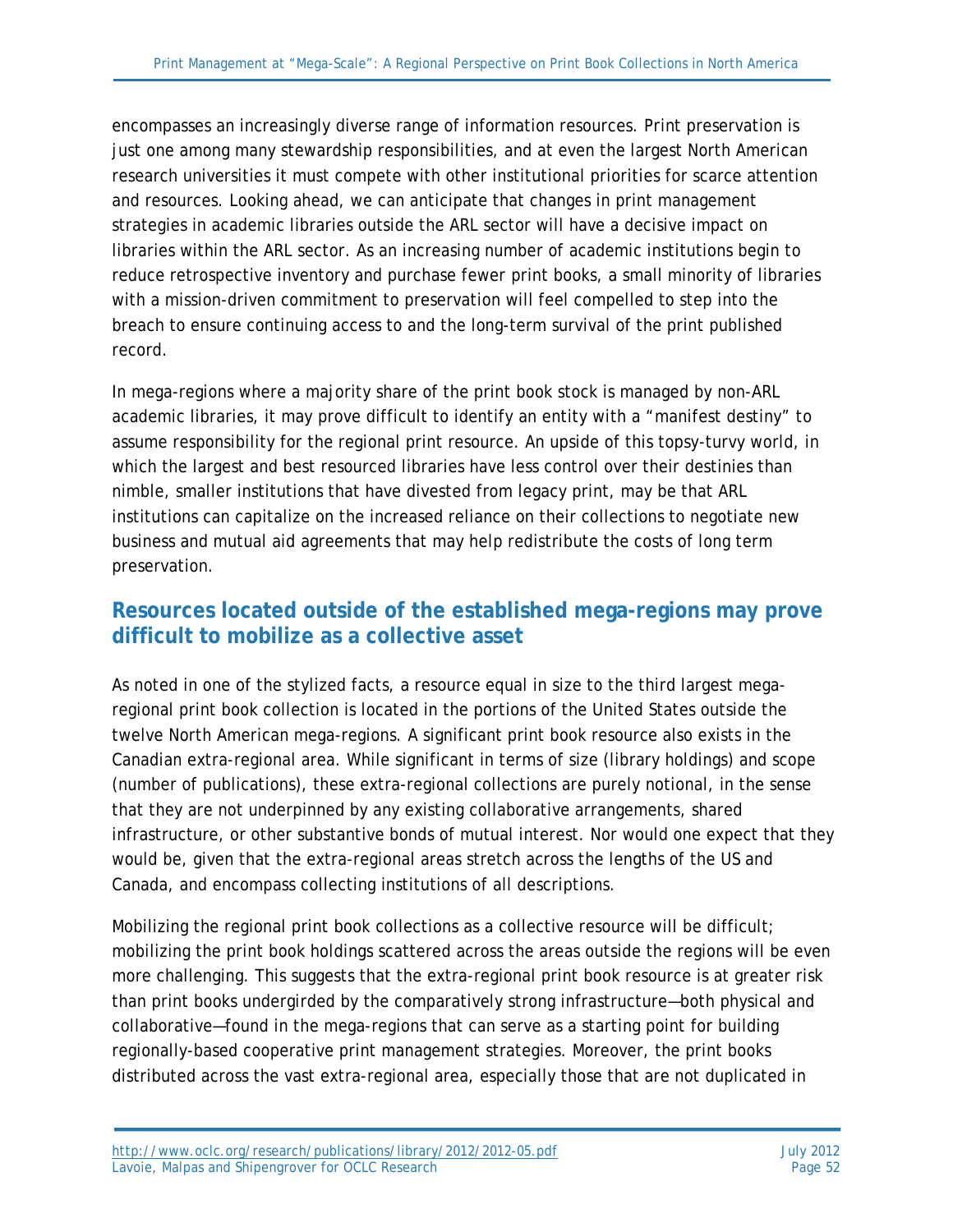other mega-regions, will be difficult to mobilize for use beyond their local settings in the absence of more robust library logistics.

In the US, a partial solution to this problem might lie in the fact that the largest extraregional concentrations of print book holdings are often not far away from a mega-region. As figure 13 illustrates, three of the top five extra-regional print book concentrations are quite close to the CHI-PITTS region; the fourth (Kansas City) is situated mid-way between DENVER and CHI-PITTS, while the fifth is near DENVER. One could imagine clusters of print book holdings in the areas surrounding the borders of the mega-regions being incorporated into the collaborative print arrangements of the mega-region itself, although the "thickness" of this border area—i.e., the distance from the mega-region at which effective integration is still feasible—is an open question. In the case of CHI-PITTS, the border area encompasses several universities that participate in the Committee on Institutional Cooperation, which serves as the cooperative infrastructure for a large part of the regional research enterprise. Indeed, this regional infrastructure also serves a number of institutions located far outside the CHI-PITTS area, including the Universities of Iowa and Nebraska. Similarly, one can look to WEST, the regional print archiving effort, as evidence that institutions located in the extra-regional zone can leverage cooperative infrastructure that is anchored within an adjacent mega-region.

This solution works less well in Canada, where, as figure 13 illustrates, the largest clusters of print book holdings outside the mega-regions are more isolated. In these circumstances, another possibility might be the development of "mini-regions," perhaps taking the form of a collaboration between institutions located in a metropolitan area and its immediate hinterland. For example, Edmonton is distant from any existing mega-region, but might consider a cooperative print strategy that includes academic and public libraries in Edmonton and the surrounding area, perhaps even extending down to include Calgary, another metropolitan area outside of a mega-region. In this way, locations outside the mega-regions might replicate to a degree the benefits inherent in regional cooperation, albeit at a smaller scale. One can point to the cooperative print strategy of the Ontario Council of University Libraries (OCUL), which leverages the strengths of institutions located in the metropolitan areas of Southern Ontario, as an exemplar of this kind of sub-regional strategy.

Canada is distinctive in having a strong regional cooperative library infrastructure that spans vast geographic areas, sometimes including universities and always encompassing populations located far from metropolitan centers, often with limited Internet connectivity. These supraprovincial agglomerations will be challenged to establish cooperative print management strategies that can balance the interests of libraries hoping to reduce their print footprint and communities that have a reasonable expectation of equitable access to information. For example, the Consortium of Prairie and Pacific University Libraries (COPPUL) supports 22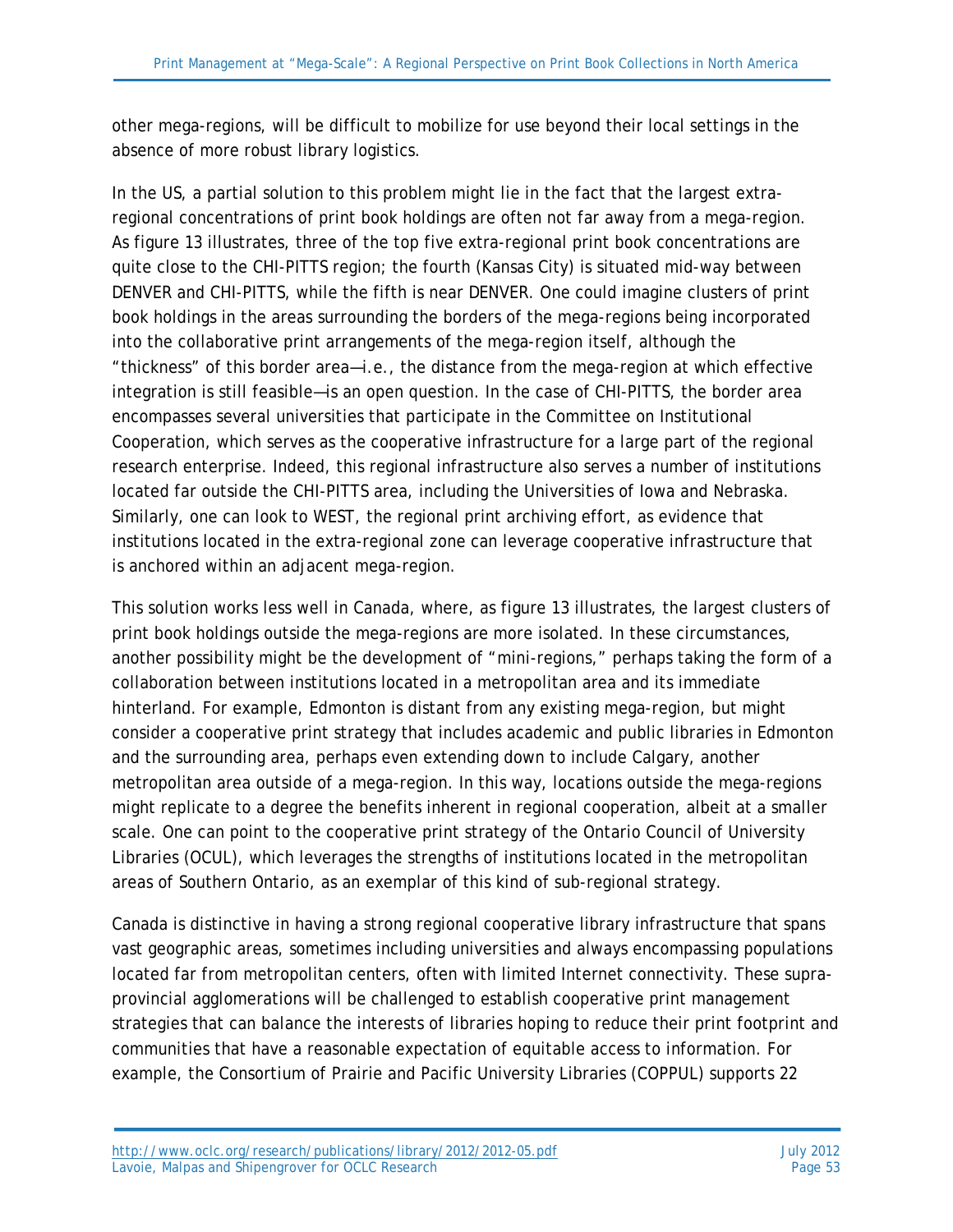academic institutions in four Western provinces, covering a landmass of nearly 75 thousand miles—a significant part of the extra-regional Canadian print book collection. COPPUL members have initiated a plan for shared management of a print journal archive, focusing on titles that are available in electronic format (COPPUL 2011). Extending this model to the monographic literature may prove difficult, given the geographic scale of the region and the comparatively attenuated infrastructure available to support a "flow"-based model.

Whether through alliance with a geographically proximate mega-region, the cultivation of a "mini-region," or some other strategy, the potential for considerable system-wide benefits is created by incorporating as large a share of the extra-regional print book resource as possible into some form of multi-institutional collaborative arrangement for print management and access. Library consortia serving institutions located outside the mega-regions will have the opportunity to model a variety of potential solutions and best practices.

### **Optimizing print collections on a mega-regional basis will have system-wide impact**

The high concentration of print book inventory in BOS-WASH, CHI-PITTS and TOR-BUFF-CHESTER, and the relatively elevated levels of duplication in holdings across these regions, suggest that a large-scale cooperative effort to optimize and secure this resource against potential loss will deliver benefit to the library system as a whole. All libraries in North America benefit from the availability of these legacy collections, and their longevity will depend in part on the economic sustainability of the preservation and access that ensure their continued usefulness. Simply put, greater economies of scale can be achieved in regional approaches to print management that leverage existing infrastructure and inventory, than in approaches that require a massive redistribution of inventory.

Since there is a comparatively high level of duplication within and across these three mega-regions, and because most of the inventory is held by academic libraries that are, individually and collectively, revisiting their long-term investment in print collections, it will be necessary to quard against the uncoordinated withdrawal of materials upon which the North American library system as a whole depends. The consequences of a disorderly "draw down" of library holdings in BOS-WASH, CHI-PITTS and TOR-BUFF-CHESTER, which collectively hold 80 percent of the North American print book resource, would be felt across the library system as a whole. Thus, while significant system-wide benefit might be achieved through a deliberate rationalization of this supra-regional resource, significant harm may result if institutions continue to view print management (including the withdrawal of materials) as a purely local concern.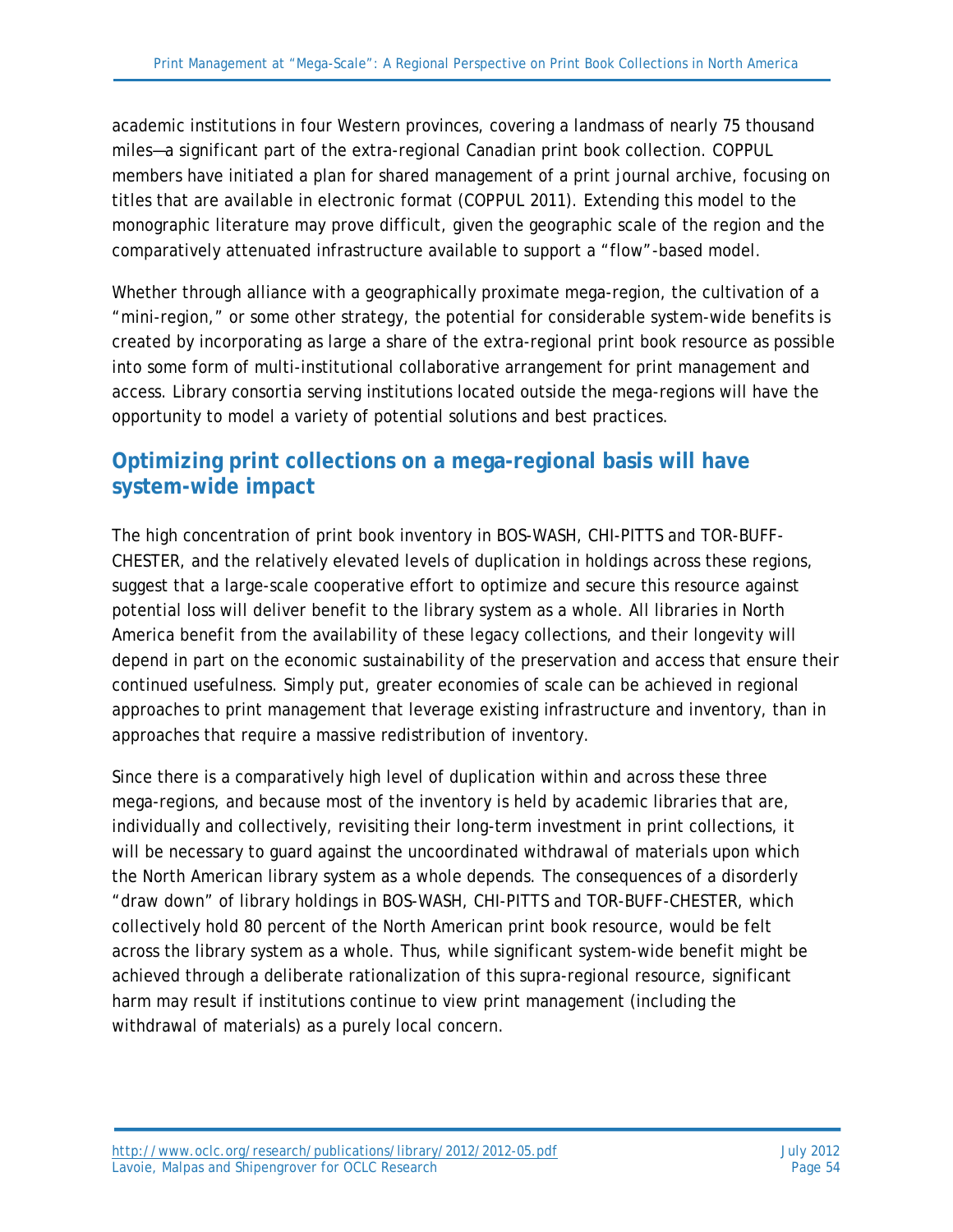A recent survey of academic library directors in the US found that while about half of respondents felt that they lacked sufficient data to make informed judgments about the withdrawal of print journal back-files, more than 90 percent were planning or already actively engaged in projects to de-accession local serial holdings (Long and Schonfeld 2010). The same survey reported that, while academic library directors did not view a transition to reliance on e-books as imminent, a considerable majority (74 percent) "said that the withdrawal of print books would be an important strategy for their libraries in the future" if appropriate preservation and access mechanisms were in place (p. 36). The emergence of successful business ventures supporting the managed de-selection of print books in academic libraries suggests that this trend is already well underway, even where cooperative preservation infrastructure is still lacking.<sup>[31](#page-54-0)</sup>

As libraries look to optimize the amount of local print inventory, it will be important to balance institutional imperatives to maximize library space recovery by reducing local physical holdings, with the core library mission of broadening access to information. Our investigation has revealed that each of the twelve mega-regions hold some distinctive print resources, assets that are not duplicated in any other regional collection and that add richness to the system-wide print book resource. Improving the "flow" or circulation of these resources—whether in print or digital form—will benefit the system as a whole by ensuring that the total value of library investment is effectively leveraged.

Looking at the aggregate print book collection from a supply-side perspective, it is clear that the relatively diffuse distribution of inventory is not optimized for fulfillment except perhaps at the local level. Inter-lending networks support a certain amount of load-leveling among potential suppliers, but they presently lack the system-intelligence or "shelf-awareness" that would enable a more dynamic alignment of supply and demand. As currently configured, library logistics are highly inefficient: the transaction costs of distributed print fulfillment are high (estimated at \$30 per inter-library loan) and relatively inelastic, in part because the sources of supply are not located where the demand originates.<sup>[32](#page-54-1)</sup> It is not possible to aggregate potential users around existing sources of supply, so instead solutions must be found to improve the flow of resources to users. A flow-based approach to consolidation that leverages aggregate demand will amplify the impact of library investment in collections

<span id="page-54-1"></span><span id="page-54-0"></span> $\overline{a}$ 31. For a view of the growing market for services related to "managing down" print book collections in academic libraries, see Lugg and Fischer 2008, and Gilson and Strauch 2012. In January 2012, OCLC announced a strategic partnership with Sustainable Collection Services, LLC, an organization founded by Rick Lugg and Ruth Fischer to provide consulting and decision-support services to libraries reducing their print book holdings (OCLC 2012a). 32. The estimated cost of \$30 per transaction is based on total-cost calculations established in 1993 (Roche 1993). Nearly two decades on, the costs have scarcely changed: a recent article cites costs ranging from \$25 to \$40 per volume (Esposito 2012).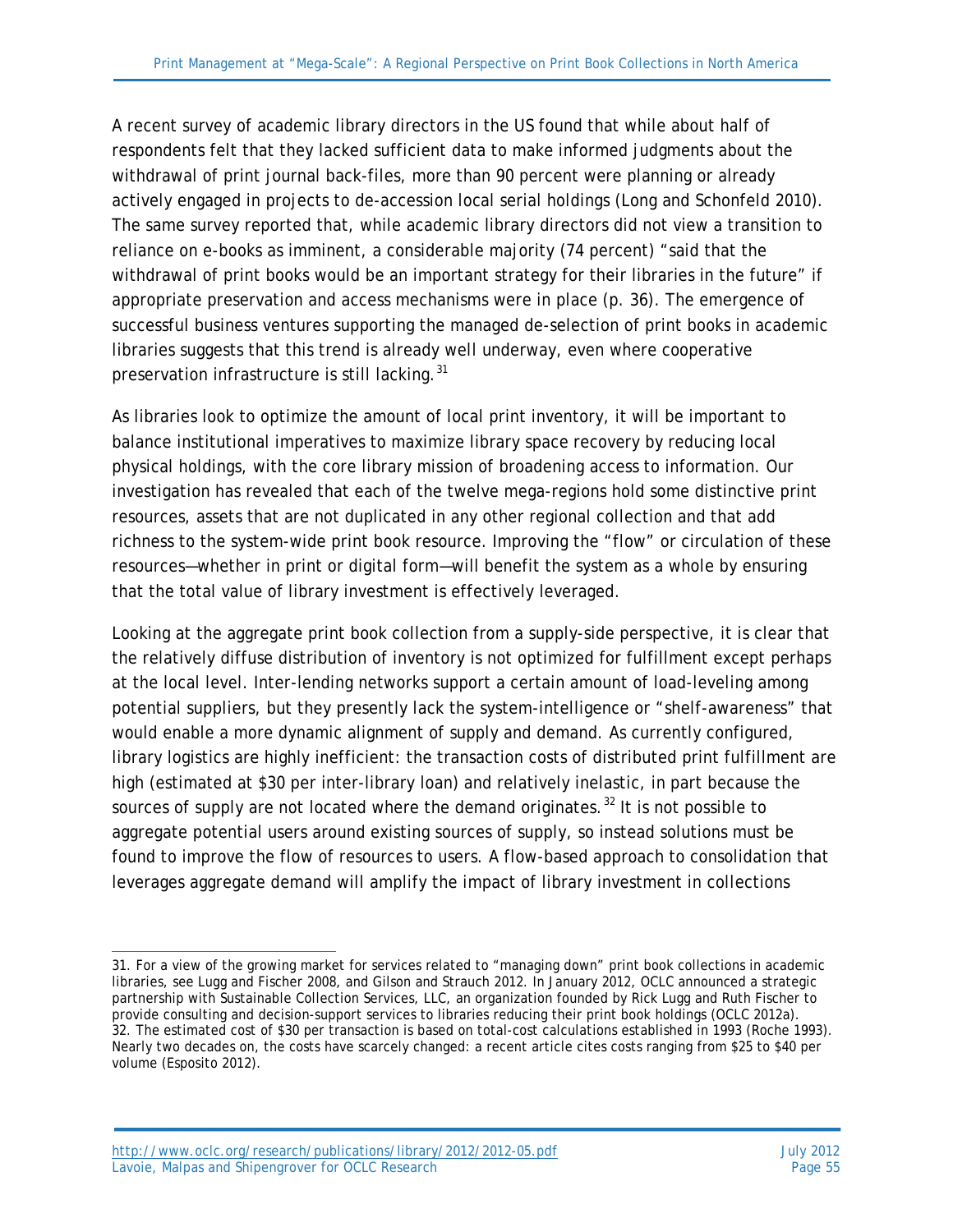within and across mega-regions, while also enabling institutions located outside of these zones to benefit from greater economies of scale.

## **Conclusions**

In this study we have applied the mega-regions framework to the distribution of the aggregate print book resource in North America, and considered some implications for cooperative approaches to print management. Among our key findings is that the variable distribution of print book publications (distinct imprints or editions of books in printed form) across megaregions—with a few mega-regions accounting for a majority of the North American print book collective collection—along with variations in the characteristics of regional collections, is likely to result in divergent regional strategies for print management. At the same time, we find that the growing overlap between locally managed print book collections and collectively managed aggregations of digitized books may have a leveling effect, enabling regions with comparatively small collections to achieve greater efficiencies in print management than is feasible in the mega-regions with larger collections. We also find that the aggregate print book collection located outside of established mega-regions may prove difficult to leverage as a collective resource, except at a scale commensurate with existing social and technical infrastructure.

This report provides a supply-side picture of the North American print book collection, mapped against clusters of population and economic activity—i.e., the mega-regions. More work is needed to understand demand patterns within, across and outside of the North American mega-regions. It is hoped that regional consortia participating in intra-consortium borrowing programs—including Borrow Direct, OhioLINK p-circ, UC Request, and the Orbis-Cascade Alliance's Navigator system, among others—will begin to share and analyze interlending data to build a common understanding of aggregate demand patterns within and across regions. Equally important is additional evidence and analysis to improve our understanding of how collections located in the vast extra-regional areas function in the larger picture of supply and demand. Does the higher rate of duplication in collections in this zone correspond to a greater aggregate (and more diffuse) demand than that found in the mega-regions? Or does the additional inventory dispersed across this less populous area compensate for weaker distribution networks? A more complete picture of the aggregate demand characteristics within and outside of the mega-regions will help to address the striking asymmetries in supply that the present study has revealed.

An important corollary to the findings discussed in this report is that existing cooperative infrastructure may not be equal to the task of managing print resources at a mega-regional scale. The absence of a cooperative infrastructure that is fit-to-purpose for achieving an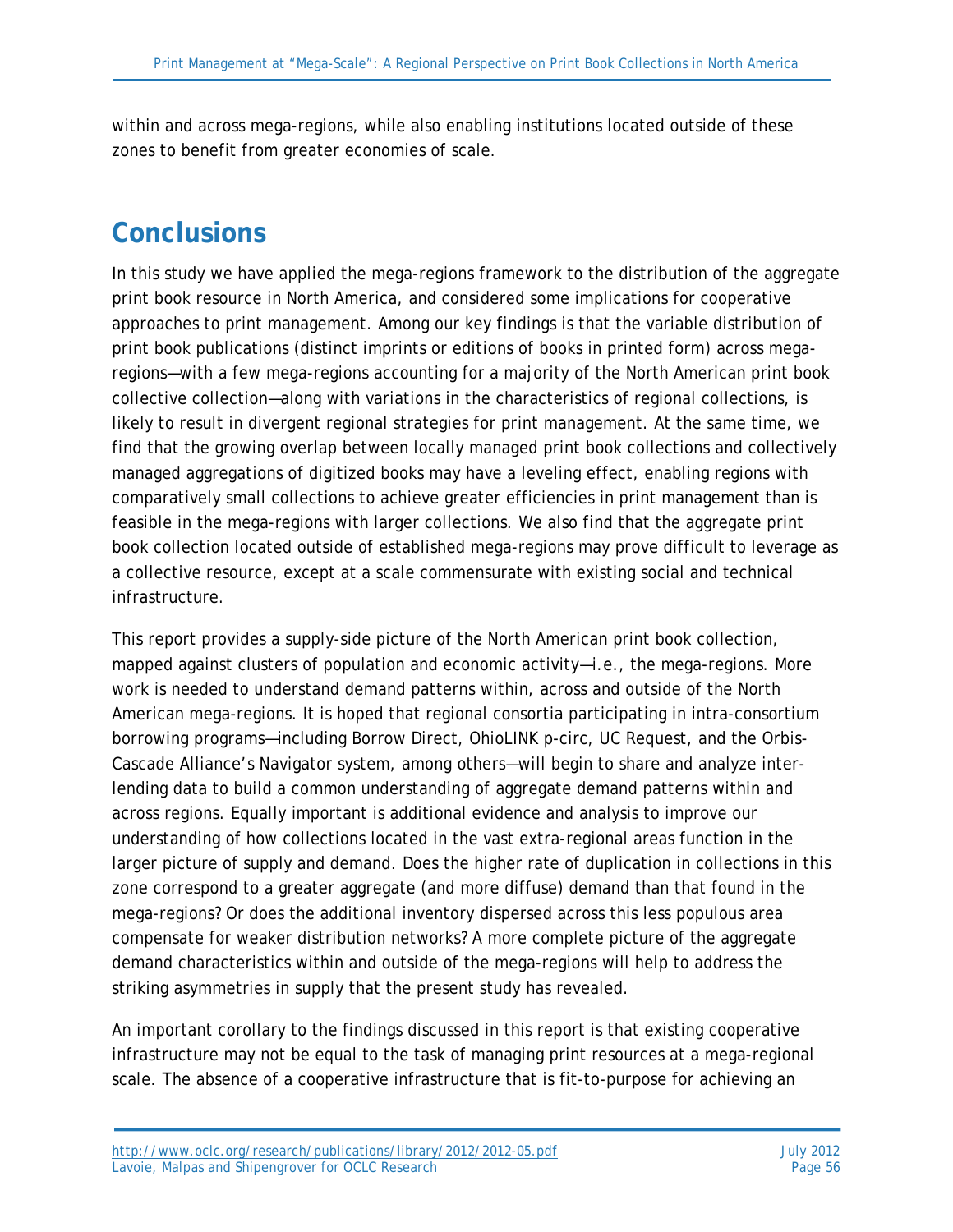integrated regional print management strategy, or negotiating on behalf of regional partners, represents a significant constraint on the development of a system-wide, multi-regional preservation plan. It remains to be seen if existing organizational structures will adapt to serve the growing need for supra-institutional and supra-regional planning and governance, or if new organizations will be needed to bridge the gap between state- or province-level and larger-scale federal or national approaches to cooperative print management. To the extent that regional consolidation of print resources enables individual institutions to reduce costly duplication in infrastructure and management, while maximizing the value of the collective resource, it seems likely—if not inevitable—that appropriate cooperative infrastructure will emerge, whether through a pragmatic process of boot-strapping or a top-down initiative to institutionalize shared print management.

While a few library consortia can reasonably claim to represent the interests of some institutions within the mega-regions—the Committee for Institutional Cooperation (CIC) maps reasonably well to CHI-PITTS, the Association for Southeastern Research Libraries (ASERL) aligns with a large part of CHAR-LANTA, the Orbis-Cascade Alliance is a close match to CASCADIA—and while each of these consortia is actively pursuing regional collection management initiatives, none has explicitly embraced a membership model or governance structure that would enable a supra-regional approach to managing the aggregate print resource. Moreover, none of these consortia include non-academic (e.g. public or corporate) libraries in their membership, so the nature of the aggregate collection they can marshal as a cooperative resource is defined—and limited—by the collecting practices of academic institutions. One might argue that large-scale cooperative efforts are best organized within existing communities of interest: e.g., liberal arts colleges, research universities, or law schools. Indeed, one of the most successful approaches to scaling library service provision to a supra-regional level, the National Network of Libraries of Medicine (NN/LM) program, is explicitly limited to libraries serving the health services sector.<sup>[33](#page-56-0)</sup>

It remains to be seen what benefits might be achieved if the scope of cooperative print management schemes were broadened to include a wider range of library types, and partnerships are established among institutions that have not collaborated in the past. The present study suggests that unless multi-type partnerships are established, it will be difficult—if not impossible—to ensure that the remarkable breadth and diversity of the North American print book collection is preserved for future citizens and scholars. It is possible that existing organizational structures will alter or expand their remit to enable them to represent

 $\overline{a}$ 

<span id="page-56-0"></span><sup>33.</sup> The NN/LM includes more than six thousand health sciences libraries in the United States, encompassing university medical centers, teaching hospitals, and specialized research institutes. Network programs and services are coordinated by eight Regional Medical Libraries, which operate under contract to the National Library of Medicine. In 2011, the NN/LM initiated a regional print archiving program aimed at preserving at-risk medical journals (for more information about the MedPrint initiative, see NLM 2012).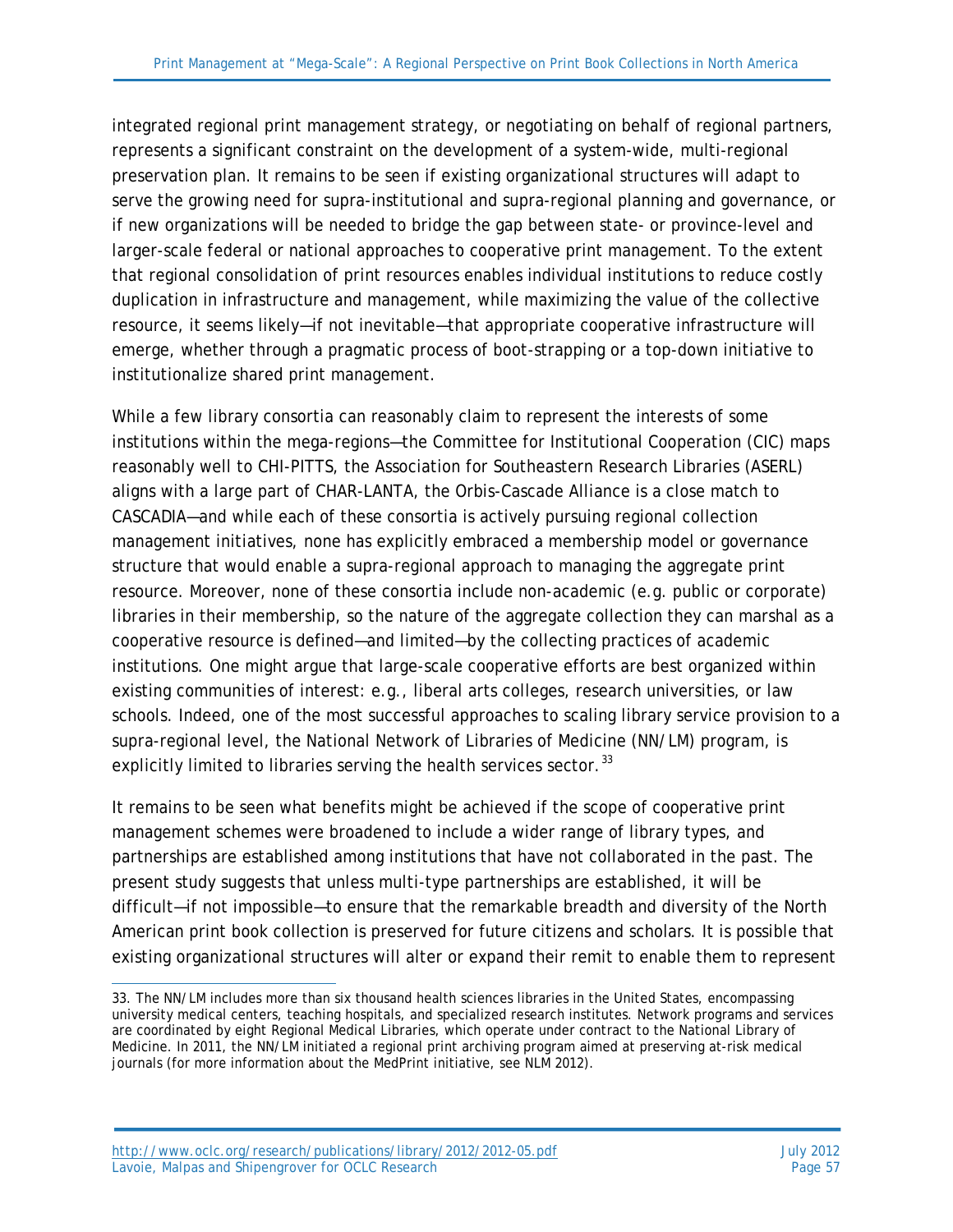the interests of other institutions in a common mega-region. But it is also possible that new organizations will emerge to fill the vacuum. This is essentially what has happened with the emergence of initiatives like WEST. Just as new cooperative structures have emerged to manage wildlife habitat, transportation systems, and high-speed computing networks on a regional scale, we can anticipate that management of library resources will increasingly require organizational structures that transcend existing political and institutional boundaries.

We do not claim that consolidation (physical or virtual) of print resources in North America should be organized at the mega-regional scale; rather, we have used the mega-regions framework to explore what a hypothetical regional consolidation of print resources might look like. Operationalizing a large-scale consolidation of regional print book collections will present many challenges; further study of the nature of these challenges and their potential solutions is needed. In particular, we hope this report will stimulate additional research on the factors that determine the appropriate scale of supra-institutional print management arrangements, as well as the cooperative and logistical infrastructure needed to sustain them.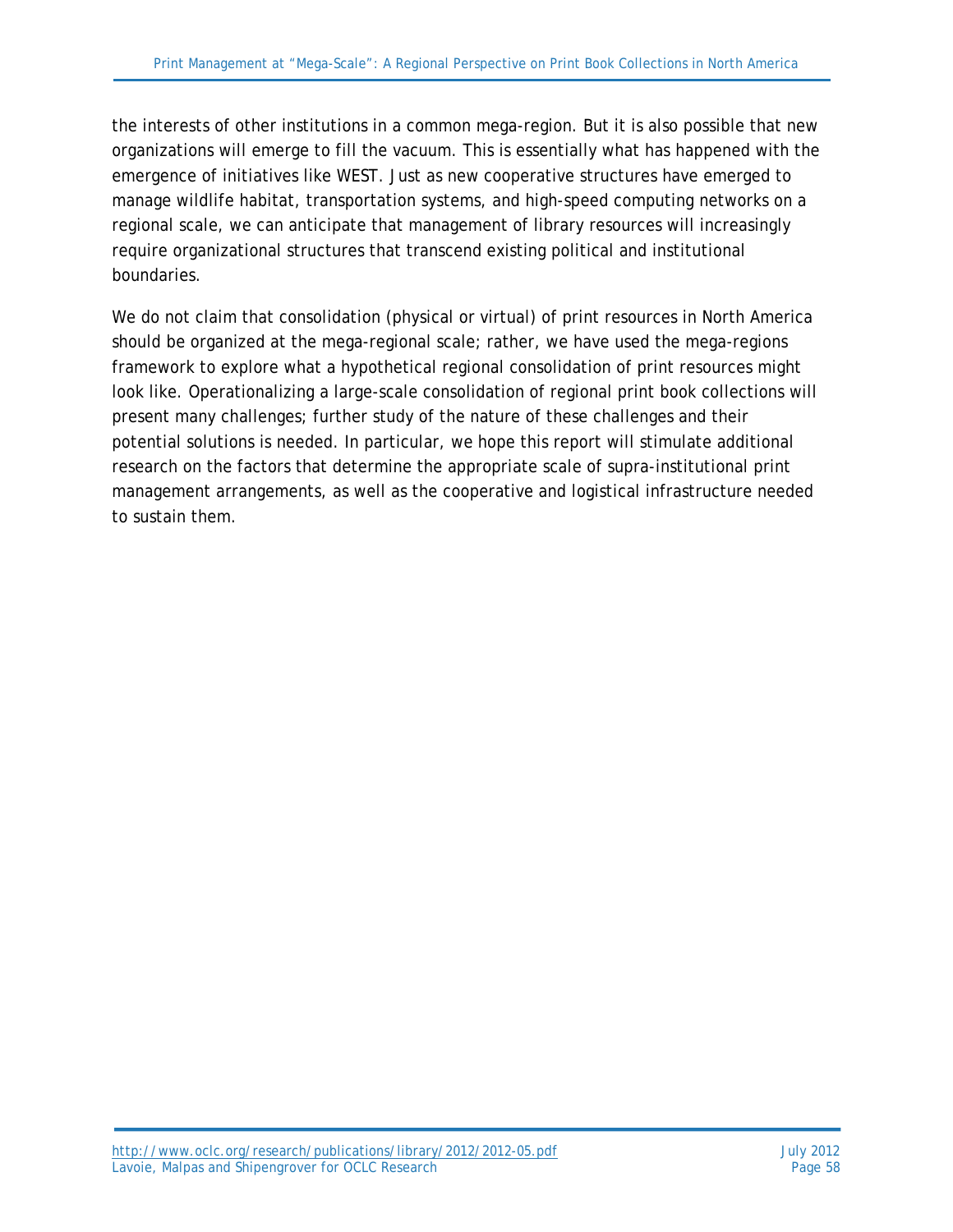## **References**

Bowker. 2012. "Bowker Releases Results of Global eBook Research." About us: Press. 27 March. [http://www.bowker.com/en-US/aboutus/press\\_room/2012/pr\\_03272012.shtml.](http://www.bowker.com/en-US/aboutus/press_room/2012/pr_03272012.shtml)

Conway, Paul. 2011. "Archival Quality and Long-Term Preservation: A Research Framework for Validating the Usefulness of Digital Surrogates". *Archival Science*. 11 (3-4): 293-309.

COPPUL (The Council of Prairie and Pacific University Libraries. 2011. "Fact Sheet." [http://www.coppul.ca/keydocs/Fact\\_Sheet\\_11.pdf.](http://www.coppul.ca/keydocs/Fact_Sheet_11.pdf)

COSLA (Chief Officers of State Library Agencies). *2010. COSLA: eBook Feasibility Study for Public Libraries Final Report.* Portland, Oregon: Pinpoint Logic. [http://www.cosla.org/documents/COSLA2270\\_Report\\_Final1.pdf.](http://www.cosla.org/documents/COSLA2270_Report_Final1.pdf)

Courant, Paul N., and Matthew "Buzzy" Nielsen. 2010. "On the Cost of Keeping a Book." In *The Idea of Order: Transforming Research Collections for 21st Century Scholarship*. (June): 81–105. Washington, DC: Council on Library and Information Resources. [http://www.clir.org/pubs/abstract/pub147abst.html.](http://www.clir.org/pubs/abstract/pub147abst.html)

CRL (Center for Research Libraries). 2012. "Print Archives Registry." *Global Resources Network*. [http://archivereg.crl.edu.](http://archivereg.crl.edu/)

deGruyter, Lisa. 1980. "The History and Development of Rural Public Libraries". *Library Trends*. 28 (4): 513-23.

Esposito, Joe. 2012. "PDA and Inter-library Loan" *The Scholarly Kitchen* (blog). 13 March. [http://scholarlykitchen.sspnet.org/2012/03/13/pda-and-inter-library-loan/.](http://scholarlykitchen.sspnet.org/2012/03/13/pda-and-inter-library-loan/)

Florida, Richard. 2008. *Who's Your City? How the Creative Economy is Making Where to Live the Most Important Decision of Your Life*. New York: Basic Books.

Florida, Richard, Tim Gulden, and Charlotta Mellander. 2008. "The Rise of the Mega-Region." *Cambridge Journal of Regions, Economy and Society*. 1(3): 459-476.

<http://www.oclc.org/research/publications/library/2012/2012-05.pdf> July 2012 Lavoie, Malpas and Shipengrover for OCLC Research **Page 1986** 2012 12:38 Page 59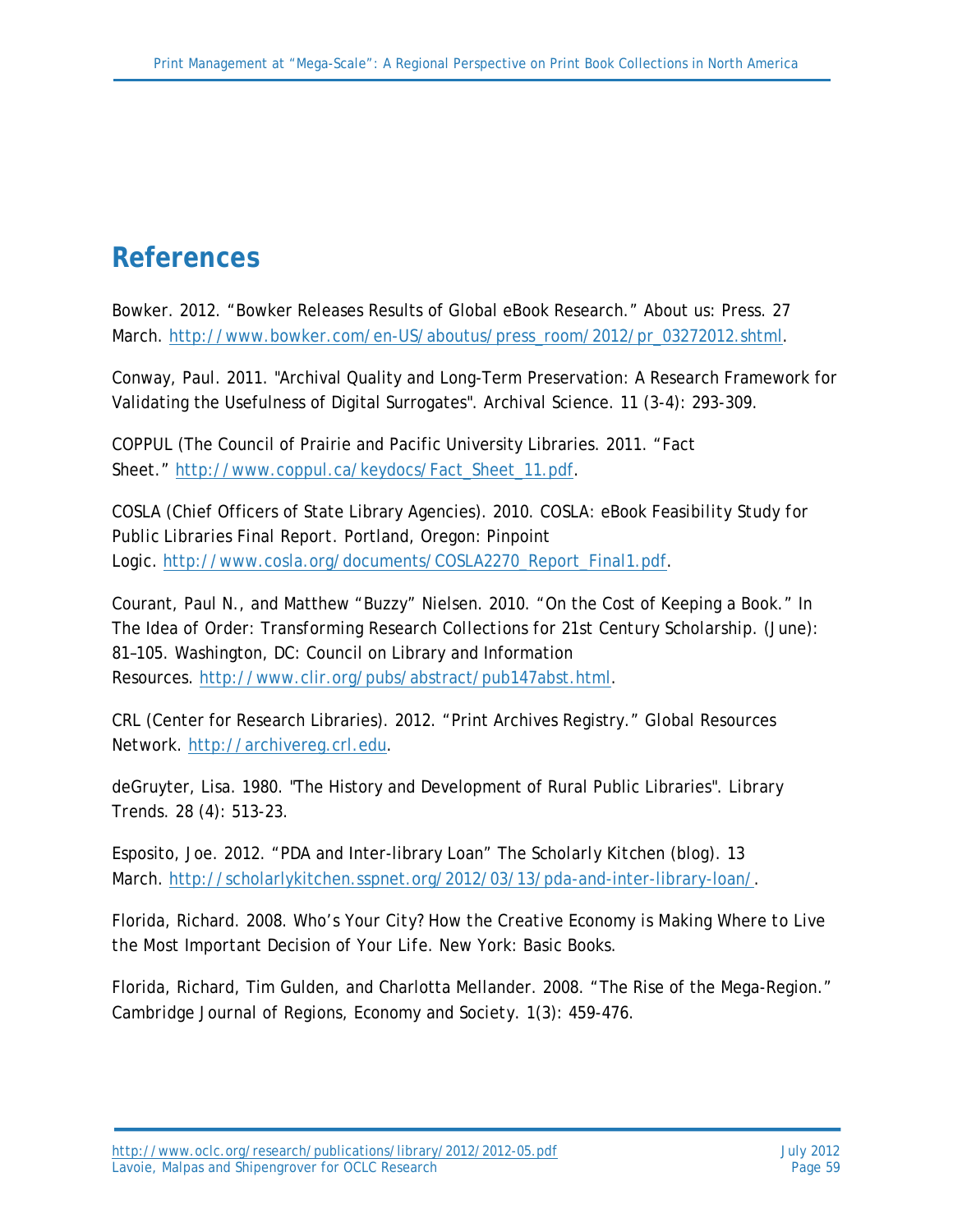Gammon, Julia, and Michael Zeoli. 2003. "Practical Cooperative Collecting for Consortia: Books-Not-Bought in Ohio." *Collection Management*. 28 (1/2): 77- 105. [http://www.crl.edu/sites/default/files/attachments/pages/5\\_0.pdf.](http://www.crl.edu/sites/default/files/attachments/pages/5_0.pdf)

Gilson, Tom, and Katina Strauch. 2012. "ATG Interviews Rick Lugg and Ruth Fischer" *Against the Grain.* 24 (1): 34-36.

HathiTrust Digital Library. 2012. "Update on February 2012 Activities." About. News and Publications. All Newsletters and Reports. 9 March. [http://www.hathitrust.org/updates\\_february2012.](http://www.hathitrust.org/updates_february2012)

Howard, Jennifer. 2011. "Building a Large-Scale Print-Journal Repository." Wired Campus (blog). *The Chronicle of Higher Education*. 8 February (5:33 pm). [http://chronicle.com/blogs/wiredcampus/building-a-large-scale-print-journal](http://chronicle.com/blogs/wiredcampus/building-a-large-scale-print-journal-repository/29558)[repository/29558.](http://chronicle.com/blogs/wiredcampus/building-a-large-scale-print-journal-repository/29558)

ITHAKA. 2012. "Preserving Scholarship." JSTOR. Preservation: About. [http://about.jstor.org/about-us/preserving-scholarship.](http://about.jstor.org/about-us/preserving-scholarship)

Lavoie, Brian, and Lorcan Dempsey. 2009. "Beyond 1923: Characteristics of Potentially In-Copyright Print Books in Library Collections". *D-Lib Magazine*. 15 (11/12). [http://www.dlib.org/dlib/november09/lavoie/11lavoie.html.](http://www.dlib.org/dlib/november09/lavoie/11lavoie.html)

Long, Matthew P., and Roger C. Schonfeld. 2010. *Ithaka S + R library survey 2010 insights from U.S. academic library directors*. New York: Ithaka S + R. [http://www.ithaka.org/ithaka](http://www.ithaka.org/ithaka-s-r/research/ithaka-s-r-library-survey-2010/insights-from-us-academic-library-directors.pdf)[s-r/research/ithaka-s-r-library-survey-2010/insights-from-us-academic-library-directors.pdf.](http://www.ithaka.org/ithaka-s-r/research/ithaka-s-r-library-survey-2010/insights-from-us-academic-library-directors.pdf)

Lugg, Rick, and Ruth Fischer. 2008. "Future Tense—Weeding: The Time is Now." *Against the Grain*. 20 (4): 87-88. [http://r2consulting.org/pdfs/2future\\_tense\\_lugg.pdf.](http://r2consulting.org/pdfs/2future_tense_lugg.pdf)

Malpas, Constance. 2011. *Cloud-sourcing Research Collections: Managing Print in the Massdigitized Library Environment.* Dublin, Ohio: OCLC Research. [http://www.oclc.org/research/publications/library/2011/2011-01.pdf.](http://www.oclc.org/research/publications/library/2011/2011-01.pdf)

Malpas, Constance. 2009. *Shared Print Policy Review Report*. Dublin, OH: OCLC Research. [http://www.oclc.org/research/publications/library/2009/2009-03.pdf.](http://www.oclc.org/research/publications/library/2009/2009-03.pdf)

Maniatis, Petros, Mema Roussopoulos, TJ Giuli, David S. H. Rosenthal, and Mary Baker. 2005. "The LOCKSS Peer-to-Peer Digital Preservation System". *ACM Transactions on Computer Systems*. 23 (1): 2-50.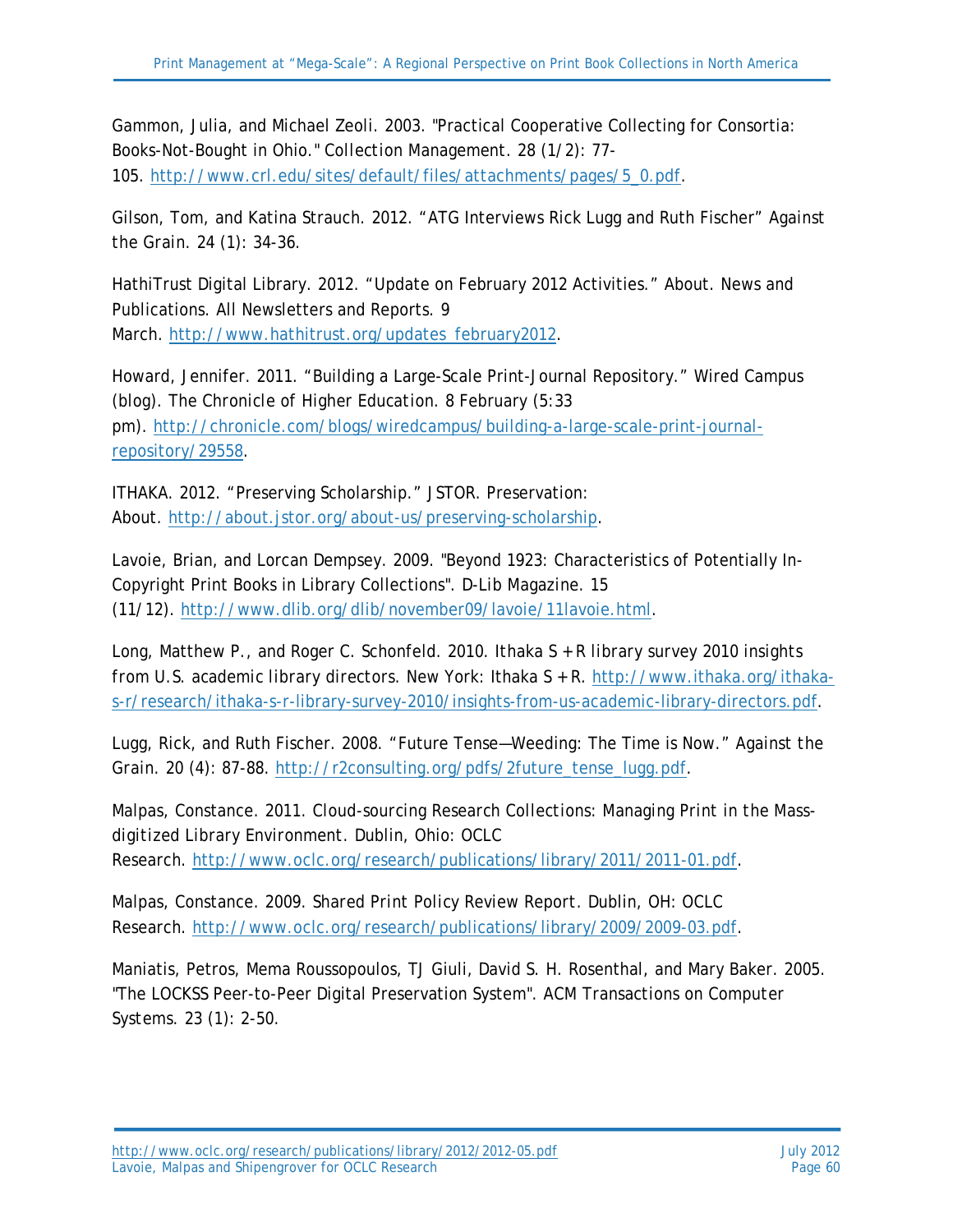MSCS (Maine Shared Collections Strategy). 2011. "Collaborating to Preserve Our Print Collections." University of Maine. [http://www.maineinfonet.net/mscs/.](http://www.maineinfonet.net/mscs/)

Nelson, Mark. 2008. "E-Books in Higher Education: Nearing the End of the Era of Hype?" *EDUCAUSE Review* 43(2). [http://www.educause.edu/ero/article/e-books-higher-education](http://www.educause.edu/ero/article/e-books-higher-education-nearing-end-era-hype)[nearing-end-era-hype.](http://www.educause.edu/ero/article/e-books-higher-education-nearing-end-era-hype)

Nitecki, Danuta, Carol Jones, and Jeffrey Barnett. 2009. "Borrow Direct: A Decade of a Sustained Quality Book-Lending Service". *Interlending and Document Supply*. 37 (4): 192-198.

NLM (US National Library of Medicine) "MedPrint—Medical Serials Print Preservation program." National Institutes of Health. Last updated 01 March. [http://www.nlm.nih.gov/psd/print\\_retention\\_about.html](http://www.nlm.nih.gov/psd/print_retention_about.html)

OCLC. 2011. *Perceptions of Libraries, 2010: Context and Community*. Dublin, Ohio: OCLC. [http://www.oclc.org/reports/2010perceptions/2010perceptions\\_all.pdf.](http://www.oclc.org/reports/2010perceptions/2010perceptions_all.pdf)

OCLC. 2012. "Introduction to the WorldCat Collection Analysis Service: The OCLC Conspectus." *WorldCat Collection Analysis User Guide*. Sec.

1.2. [http://www.oclc.org/us/en/support/documentation/collectionanalysis/using/introducti](http://www.oclc.org/us/en/support/documentation/collectionanalysis/using/introduction/introduction.htm#conspectus_WCA) [on/introduction.htm#conspectus\\_WCA.](http://www.oclc.org/us/en/support/documentation/collectionanalysis/using/introduction/introduction.htm#conspectus_WCA)

———. 2012a. "OCLC Establishes Strategic Partnership with Sustainable Collection Services." *News Releases.* 20 January. [http://www.oclc.org/news/releases/2012/20128.htm.](http://www.oclc.org/news/releases/2012/20128.htm)

OCLC Research. 2011. "FAST (Faceted Application of Subject Terminology)" *Activities.* Last updated 18 November. [http://www.oclc.org/research/activities/fast/.](http://www.oclc.org/research/activities/fast/)

Rainie, Lee, Kathryn Zickuhr, Kristen Purcell, Mary Madden and Joanna Brenner. 2012. The Rise of E-reading. Washington, D.C.: Pew Research Center's Internet & American Life Project. [http://libraries.pewinternet.org/2012/04/04/the-rise-of-e-reading/.](http://libraries.pewinternet.org/2012/04/04/the-rise-of-e-reading/)

Roche, Marilyn M. 1993. "ARL/RLG Interlibrary Loan Cost Study: A Joint Effort by the Association of Research Libraries and the Research Libraries Group." Washington, DC: The Association.

Schonfeld, Roger C. 2011. "What to Withdraw? Print Collection Management in the Wake of Digitization". *Serials Librarian*. 60 (1-4): 141-145.

University of Florida. 2010. "Shared Storage Facility for Library Materials." *George A Smathers Libraries*. Last updated 4

February. [http://www.uflib.ufl.edu/communications/shared\\_storage\\_facility.html.](http://www.uflib.ufl.edu/communications/shared_storage_facility.html)